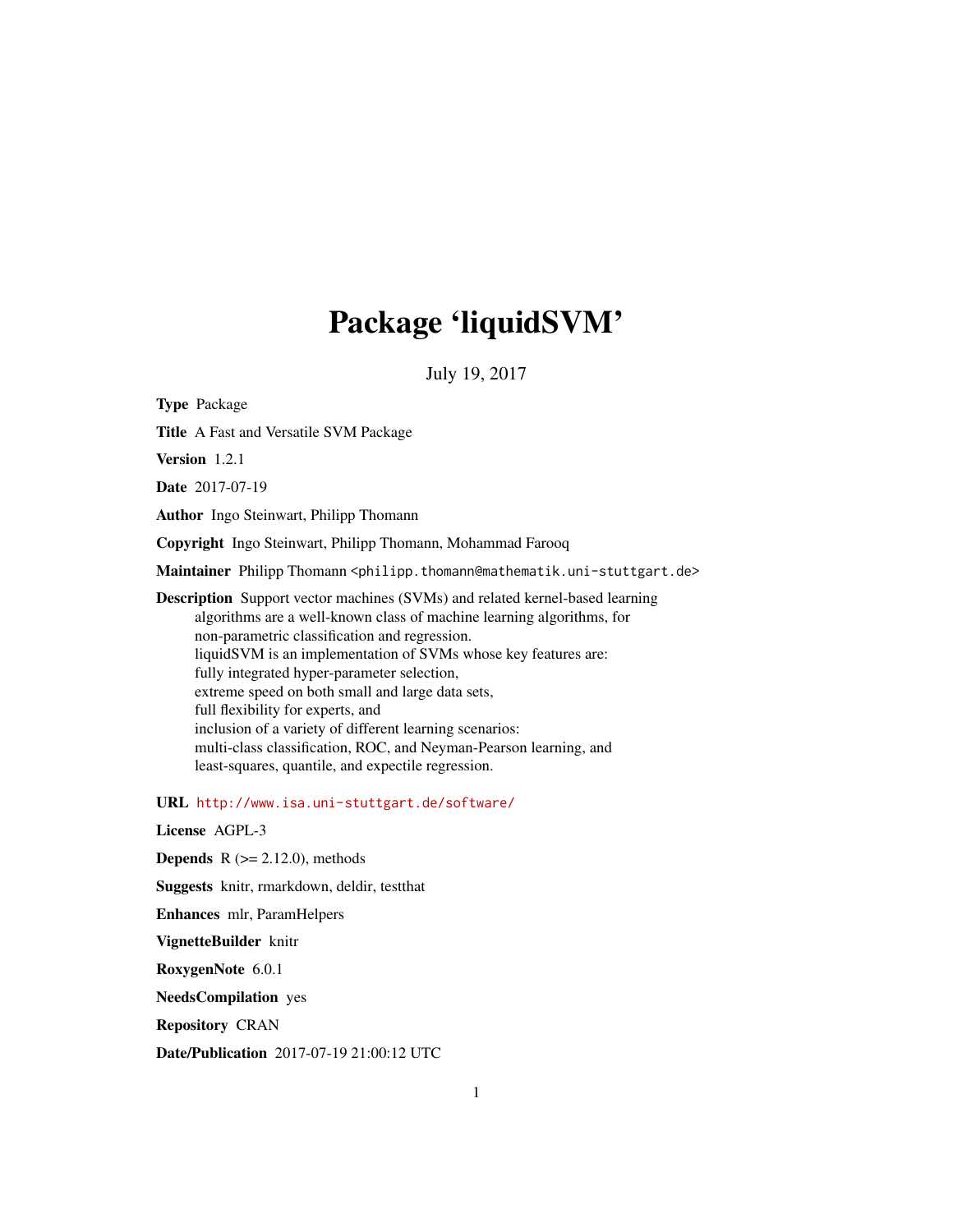# <span id="page-1-0"></span>R topics documented:

| $liquidSVM-package \ldots \ldots \ldots \ldots \ldots \ldots \ldots \ldots \ldots \ldots \ldots$ |                 |  |  |  |  |  |  |  |  |  |  |  |  |  |  |  | $\overline{2}$ |
|--------------------------------------------------------------------------------------------------|-----------------|--|--|--|--|--|--|--|--|--|--|--|--|--|--|--|----------------|
|                                                                                                  |                 |  |  |  |  |  |  |  |  |  |  |  |  |  |  |  | 5              |
| bsSVM                                                                                            |                 |  |  |  |  |  |  |  |  |  |  |  |  |  |  |  | 6              |
|                                                                                                  | clean.liquidSVM |  |  |  |  |  |  |  |  |  |  |  |  |  |  |  | 6              |
|                                                                                                  |                 |  |  |  |  |  |  |  |  |  |  |  |  |  |  |  | $\overline{7}$ |
|                                                                                                  |                 |  |  |  |  |  |  |  |  |  |  |  |  |  |  |  | 8              |
|                                                                                                  |                 |  |  |  |  |  |  |  |  |  |  |  |  |  |  |  | 8              |
|                                                                                                  |                 |  |  |  |  |  |  |  |  |  |  |  |  |  |  |  | 13             |
|                                                                                                  |                 |  |  |  |  |  |  |  |  |  |  |  |  |  |  |  | 14             |
|                                                                                                  |                 |  |  |  |  |  |  |  |  |  |  |  |  |  |  |  | 15             |
|                                                                                                  |                 |  |  |  |  |  |  |  |  |  |  |  |  |  |  |  | 16             |
|                                                                                                  |                 |  |  |  |  |  |  |  |  |  |  |  |  |  |  |  | 17             |
|                                                                                                  |                 |  |  |  |  |  |  |  |  |  |  |  |  |  |  |  | 19             |
|                                                                                                  |                 |  |  |  |  |  |  |  |  |  |  |  |  |  |  |  | 19             |
|                                                                                                  | liquidSVM-class |  |  |  |  |  |  |  |  |  |  |  |  |  |  |  | 21             |
|                                                                                                  |                 |  |  |  |  |  |  |  |  |  |  |  |  |  |  |  | 22             |
|                                                                                                  |                 |  |  |  |  |  |  |  |  |  |  |  |  |  |  |  | 23             |
|                                                                                                  |                 |  |  |  |  |  |  |  |  |  |  |  |  |  |  |  | 24             |
| nplSVM                                                                                           |                 |  |  |  |  |  |  |  |  |  |  |  |  |  |  |  | 26             |
|                                                                                                  |                 |  |  |  |  |  |  |  |  |  |  |  |  |  |  |  | 27             |
|                                                                                                  |                 |  |  |  |  |  |  |  |  |  |  |  |  |  |  |  | 28             |
|                                                                                                  |                 |  |  |  |  |  |  |  |  |  |  |  |  |  |  |  | 29             |
|                                                                                                  |                 |  |  |  |  |  |  |  |  |  |  |  |  |  |  |  | 29             |
|                                                                                                  |                 |  |  |  |  |  |  |  |  |  |  |  |  |  |  |  | 30             |
|                                                                                                  |                 |  |  |  |  |  |  |  |  |  |  |  |  |  |  |  | 32             |
|                                                                                                  |                 |  |  |  |  |  |  |  |  |  |  |  |  |  |  |  | 32             |
|                                                                                                  |                 |  |  |  |  |  |  |  |  |  |  |  |  |  |  |  | 33             |
|                                                                                                  |                 |  |  |  |  |  |  |  |  |  |  |  |  |  |  |  | 35             |
| $sym \dots$                                                                                      |                 |  |  |  |  |  |  |  |  |  |  |  |  |  |  |  | 36             |
|                                                                                                  |                 |  |  |  |  |  |  |  |  |  |  |  |  |  |  |  | 37             |
|                                                                                                  |                 |  |  |  |  |  |  |  |  |  |  |  |  |  |  |  | 41             |
|                                                                                                  |                 |  |  |  |  |  |  |  |  |  |  |  |  |  |  |  | 50             |
|                                                                                                  |                 |  |  |  |  |  |  |  |  |  |  |  |  |  |  |  | 52             |
|                                                                                                  |                 |  |  |  |  |  |  |  |  |  |  |  |  |  |  |  |                |

liquidSVM-package *liquidSVM for R*

#### Description

Support vector machines (SVMs) and related kernel-based learning algorithms are a well-known class of machine learning algorithms, for non-parametric classification and regression. liquidSVM is an implementation of SVMs whose key features are:

- fully integrated hyper-parameter selection,
- extreme speed on both small and large data sets,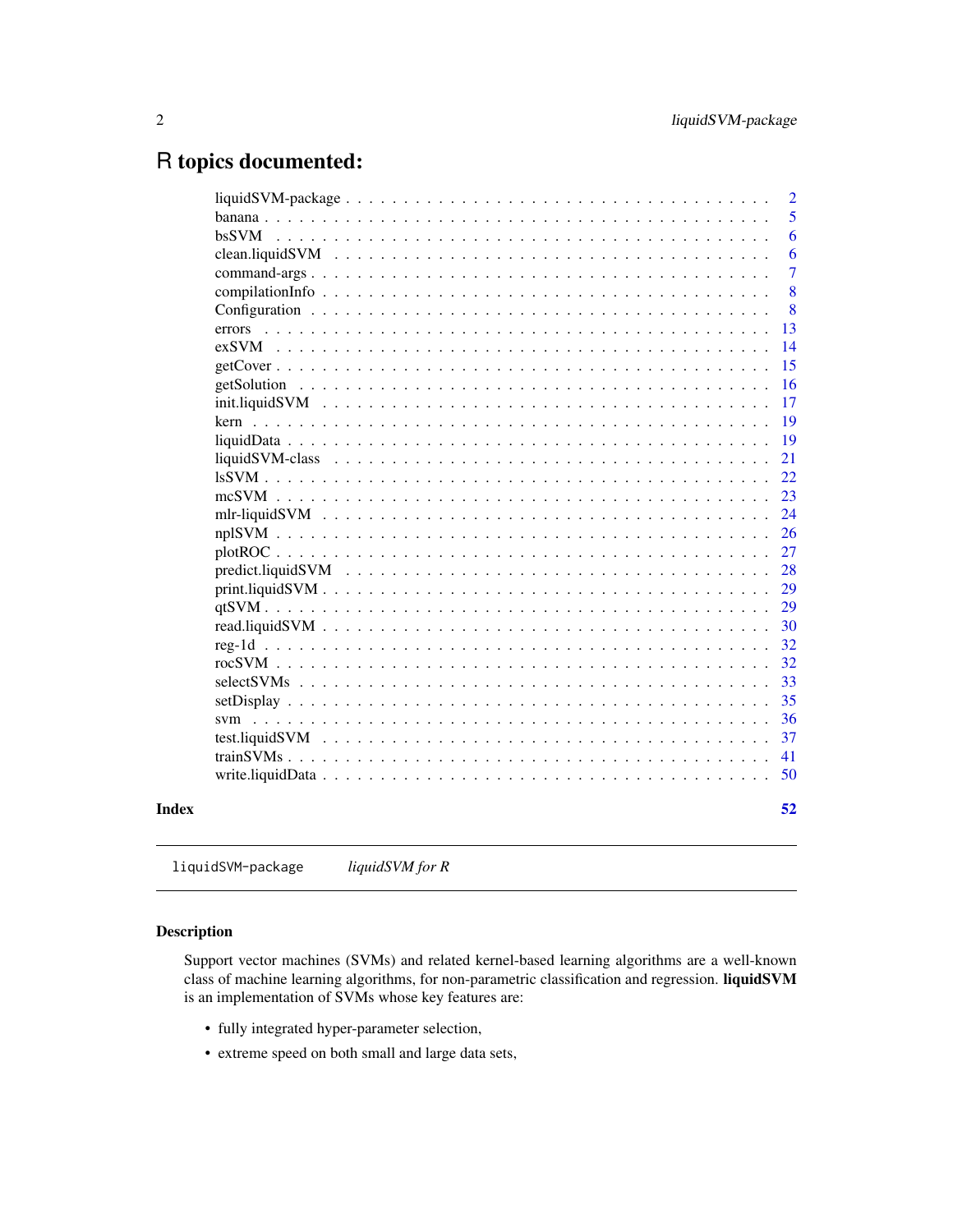# liquidSVM-package 3

- full flexibility for experts, and
- inclusion of a variety of different learning scenarios:
	- multi-class classification, ROC, and Neyman-Pearson learning, and
	- least-squares, quantile, and expectile regression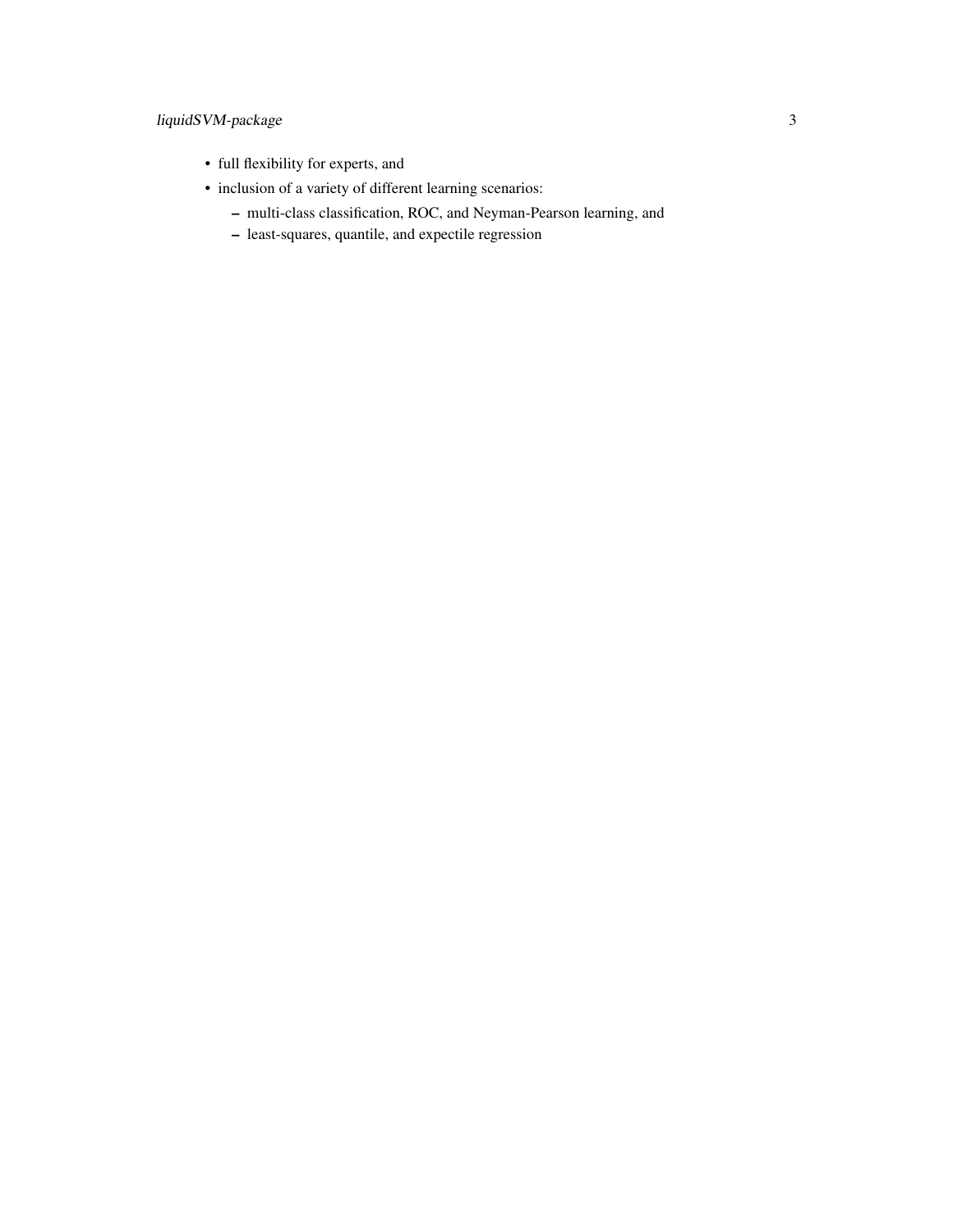<span id="page-3-0"></span>Further information is available in the following vignettes:

demo liquidSVM Demo (source, pdf) documentation liquidSVM Documentation (source, pdf)

#### Details

In liquidSVM an application cycle is divided into a training phase, in which various SVM models are created and validated, a selection phase, in which the SVM models that best satisfy a certain criterion are selected, and a test phase, in which the selected models are applied to test data. These three phases are based upon several components, which can be freely combined using different components: solvers, hyper-parameter selection, working sets. All of these can be configured (see [Configuration\)](#page-7-1) a

For instance multi-class classification with  $k$  labels has to be delegated to several binary classifications called *tasks* either using all-vs-all  $(k(k-1)/2$  tasks on the corresponding subsets) or one-vs-all (k tasks on the full data set). Every task can be split into *cells* in order to handle larger data sets (for example > 10000 samples). Now for every task and every cell, several *folds* are created to enable cross-validated hyper-parameter selection.

The following learning scenarios can be used out of the box:

[mcSVM](#page-22-1) binary and multi-class classification

[lsSVM](#page-21-1) least squares regression

- [nplSVM](#page-25-1) Neyman-Pearson learning to classify with a specified rate on one type of error
- [rocSVM](#page-31-1) Receivert Operating Characteristic (ROC) curve to solve multiple weighted binary classification problems.
- [qtSVM](#page-28-1) quantile regression
- [exSVM](#page-13-1) expectile regression
- [bsSVM](#page-5-1) bootstrapping

To calculate kernel matrices as used by the SVM we also provide for convenience the function [kern](#page-18-1).

liquidSVM can benefit heavily from native compilation, hence we recommend to (re-)install it using the information provided in the [installation section](documentation.html#Installation) of the documentation vignette.

#### Known issues

Interruption (Ctrl-C) of running train/select/test phases is honored, but can leave the C++ library in an inconsistent state, so that it is better to save your work and restart your R session.

liquidSVM is multi-threaded and is difficult to be multi-threaded externally, see [documentation](documentation.html#Using external parallelization)

#### Author(s)

Ingo Steinwart <ingo.steinwart@mathematik.uni-stuttgart.de>, Philipp Thomann <philipp.thomann@mathematik. Maintainer: Philipp Thomann <philipp.thomann@mathematik.uni-stuttgart.de>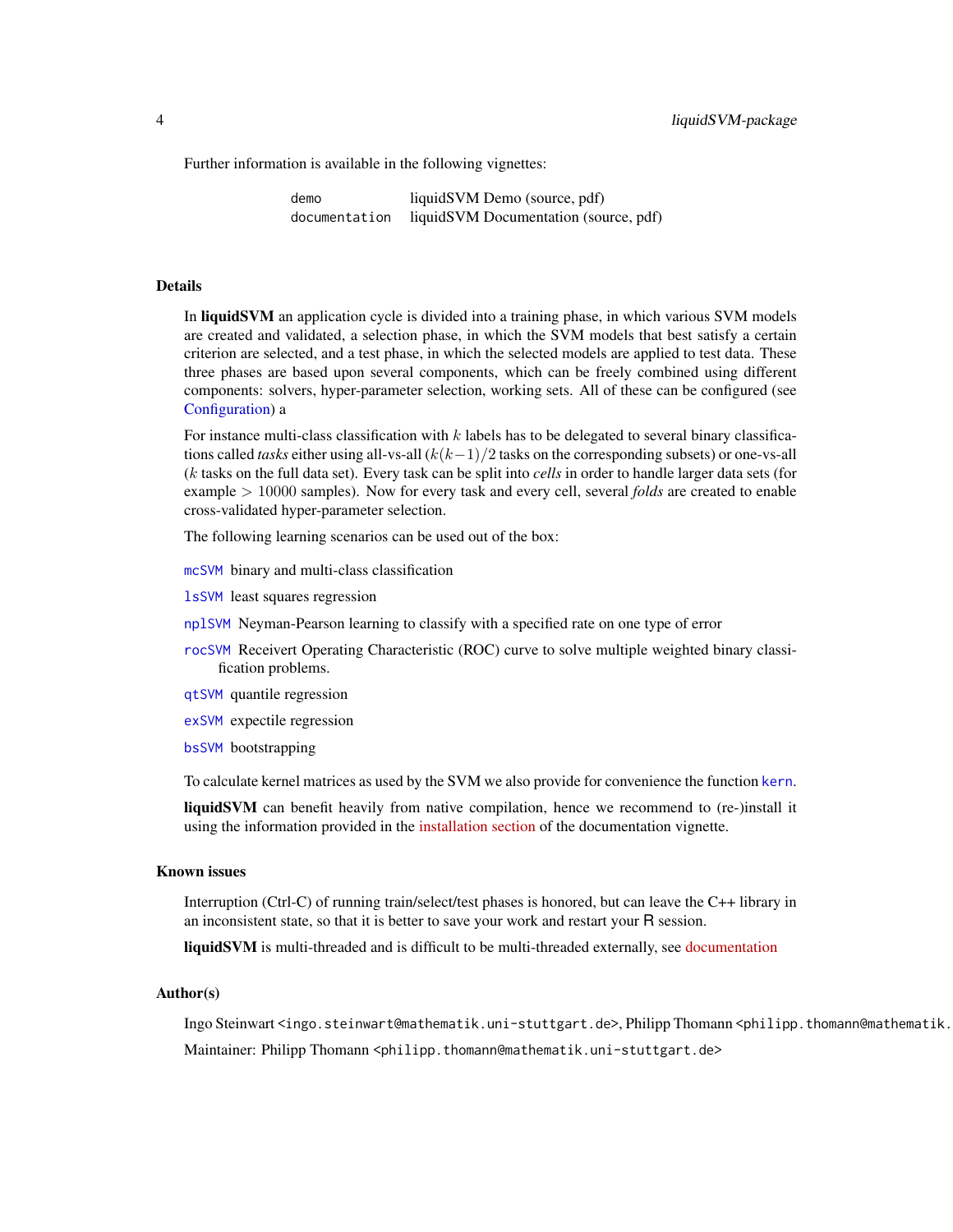#### <span id="page-4-0"></span>banana 5

### References

<http://www.isa.uni-stuttgart.de>

#### See Also

[init.liquidSVM](#page-16-1), [trainSVMs](#page-40-1), [predict.liquidSVM](#page-27-1), [clean.liquidSVM](#page-5-2), and [test.liquidSVM](#page-36-1), [Con](#page-7-1)[figuration;](#page-7-1)

#### Examples

```
set.seed(123)
## Multiclass classification
modelIris <- svm(Species ~ ., iris)
y <- predict(modelIris, iris)
## Least Squares
modelTrees <- svm(Height ~ Girth + Volume, trees)
y <- predict(modelTrees, trees)
plot(trees$Height, y)
test(modelTrees, trees)
## Quantile regression
modelTrees <- qtSVM(Height ~ Girth + Volume, trees, scale=TRUE)
y <- predict(modelTrees, trees)
## ROC curve
modelWarpbreaks <- rocSVM(wool ~ ., warpbreaks, scale=TRUE)
y <- test(modelWarpbreaks, warpbreaks)
plotROC(y,warpbreaks$wool)
```

| banana | banana-mc.test | banana-bc.train. banana-bc.test banana-mc.train. | and |
|--------|----------------|--------------------------------------------------|-----|
|        |                |                                                  |     |

#### Description

Generated data set having a binary or 4-level Y variable and a two-dimensional X (first two levels resemble bananas). Both the train and the test set have 2000 samples in the binary case, and 4000 in the multi-class case. They were generated by the authors and their collaborators.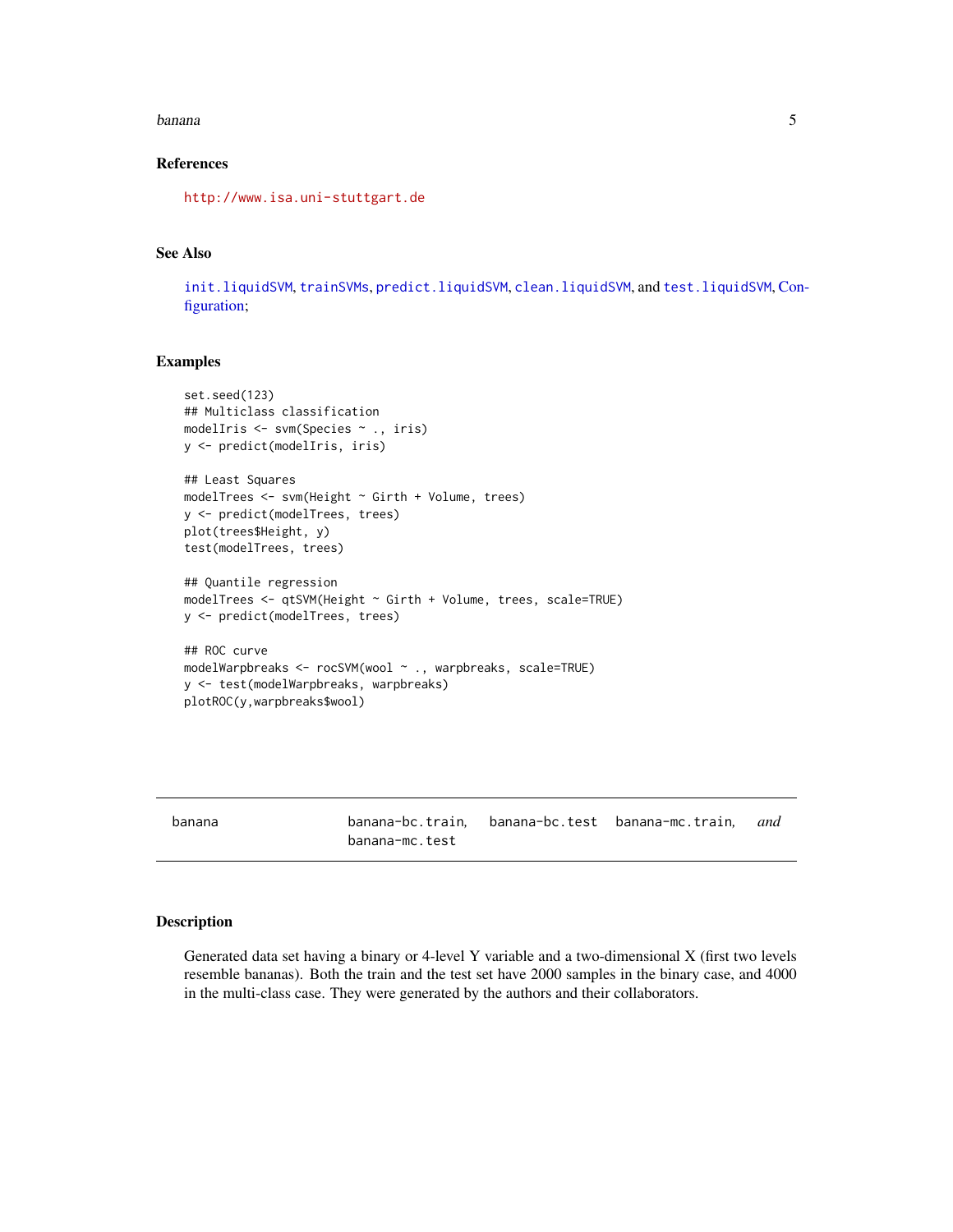```
bsSVM Bootstrap
```
#### Description

This routine performs bootstrap learning for all scenarios except multiclass classification.

#### Usage

 $bsSWM(x, y, ..., solver, ws.number = 5, ws.size = 500, do.sleepct = TRUE)$ 

#### Arguments

| $\mathsf{x}$ | either a formula or the features                                                                                                                                                                                                                                     |
|--------------|----------------------------------------------------------------------------------------------------------------------------------------------------------------------------------------------------------------------------------------------------------------------|
| y            | either the data or the labels corresponding to the features x. It can be a character<br>in which case the data is loaded using liquidData. If it is of type liquidData<br>then after training and selection the model is tested using the testing data<br>(v\$test). |
|              | configuration parameters, see Configuration. Can be threads=2, display=1, gpus=1,<br>etc.                                                                                                                                                                            |
| solver       | the solver to use. Can be any of KERNEL_RULE, SVM_LS_2D, SVM_HINGE_2D,<br>SVM_QUANTILE, SVM_EXPECTILE_2D                                                                                                                                                             |
| ws.number    | number of working sets to build and train                                                                                                                                                                                                                            |
| ws.size      | how many samples to draw from the training set for each working set                                                                                                                                                                                                  |
| do.select    | if TRUE also does the whole selection for this model                                                                                                                                                                                                                 |

#### Value

an object of type svm. Depending on the usage this object has also \$train\_errors, \$select\_errors, and \$last\_result properties.

<span id="page-5-2"></span>

| clean.liquidSVM | Force to release the internal memory of the $C++$ objects associated to |
|-----------------|-------------------------------------------------------------------------|
|                 | this model.                                                             |

#### Description

Usually this has not to be done by the user since liquidSVM harnesses garbage collection offered by R.

#### Usage

```
## S3 method for class 'liquidSVM'
clean(model, warn = TRUE, ...)
```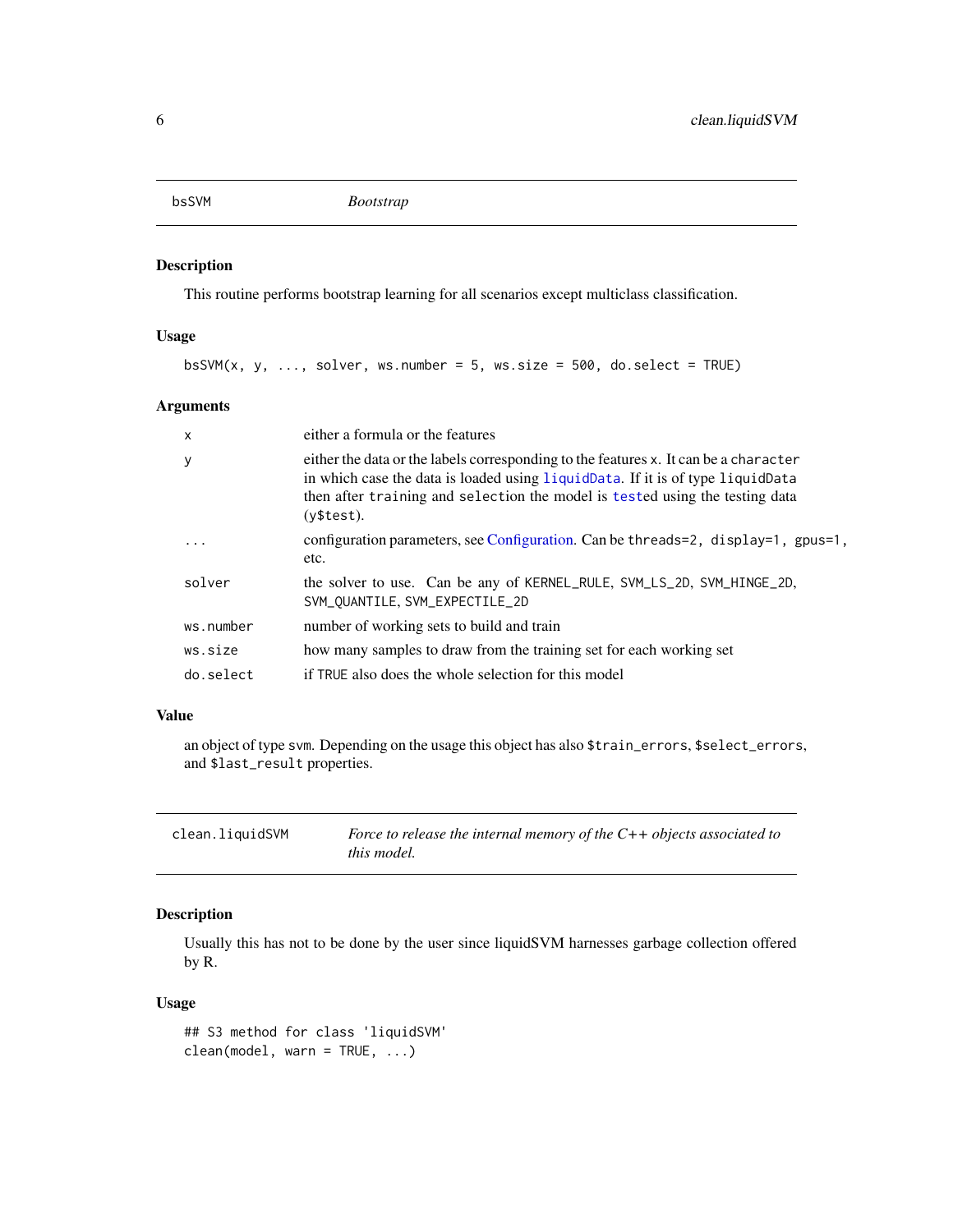#### <span id="page-6-0"></span>command-args 7

#### **Arguments**

| model                   | the SVM model as returned by init. liquidSVM           |
|-------------------------|--------------------------------------------------------|
| warn                    | if TRUE issue warning if the model already was deleted |
| $\cdot$ $\cdot$ $\cdot$ | not used at the moment                                 |

### See Also

[init.liquidSVM](#page-16-1)

#### Examples

```
## Multiclass classification
modelIris <- svm(Species ~ ., iris)
y <- predict(modelIris, iris)
## Least Squares
modelTrees <- svm(Height ~ Girth + Volume, trees)
y <- predict(modelTrees, trees)
plot(trees$Height, y)
test(modelTrees, trees)
clean(modelTrees)
clean(modelIris)
# now predict(modelTrees, ...) would not be possible any more
```
#### <span id="page-6-1"></span>command-args *liquidSVM command line options*

#### Description

Should only be used by experts! liquidSVM command line tools svm-train, svm-select, and svm-test can be used by more advanced users to get the most advanced use. These three tools have command line arguments and those can be used from R as well.

#### Examples

```
## Not run:
reg <- liquidData('reg-1d')
model <- init.liquidSVM(Y~., reg$train)
trainSVMs(model, command.args=list(L=2, T=2, d=1))
selectSVMs(model, command.args=list(R=0,d=2))
result <- test(model, reg$test, command.args=list(T=1, d=0))
```
## End(Not run)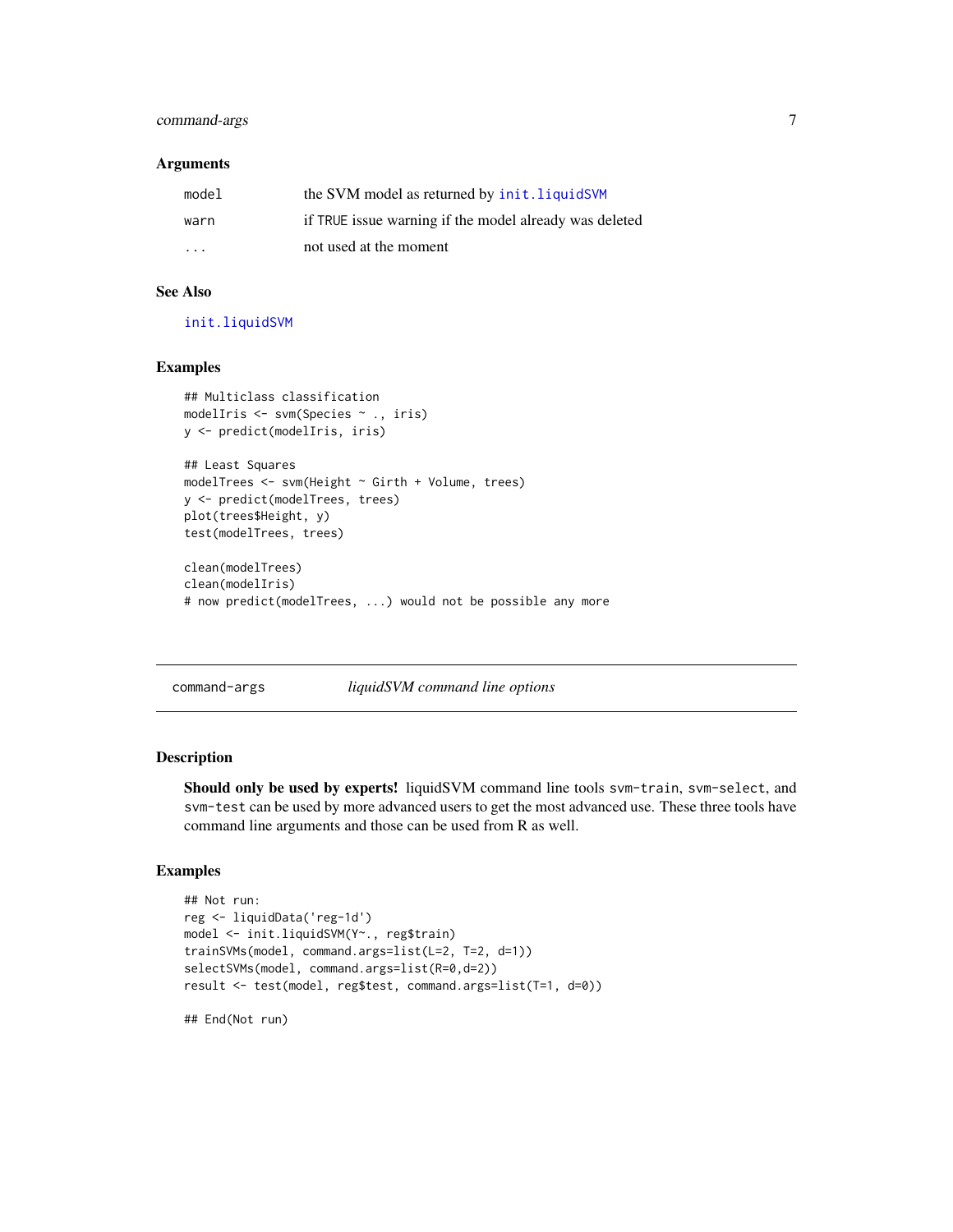<span id="page-7-0"></span>

### Description

Compilation information: whether the library was compiled using SSE2 or even AVX.

#### Usage

```
compilationInfo()
```
# Value

character with the information.

<span id="page-7-1"></span>Configuration *liquidSVM model configuration parameters.*

#### Description

Different parameters configure different aspects of training/selection/testing. The learning scenarios set many parameters to corresponding default values, and these can again be changed by the user. Therefore the order in which they are specified can be important.

#### Usage

```
getConfig(model, name)
setConfig(model, name, value)
```
#### Arguments

| model | the model |
|-------|-----------|
| name  | the name  |
| value | the value |

### Value

the value of the configuration parameter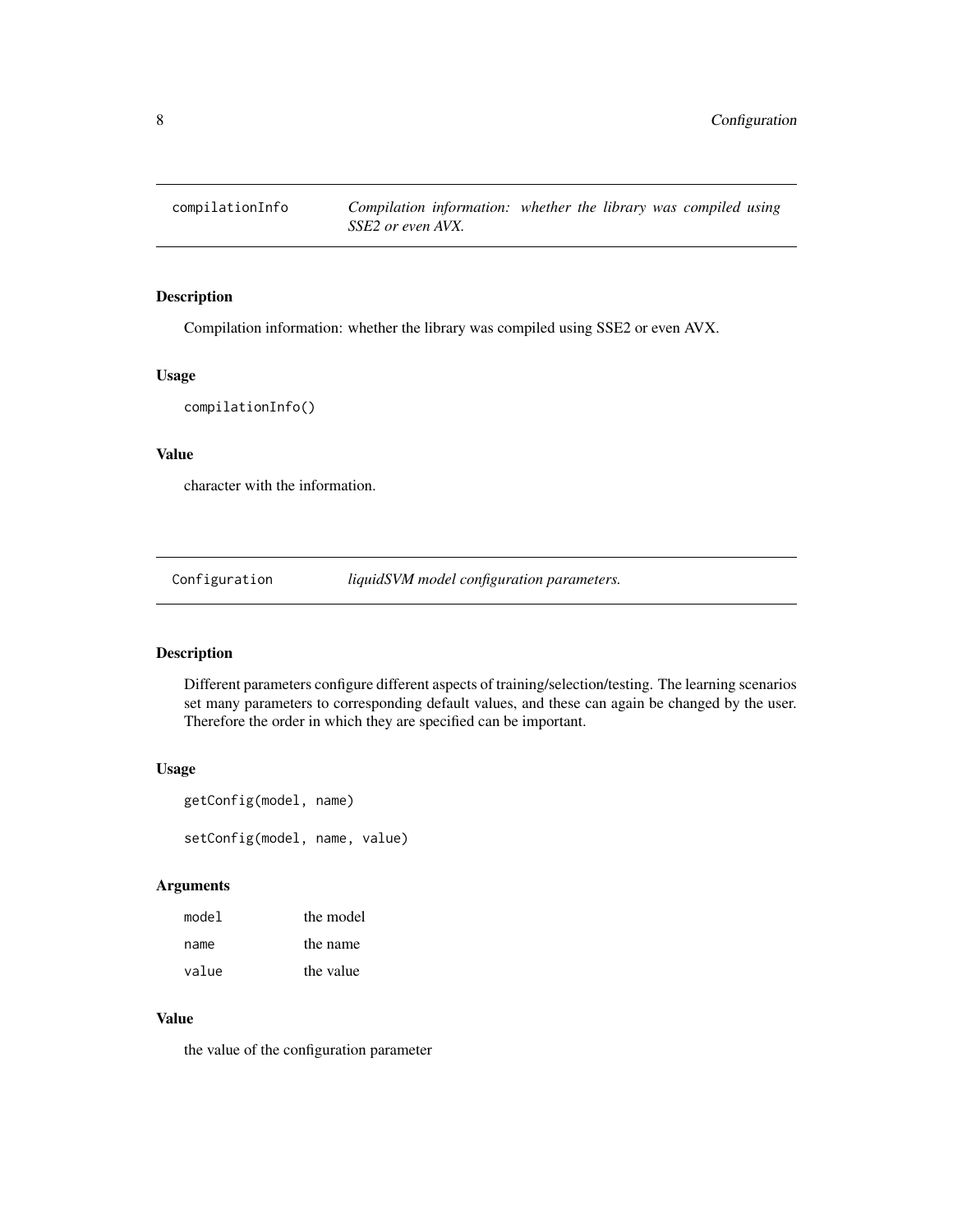#### Configuration 9

#### Overview of Configuration Parameters

- display This parameter determines the amount of output of you see at the screen: The larger its value is, the more you see. This can help as a progress indication.
- scale If set to a true value then for every feature in the training data a scaling is calculated so that its values lie in the interval [0, 1]. The training then is performed using these scaled values and any testing data is scaled transparently as well.

Because SVMs are not scale-invariant any data should be scaled for two main reasons: First that all features have the same weight, and second to assure that the default gamma parameters that liquidSVM provide remain meaningful.

If you do not have scaled the data previously this is an easy option.

- threads This parameter determines the number of cores used for computing the kernel matrices, the validation error, and the test error.
	- threads=0 (default) means that all physical cores of your CPU run one thread.
	- threads=-1 means that all but one physical cores of your CPU run one thread.
- partition\_choice This parameter determines the way the input space is partitioned. This allows larger data sets for which the kernel matrix does not fit into memory.
	- partition\_choice=0 (default) disables partitioning.
	- partition\_choice=6 gives usually highest speed.
	- partition\_choice=5 gives usually the best test error.
- grid\_choice This parameter determines the size of the hyper- parameter grid used during the training phase. Larger values correspond to larger grids. By default, a 10x10 grid is used. Exact descriptions are given in the next section.
- adaptivity\_control This parameter determines, whether an adaptive grid search heuristic is employed. Larger values lead to more aggressive strategies. The default adaptivity\_control =  $0$ disables the heuristic.
- random\_seed This parameter determines the seed for the random generator. random\_seed  $= -1$ uses the internal timer create the seed. All other values lead to repeatable behavior of the svm.
- folds How many folds should be used.

#### Specialized configuration parameters

Parameters for regression (least-squares, quantile, and expectile)

clipping This parameter determines whether the decision functions should be clipped at the specified value. The value clipping = -1.0 leads to an adaptive clipping value, whereas clipping  $= 0$  disables clipping.

Parameter for multiclass classification determine the multiclass strategy: mc-type=0 : AvA with hinge loss. mc-type=1 : OvA with least squares loss. mc-type=2 : OvA with hinge loss. mc-type=3 : AvA with least squares loss.

Parameters for Neyman-Pearson Learning

class The class, the constraint is enforced on.

constraint The constraint on the false alarm rate. The script actually considers a couple of values around the value of constraint to give the user an informed choice.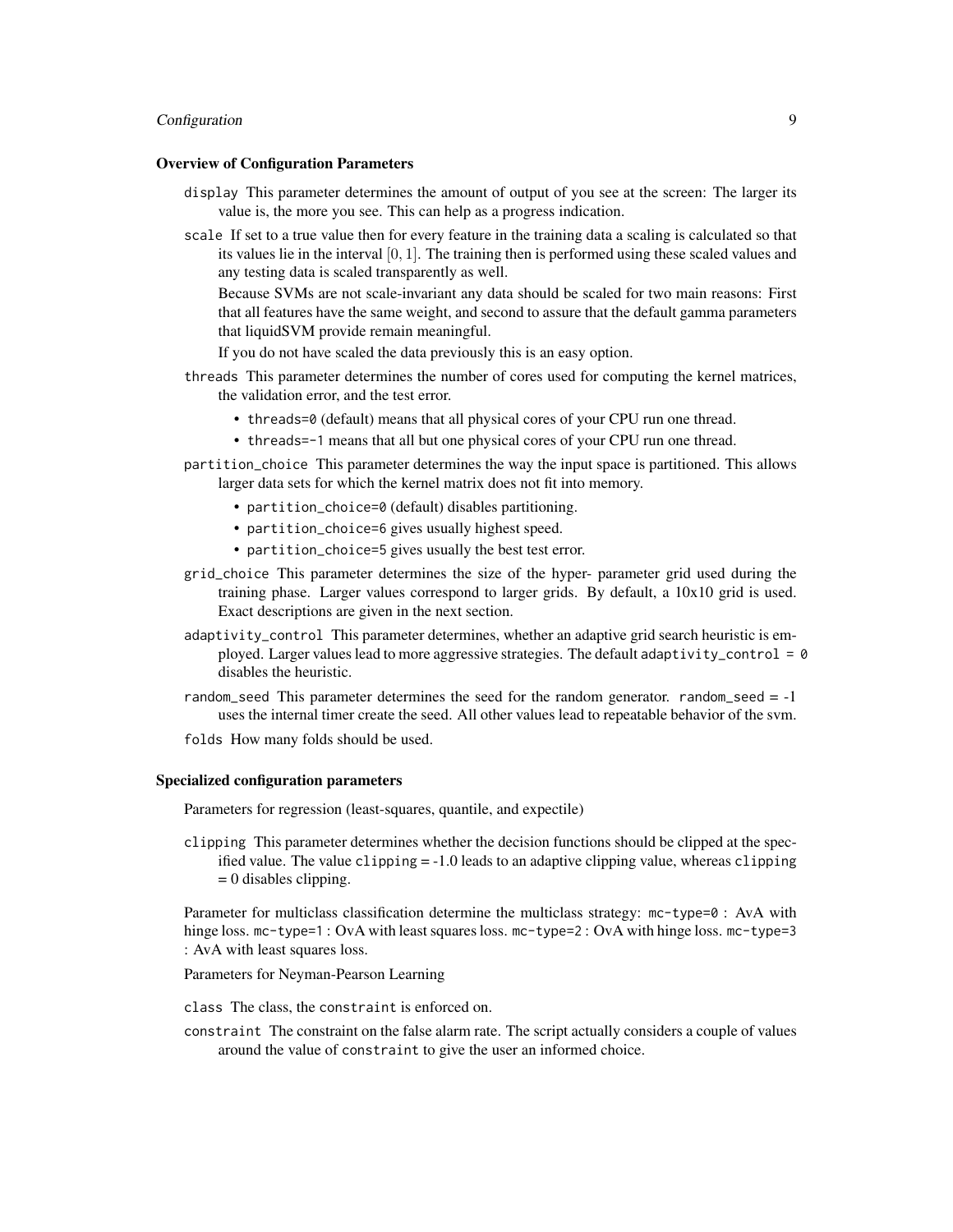#### Hyperparameter Grid

For Support Vector Machines two hyperparameters need to be determined:

- gamma the bandwith of the kernel
- lambda has to be chosen such that neither over- nor underfitting happen. lambda values are the classical regularization parameter in front of the norm term.

liquidSVM has a built-in a cross-validation scheme to calculate validation errors for many values of these hyperparameters and then to choose the best pair. Since there are two parameters this means we consider a two-dimensional grid.

For both parameters either specific values can be given or a geometrically spaced grid can be specified.

gamma\_steps, min\_gamma, max\_gamma specifies in the interval between min\_gamma and max\_gamma there should be gamma\_steps many values

gammas e.g. gammas=c(0.1,1,10,100) will do these four gamma values

- lambda\_steps, min\_lambda, max\_lambda specifies in the interval between min\_lambda and max\_lambda there should be lambda\_steps many values
- lambdas e.g. lambdas=c(0.1,1,10,100) will do these four lambda values
- c\_values the classical term in front of the empirical error term, e.g. c\_values=c( $0.1, 1, 10, 100$ ) will do these four cost values (basically inverse of lambdas)

Note the min and max values are scaled according the the number of samples, the dimensionality of the data sets, the number of folds used, and the estimated diameter of the data set.

Using grid\_choice allows for some general choices of these parameters

| grid_choice  |       |        | $\mathcal{D}_{\mathcal{L}}$ |
|--------------|-------|--------|-----------------------------|
| gamma_steps  | 10    | 15     | 20                          |
| lambda_steps | 10    | 15     | 20                          |
| min_gamma    | 0.2   | 0.1    | 0.05                        |
| max_gamma    | 5.0   | 10.0   | 20.0                        |
| min_lambda   | 0.001 | 0.0001 | 0.00001                     |
| max lambda   | 0.01  | 0.01   | 0.01                        |

Using negative values of grid\_choice we create a grid with listed gamma and lambda values:

grid\_choice -1 gammas c(10.0, 5.0, 2.0, 1.0, 0.5, 0.25, 0.1, 0.05) lambdas c(1.0, 0.1, 0.01, 0.001, 0.0001, 0.00001, 0.000001, 0.0000001)

| grid_choice -2 |                                                |  |  |  |  |
|----------------|------------------------------------------------|--|--|--|--|
| gammas         | $c(10.0, 5.0, 2.0, 1.0, 0.5, 0.25, 0.1, 0.05)$ |  |  |  |  |
| c_values       | c(0.01, 0.1, 1, 10, 100, 1000, 10000)          |  |  |  |  |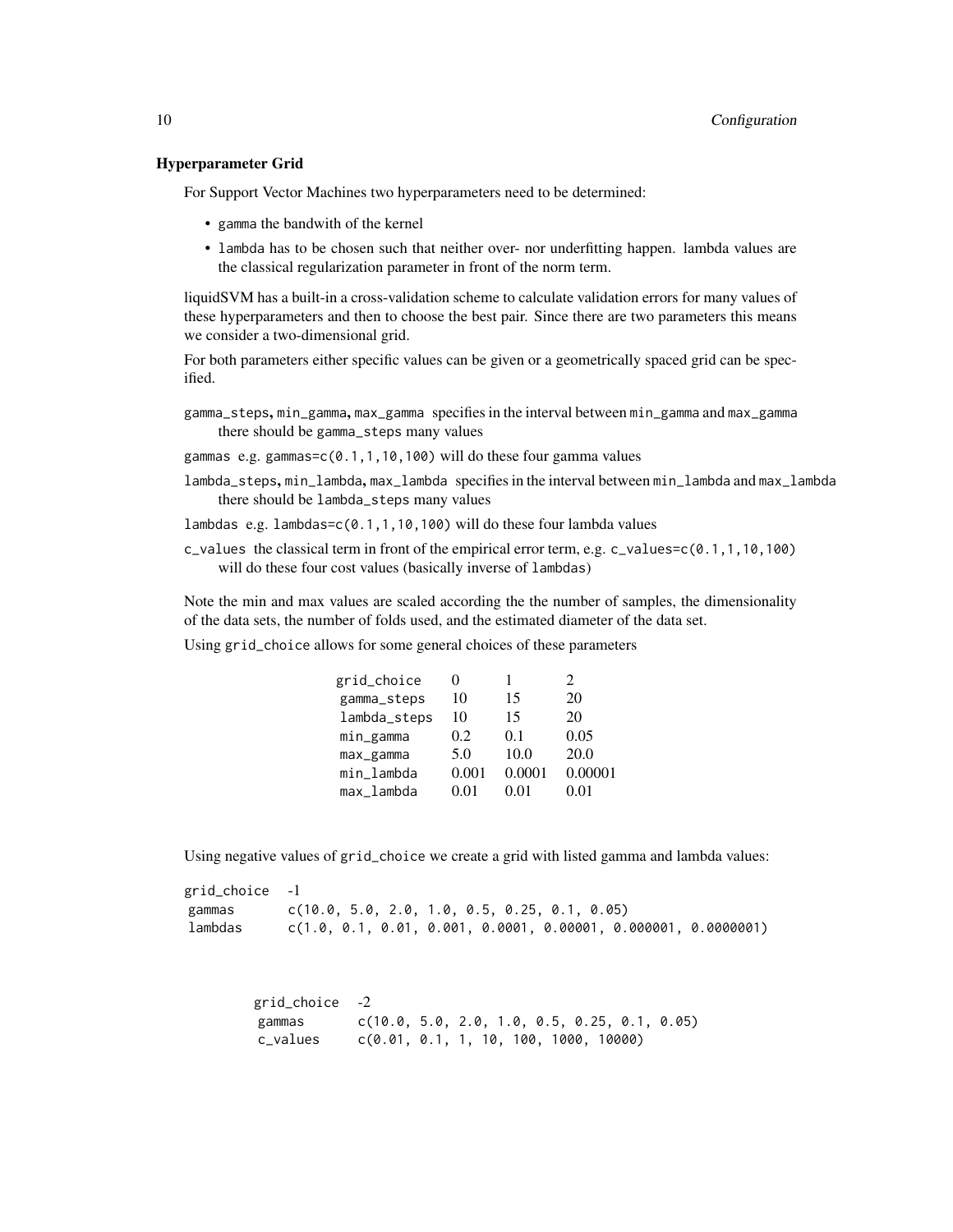#### Configuration 11

#### Adaptive Grid

An adaptive grid search can be activated. The higher the values of MAX\_LAMBDA\_INCREASES and MAX\_NUMBER\_OF\_WORSE\_GAMMAS are set the more conservative the search strategy is. The values can be freely modified.

| ADAPTIVITY CONTROL             | $1 \quad 2$ |  |
|--------------------------------|-------------|--|
| MAX LAMBDA INCREASES           | 4 3         |  |
| MAX NUMBER OF WORSE GAMMAS 4 3 |             |  |

#### Cells

A major issue with SVMs is that for larger sample sizes the kernel matrix does not fit into the memory any more. Classically this gives an upper limit for the class of problems that traditional SVMs can handle without significant runtime increase. Furthermore also the time complexity is at least  $O(n^2)$ .

liquidSVM implements two major concepts to circumvent these issues. One is random chunks which is known well in the literature. However we prefer the new alternative of splitting the space into spatial cells and use local SVMs on every cell.

If you specify useCells=TRUE then the sample space  $X$  gets partitioned into a number of cells. The training is done first for cell 1 then for cell 2 and so on. Now, to predict the label for a value  $x \in X$ liquidSVM first finds out to which cell this  $x$  belongs and then uses the SVM of that cell to predict a label for it.

```
If you run into memory issues turn cells on: \code{useCells=TRUE}
```
This is quite performant, since the complexity in both time and memore are both  $O(CELLSIZE \times n)$ and this holds both for training as well as testing! It also can be shown that the quality of the solution is comparable, at least for moderate dimensions.

The cells can be configured using the partition\_choice:

- 1. This gives a partition into random chunks of size 2000 VORONOI=c(1, 2000)
- 2. This gives a partition into 10 random chunks VORONOI=c(2, 10)
- 3. This gives a Voronoi partition into cells with radius not larger than 1.0. For its creation a subsample containing at most 50.000 samples is used. VORONOI=c(3, 1.0, 50000)
- 4. This gives a Voronoi partition into cells with at most 2000 samples (approximately). For its creation a subsample containing at most 50.000 samples is used. A shrinking heuristic is used to reduce the number of cells. VORONOI=c(4, 2000, 1, 50000)
- 5. This gives a overlapping regions with at most 2000 samples (approximately). For its creation a subsample containing at most 50.000 samples is used. A stopping heuristic is used to stop the creation of regions if 0.5 \* 2000 samples have not been assigned to a region, yet. VORONOI=c(5, 2000, 0.5, 50000, 1)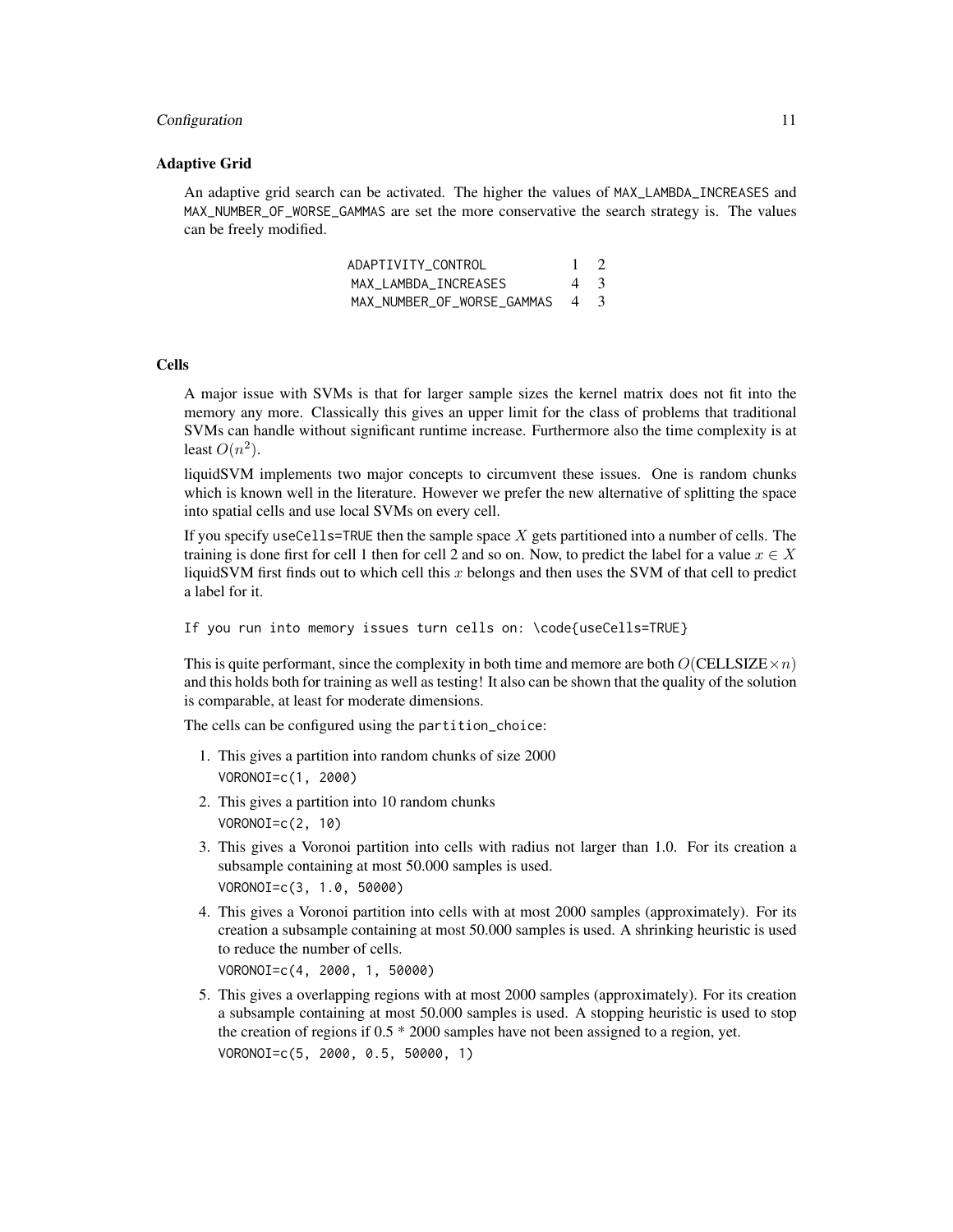6. This splits the working sets into Voronoi like with PARTITION\_TYPE=4. Unlike that case, the centers for the Voronoi partition are found by a recursive tree approach, which in many cases may be faster.

VORONOI=c(6, 2000, 1, 50000, 2.0, 20, 4,)

The first parameter values correspond to NO\_PARTITION, RANDOM\_CHUNK\_BY\_SIZE, RANDOM\_CHUNK\_BY\_NUMBER, VORONOI\_BY\_RADIUS, VORONOI\_BY\_SIZE, OVERLAP\_BY\_SIZE

#### Weights

- qt, ex: Here the number of considered tau-quantiles/expectiles as well as the considered tauvalues are defined. You can freely change these values but notice that the list of tau-values is space-separated!
- npl, roc: Here, you define, which weighted classification problems will be considered. The choice is usually a bit tricky. Good luck ...

NPL: WEIGHT\_STEPS=10 MIN\_WEIGHT=0.001 MAX\_WEIGHT=0.5 GEO\_WEIGHTS=1

ROC: WEIGHT\_STEPS=9 MAX\_WEIGHT=0.9 MIN\_WEIGHT=0.1 GEO\_WEIGHTS=0

#### Grouped Cross Validation

By specifying groupIds when initializing an SVM samples obtain group ids. This by default also sets FOLDS\_KIND to GROUPED. If the latter is the case then samples with the same group id will be put into the same fold at cross validation. This is important if e.g. there are several patients with several measurements each.

#### More Advanced Parameters

The following parameters should only employed by experienced users and are self-explanatory for these:

KERNEL specifies the kernel to use, at the moment either GAUSS\_RBF or POISSON

- RETRAIN\_METHOD After training on grids and folds there are only solutions on folds. In order to construct a global solution one can either retrain on the whole training data (SELECT\_ON\_ENTIRE\_TRAIN\_SET) or the (partial) solutions from the training are kept and combined using voting (SELECT\_ON\_EACH\_FOLD default)
- store\_solutions\_internally If this is true (default in all applicable cases) then the solutions of the train phase are stored and can be just reused in the select phase. If you slowly run out of memory during the train phase maybe disable this. However then in the select phase the best models have to be trained again.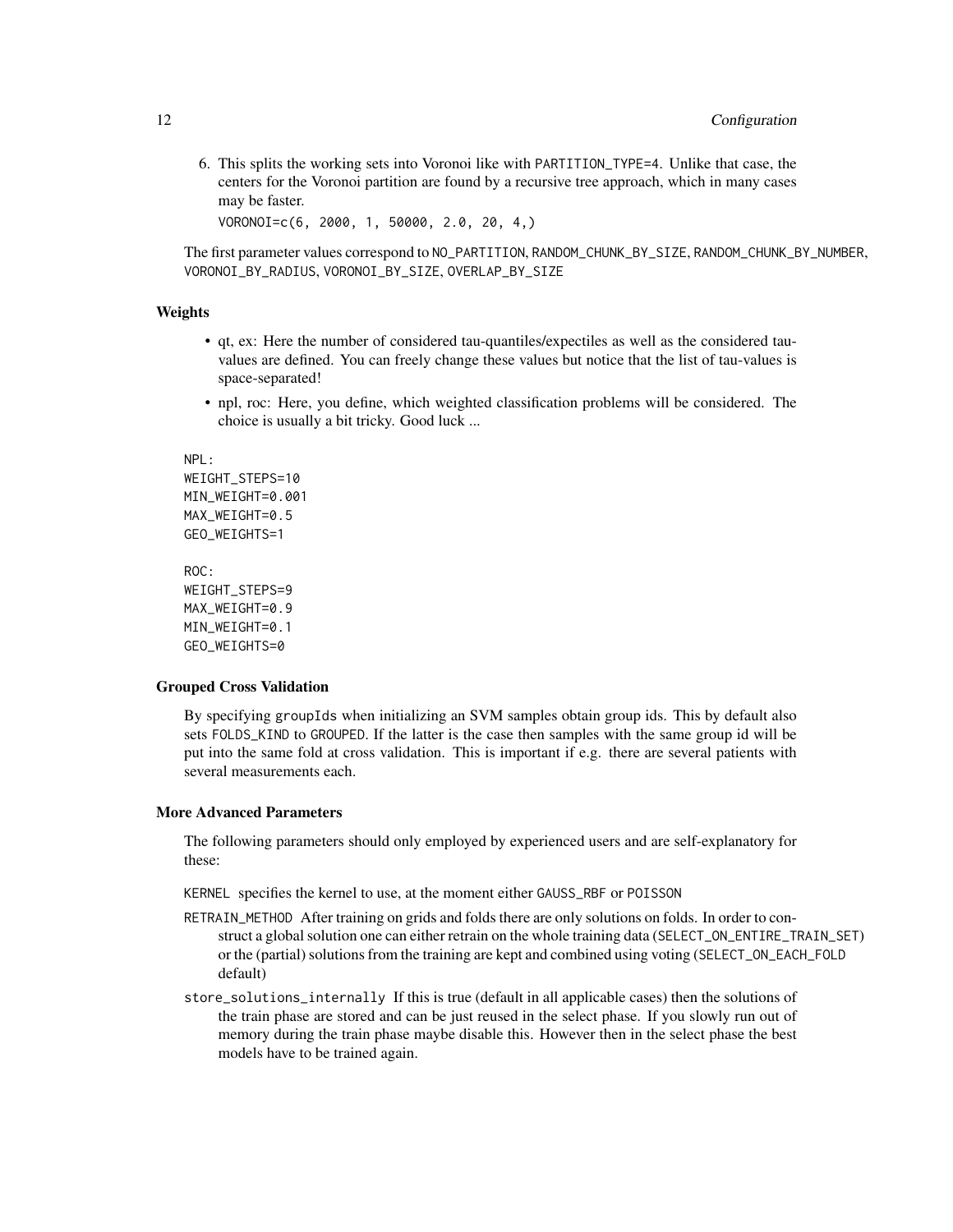#### <span id="page-12-0"></span>errors and the contract of the contract of the contract of the contract of the contract of the contract of the contract of the contract of the contract of the contract of the contract of the contract of the contract of the

For completeness here are some values that usually get set by the learning scenario

SVM\_TYPE KERNEL\_RULE, SVM\_LS\_2D, SVM\_HINGE\_2D, SVM\_QUANTILE, SVM\_EXPECTILE\_2D, SVM\_TEMPLATE

LOSS\_TYPE CLASSIFICATION\_LOSS, MULTI\_CLASS\_LOSS, LEAST\_SQUARES\_LOSS, WEIGHTED\_LEAST\_SQUARES\_LOSS, PINBALL\_LOSS, TEMPLATE\_LOSS

VOTE\_SCENARIO VOTE\_CLASSIFICATION, VOTE\_REGRESSION, VOTE\_NPL

KERNEL\_MEMORY\_MODEL LINE\_BY\_LINE, BLOCK, CACHE, EMPTY

FOLDS\_KIND BLOCKS, ALTERNATING, RANDOM, STRATIFIED, GROUPED, RANDOM\_SUBSET

WS\_TYPE FULL\_SET, MULTI\_CLASS\_ALL\_VS\_ALL, MULTI\_CLASS\_ONE\_VS\_ALL, BOOT\_STRAP

<span id="page-12-1"></span>errors *Obtain the test errors result.*

#### Description

After calculating the result in test. liquidSVM if labels were given liquidSVM also calculates the test error.

#### Usage

 $errors(y, shown 11 = FALSE)$ 

#### Arguments

|         | the results of test. liquidSVM         |
|---------|----------------------------------------|
| showall | show the more detailed errors as well. |

#### Details

Depending on the learning scenario there can be multiple errors: usually there is one per task, and [mcSVM](#page-22-1) adds in front the global classification error. In the latter case the names give an information for what task the error was computed.

For each error also the positive and negative validation error can be shonw using showall for example in [rocSVM](#page-31-1).

### Value

for all tasks the global and optionally also the positive/negative errors. Depending on the learning scenario there can be also a overall error (e.g. in multi-class classification).

### See Also

[test.liquidSVM](#page-36-1)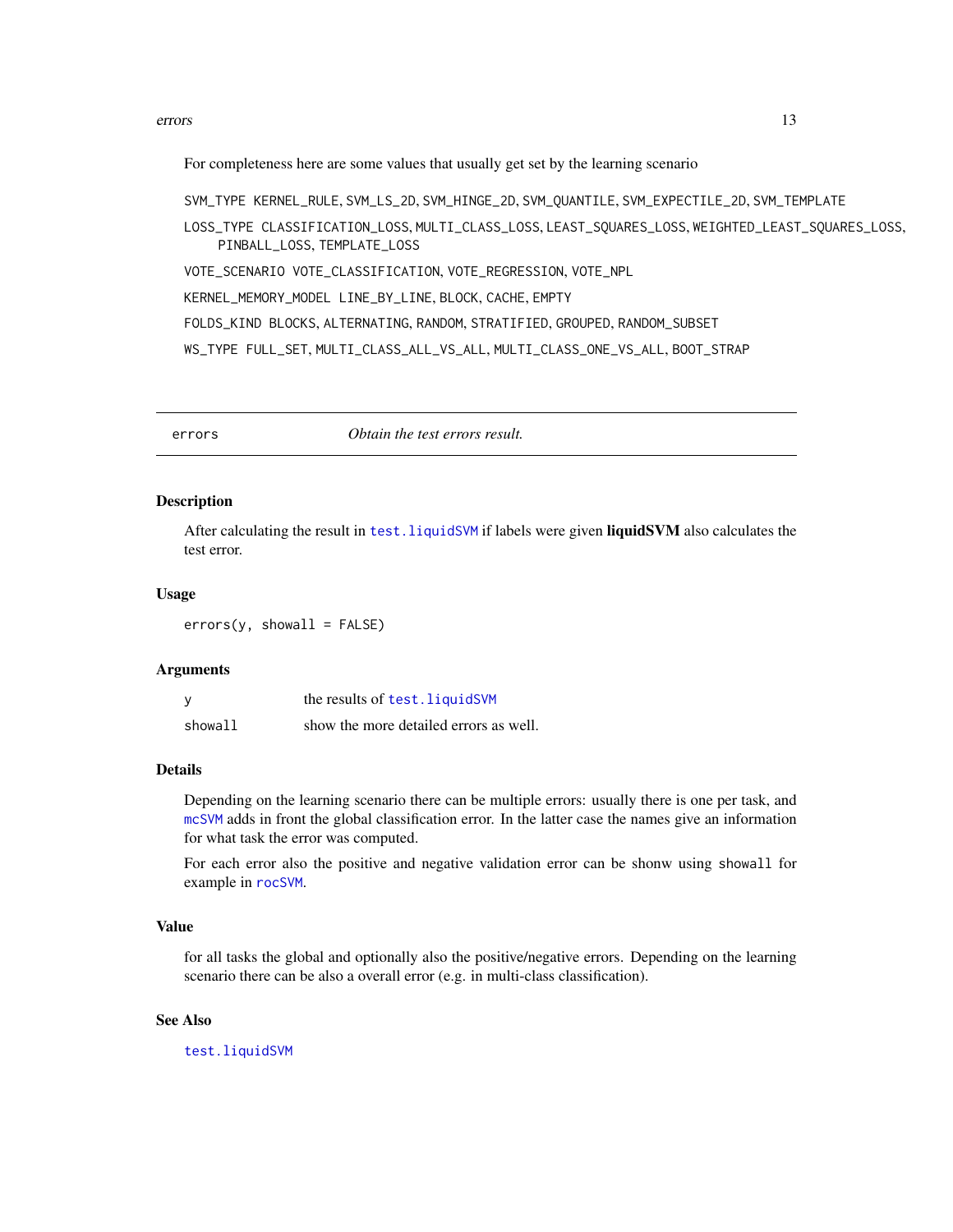#### Examples

```
modelTrees <- svm(Height ~ Girth + Volume, trees[1:10, ]) # least squares
y <- test(modelTrees,trees[-1:-10,])
errors(y)
## Not run:
banana <- liquidData('banana-bc')
s_banana <- rocSVM(Y~., banana$test)
result <- test(s_banana, banana$train)
errors(result, showall=TRUE)
## End(Not run)
```
#### <span id="page-13-1"></span>exSVM *Expectile Regression*

#### Description

This routine performs non-parametric, asymmetric least squares regression using SVMs. The tested estimators are therefore estimating the conditional tau-expectiles of Y given X. By default, estimators for five different tau values are computed. svmExpectileRegression is a simple alias of exSVM.

#### Usage

exSVM(x, y, ..., weights =  $c(0.05, 0.1, 0.5, 0.9, 0.95)$ , clipping = -1, do.select = TRUE)

```
svmExpectileRegression(x, y, ..., weights = c(0.05, 0.1, 0.5, 0.9, 0.95),
 clipping = -1, do.select = TRUE)
```
#### Arguments

| $\times$   | either a formula or the features                                                                                                                                                                                                                                     |
|------------|----------------------------------------------------------------------------------------------------------------------------------------------------------------------------------------------------------------------------------------------------------------------|
| У          | either the data or the labels corresponding to the features x. It can be a character<br>in which case the data is loaded using liquidData. If it is of type liquidData<br>then after training and selection the model is tested using the testing data<br>(v\$test). |
| $\ddots$ . | configuration parameters, see Configuration. Can be threads=2, display=1, gpus=1,<br>etc.                                                                                                                                                                            |
| weights    | the expectiles that should be estimated                                                                                                                                                                                                                              |
| clipping   | absolute value where the estimated labels will be clipped. -1 (the default) leads<br>to an adaptive clipping value, whereas 0 disables clipping.                                                                                                                     |
| do.select  | if TRUE also does the whole selection for this model                                                                                                                                                                                                                 |

<span id="page-13-0"></span>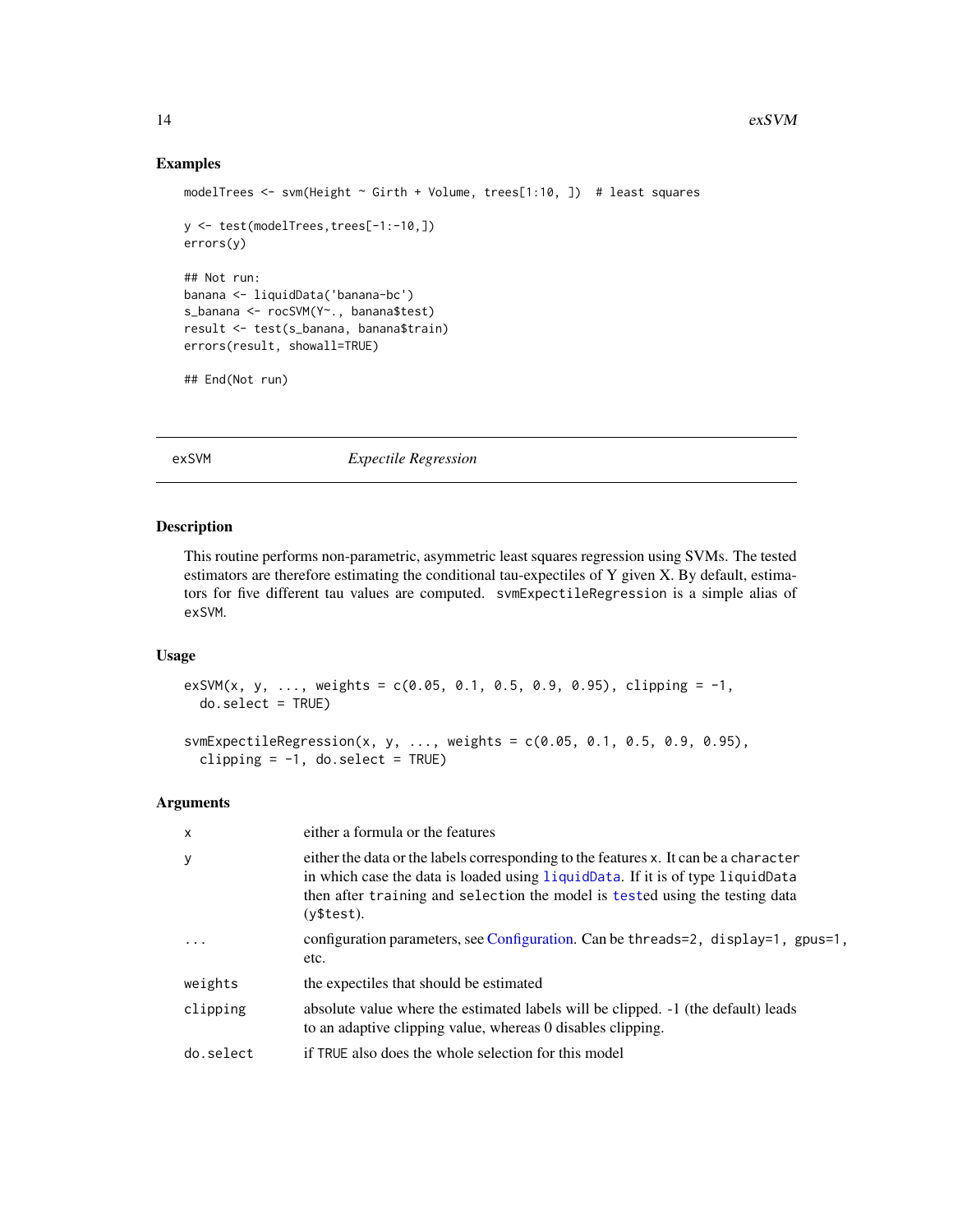#### <span id="page-14-0"></span>getCover and the set of the set of the set of the set of the set of the set of the set of the set of the set of the set of the set of the set of the set of the set of the set of the set of the set of the set of the set of

#### Value

an object of type svm. Depending on the usage this object has also \$train\_errors, \$select\_errors, and \$last\_result properties.

#### Examples

```
## Not run:
tt <- ttsplit(quakes)
model <- exSVM(mag~., tt$train, display=1)
result <- test(model, tt$test)
errors(result)[2] ## is the same as
mean(ifelse(result[,2]<tt$test$mag, .1,.9) * (result[,2]-tt$test$mag)^2)
## End(Not run)
```
getCover *Get Cover of partitioned SVM*

#### Description

If you use voronoi=3 or voronoi=4 this retrieves the voronoi centers that have been found.

#### Usage

getCover(model, task = 1)

#### Arguments

| model | the model                              |
|-------|----------------------------------------|
| task  | the task between 1 and number of tasks |

#### Value

the indices of the samples in the training data set that were used as Voronoi partition centers.

#### Note

This is not tested thoroughly so use in production is at your own risk.

#### Examples

```
## Not run:
banana <- liquidData('banana-mc')
model <- mcSVM(Y~.,banana$train, voronoi=c(4,500),d=1)
# task 4 is predicting 2 vs 3
cover <- getCover(model,task=4)
centers <- cover$samples
```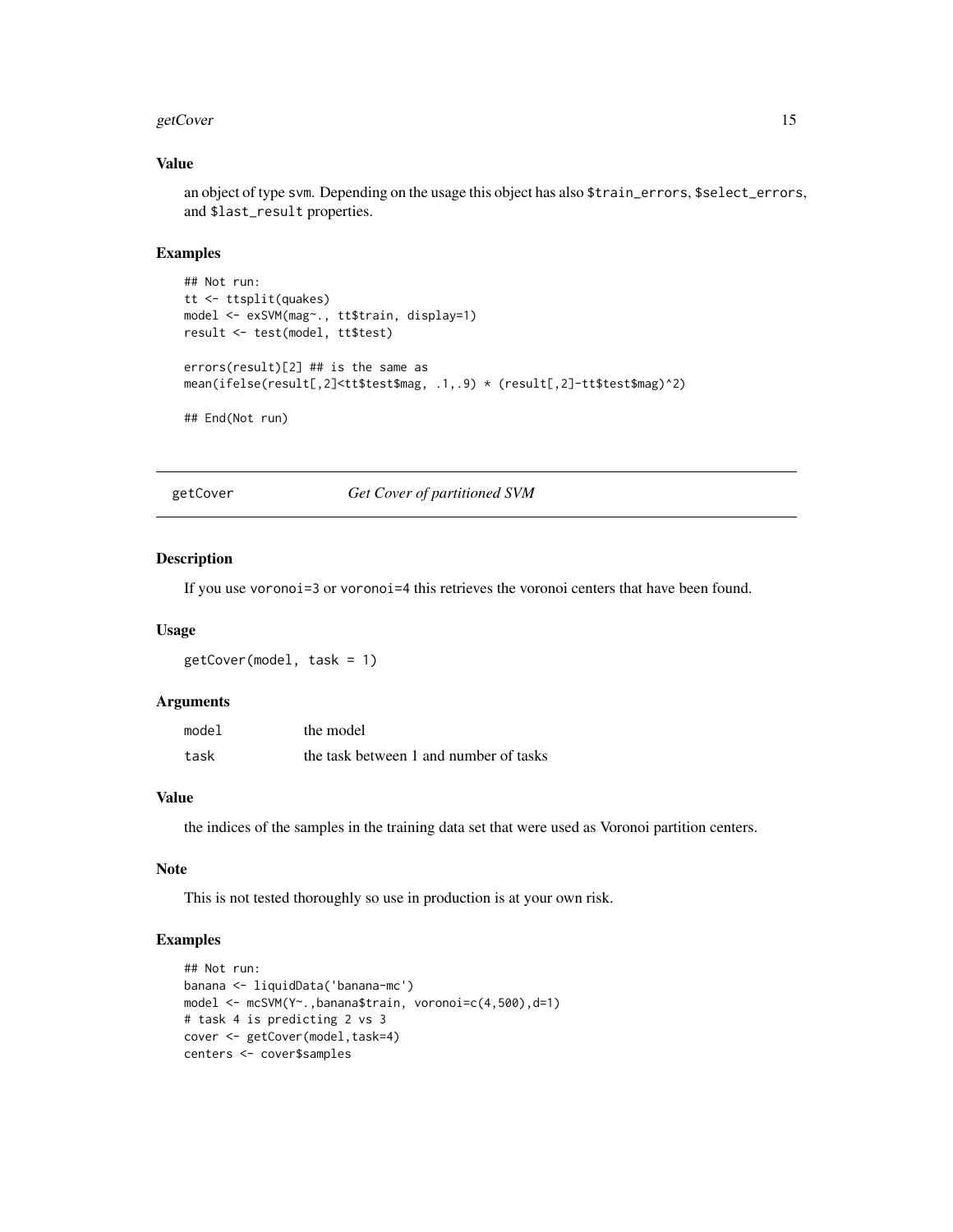```
# we are considering task 4 and hence only show labels 2 and 3:
bananaSub <- banana$train[banana$train$Y %in% c(2,3),]
plot(bananaSub[,-1],col=bananaSub$Y)
points(centers,pch='x',cex=2)
if(require(deldir)){
 voronoi <- deldir::deldir(centers$X1,centers$X2,rw=c(range(bananaSub$X1),range(bananaSub$X2)))
 plot(voronoi,wlines="tess",add=TRUE, lty=1)
 text(centers$X1,centers$X2,1:nrow(centers),pos=1)
}
# let us calculate for every sample in this task which cell it belongs to
distances <- as.matrix(dist(model$train_data))
cells <- apply(distances[model$train_labels %in% c(2,3),cover$indices],1,which.min)
# and you can check that the cell sizes are as reported in the training phase for task 4
table(cells)
## End(Not run)
```
getSolution *Retrieve the solution of an SVM*

#### Description

Gives the solution of an SVM that has been trained and selected in an ad-hoc list.

#### Usage

```
getSolution(model, task = 1, cell = 1, fold = 1)
```
#### Arguments

| model | the model                              |
|-------|----------------------------------------|
| task  | the task between 1 and number of tasks |
| cell  | the cell between 1 and number of cells |
| fold  | the fold between 1 and number of folds |

#### Details

liquidSVM splits all problems into tasks (e.g. for multiclass classification or if using multiple weights), then each task is split into cells (maybe only a global one), and every cell then is trained in one or more folds to yiele a solution. Hence these coordinates have to be specified.

#### Value

a list with three entries: the offset of the solution (not yet implemented), the indices of the support vectors in the training data set, and the coefficients of the support vectors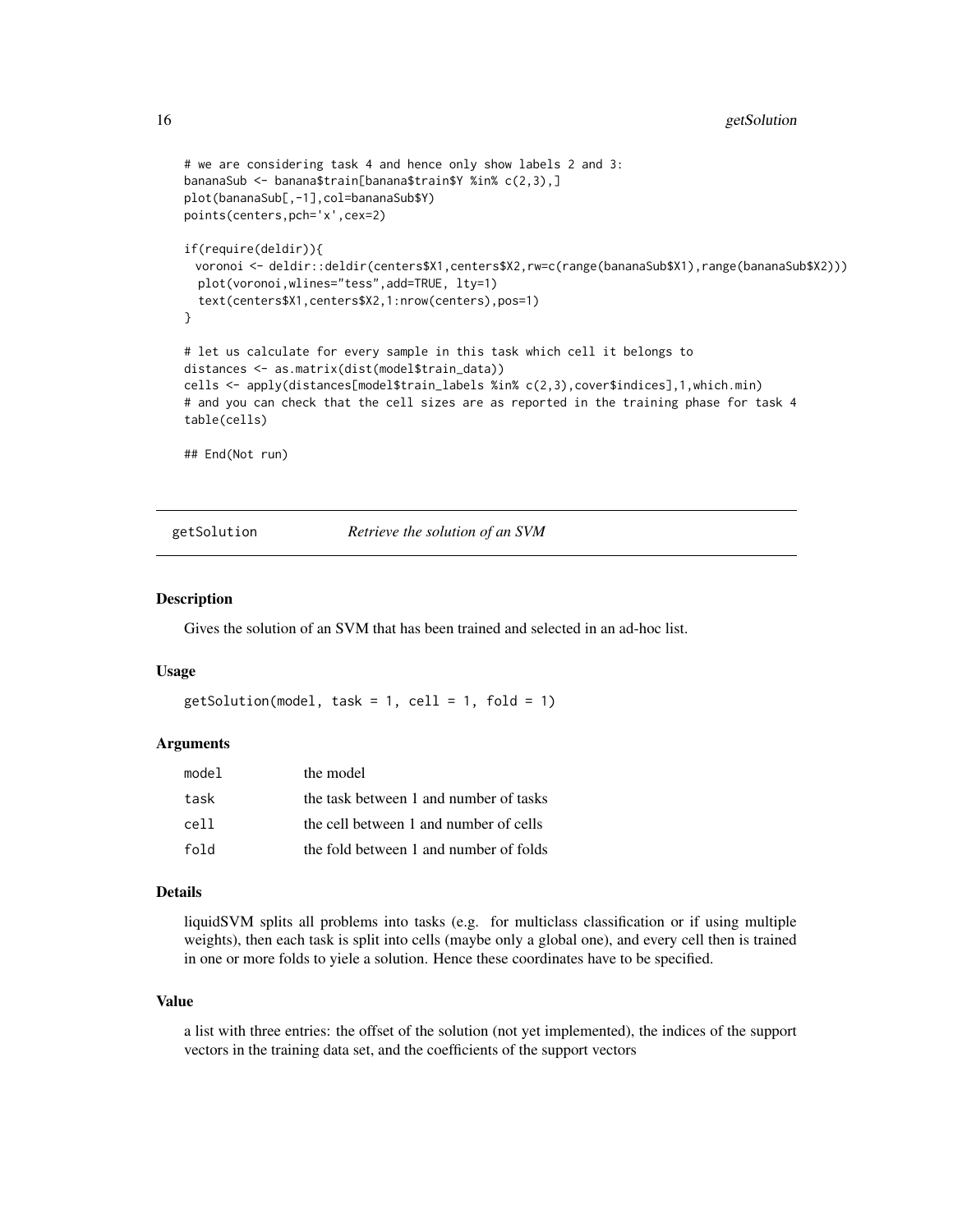#### <span id="page-16-0"></span>init.liquidSVM 17

#### Note

This is not tested thoroughly so use in production is at your own risk.

#### Examples

```
## Not run:
# simple example: regression of sinus curve
x \le - seq(0,1,by=.01)
y \leftarrow \sin(x \times 10)a \leftarrow lapply(1:5, function(i)getSolution(model \leftarrow lsSVM(x,y,d=1), 1,1,i))
plot(x,y,type='l',ylim=c(-5,5));
for(i in 1:5) lines(coeff~samples, data=a[[i]],col=i)
# a more typical example
banana <- liquidData('banana-mc')
model <- mcSVM(Y~.,banana$train,d=1)
# task 4 is predicting 2 vs 3, there is only cell 1 here
solution <- getSolution(model, task=4, cell=1, fold=1)
supportvecs <- solution$samples
# we are considering task 4 and hence only show labels 2 and 3:
bananaSub <- banana$train[banana$train$Y %in% c(2,3),]
plot(bananaSub[,-1],col=bananaSub$Y)
points(supportvecs,pch='x',cex=2)
```
## End(Not run)

<span id="page-16-1"></span>init.liquidSVM *Initialize an SVM object.*

#### Description

Should only be used by experts! This initializes a svm object and allocates in C++ an SVM model to which it keeps a reference.

#### Usage

```
init.liquidSVM(x, y, ...)
## S3 method for class 'formula'
init.liquidSVM(x, y, ..., d = NULL)## Default S3 method:
init.liquidSVM(x, y, scenario = NULL, useCells = NULL,
  ..., sampleWeights = NULL, groupIds = NULL, ids = NULL, d = NULL)
```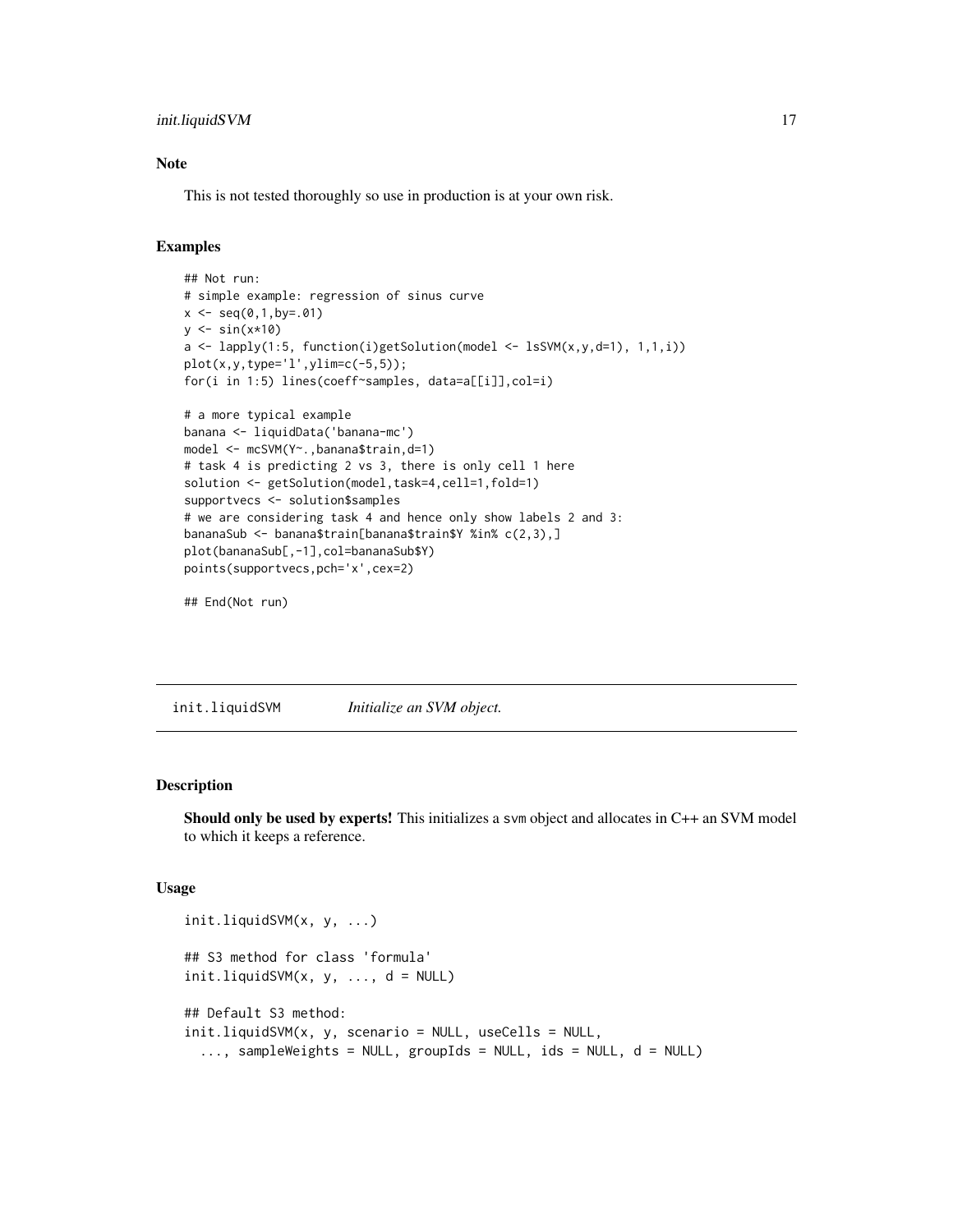### <span id="page-17-0"></span>Arguments

| x             | either a formula or the features                                                                                                                                                                                                                                     |
|---------------|----------------------------------------------------------------------------------------------------------------------------------------------------------------------------------------------------------------------------------------------------------------------|
| y             | either the data or the labels corresponding to the features x. It can be a character<br>in which case the data is loaded using liquidData. If it is of type liquidData<br>then after training and selection the model is tested using the testing data<br>(y\$test). |
| $\ddots$      | configuration parameters, see Configuration. Can be threads=2, display=1, gpus=1,<br>etc.                                                                                                                                                                            |
| d             | level of display information                                                                                                                                                                                                                                         |
| scenario      | configures the model for a learning scenario: E.g. scenario='1s', scenario='mc', scenario='npl',<br>etc. Unlike the specialized functions qtSVM, exSVM, nplSVM etc. this does not<br>trigger the correct select                                                      |
| useCells      | if TRUE partitions the problem (equivalent to partition_choice=6)                                                                                                                                                                                                    |
| sampleWeights | vector of weights for every sample or NULL (default) [currently has no effect]                                                                                                                                                                                       |
| groupIds      | vector of integer group ids for every sample or NULL (default). If not NULL this<br>will do group-wise folds, see folds_kind='GROUPED'.                                                                                                                              |
| ids           | vector of integer ids for every sample or NULL (default) [currently has no effect]                                                                                                                                                                                   |

#### Details

Since it binds heap memory it has to be released using [clean.liquidSVM](#page-5-2) which is also performed at garbage collection.

The training data can either be provided using a formula and a corresponding data.frame or the features and the labels are given directly.

#### Value

an object of type svm

#### Methods (by class)

- formula: Initialize SVM model using a a formula and data
- default: Initialize SVM model using a data frame and a label vector

#### See Also

[svm](#page-35-1), [predict.liquidSVM](#page-27-1), [test.liquidSVM](#page-36-1) and [clean.liquidSVM](#page-5-2)

#### Examples

```
modelTrees <- init.liquidSVM(Height ~ Girth + Volume, trees[1:20, ]) # least squares
modelIris <- init.liquidSVM(Species ~ ., iris) # multiclass classification
```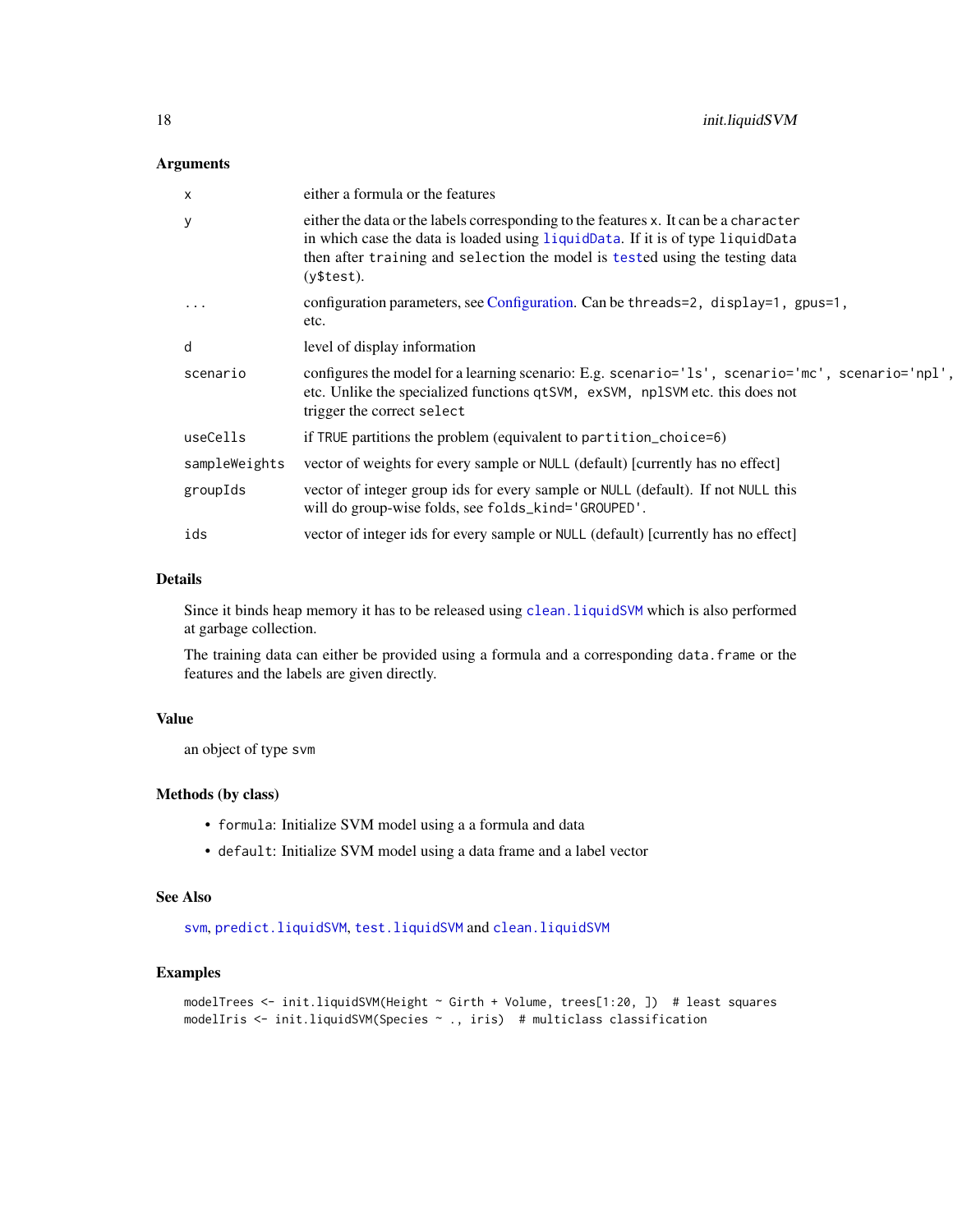<span id="page-18-1"></span><span id="page-18-0"></span>

#### Description

Calculates the kernel matrix.

#### Usage

```
kern(data, gamma = 1, type = c("gaussian.rbf", "poisson"),
  threads = getOption("liquidSVM.default.threads", 1))
```
### Arguments

| data    | the data set                                         |
|---------|------------------------------------------------------|
| gamma   | the gamma-parameter                                  |
| type    | kernel type to use: one of "gaussian.rbf", "poisson" |
| threads | how many threads to be used                          |

#### Value

kernel matrix

#### Examples

```
kern(trees)
image(kern(trees, 2, "pois"))
```
<span id="page-18-2"></span>liquidData *Loads or downloads training and testing data*

#### <span id="page-18-3"></span>Description

This looks at several locations to find a name.train.csv and name.test.csv. If it does then it loads or downloads it, parses it, and returns an liquidData-object. The files also can be gzipped having names name.train.csv.gz and name.test.csv.gz.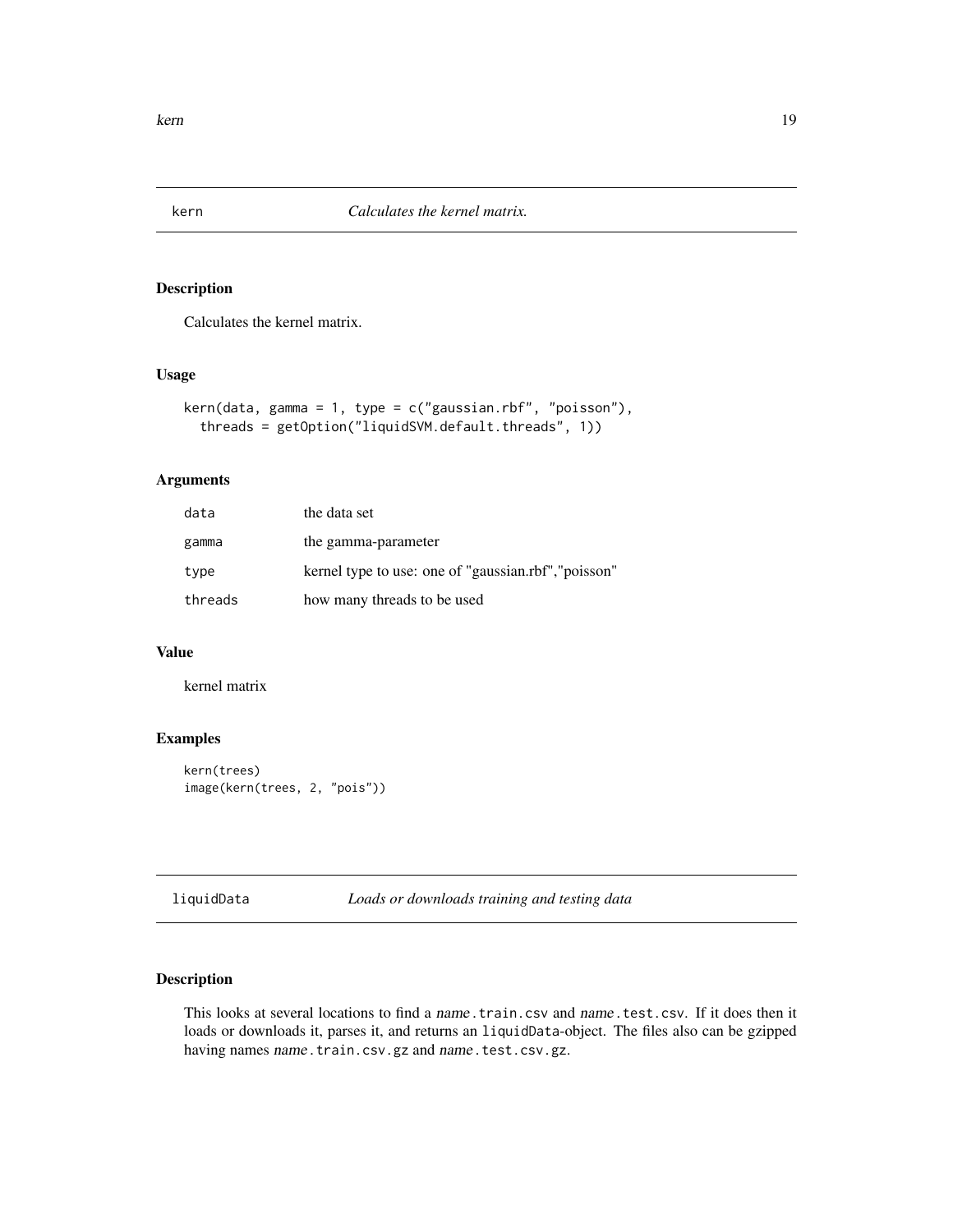#### <span id="page-19-0"></span>Usage

```
liquidData(name, factor_cols, header = FALSE, loc = c(".", "~/sml/data",
 "~/liquidData", system.file("data", package = "liquidSVM"), "../../../data",
 "http://www.isa.uni-stuttgart.de/liquidData"), prob = NULL,
  testSize = NULL, trainSize = NULL, stratified = NULL)
ttsplit(data, target = NULL, testProb = 0.2, testSize = NULL,
  stratified = NULL)
sample.liquidData(liquidData, prob = 0.2, trainSize = NULL,
 testSize = NULL, stratified = NULL)
## S3 method for class 'liquidData'
print(x, \ldots)
```
#### Arguments

| name        | name of the data set. If not given then a list of available names in loc is returned                                                                                                                 |
|-------------|------------------------------------------------------------------------------------------------------------------------------------------------------------------------------------------------------|
| factor_cols | list of column numbers that are factors (or list of header names, if header=TRUE)                                                                                                                    |
| header      | do the data files have headers                                                                                                                                                                       |
| loc         | vector of locations where the data should be searched for                                                                                                                                            |
| prob        | probability of sample being put into test set                                                                                                                                                        |
| testSize    | size of the test set. If stratified, this will only be approximately fulfilled.                                                                                                                      |
| trainSize   | size of the train set. If stratified, this will only be approximately fulfilled.                                                                                                                     |
| stratified  | whether sampling should be done separately in every bin defined by the unique<br>values of the target column. Also can be index or name of the column in data<br>that should be used to define bins. |
| data        | the given data set                                                                                                                                                                                   |
| target      | optional name or index of the target variable. If both this and stratified are<br>not specified there will be no stratification.                                                                     |
| testProb    | probability of sample being put into test set                                                                                                                                                        |
| liquidData  | the given liquidData                                                                                                                                                                                 |
| x           | the model to print                                                                                                                                                                                   |
| $\cdots$    | other arguments to print. default                                                                                                                                                                    |

#### Value

if name is specified an liquidData object: an environment with \$train and \$test datasets as well as \$name and optionally \$target as name of the target variable. If no name is spacified a character vector of available names in loc.

#### See Also

[ttsplit](#page-18-3)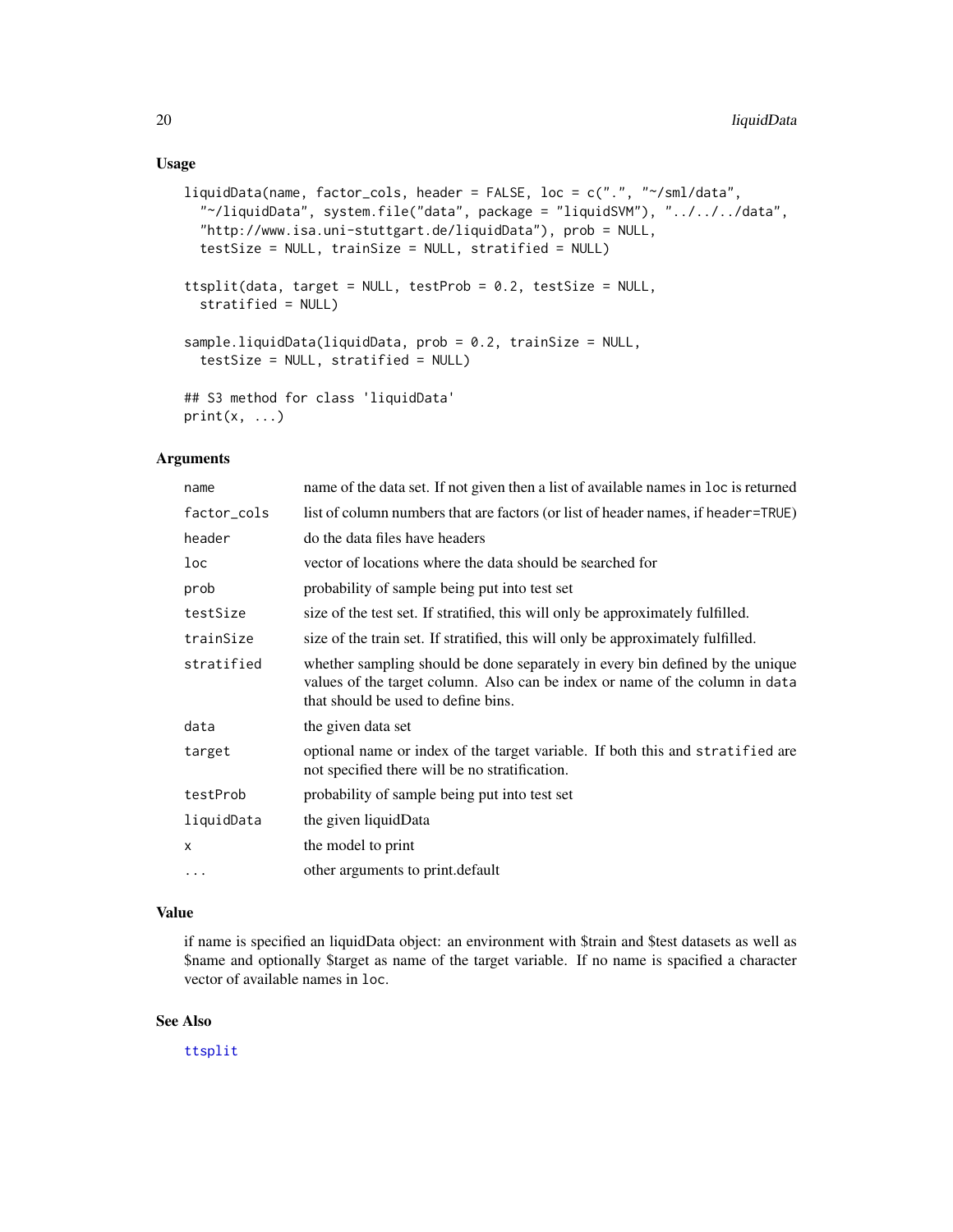#### <span id="page-20-0"></span>liquidSVM-class 21

#### Examples

```
banana <- liquidData('banana-mc')
```

```
## to get a smaller sample
liquidData('banana-mc',prob=0.2)
## if you disable stratified then there is some variance in the group sizes:
liquidData('banana-mc',prob=0.2, stratified=FALSE)
```

```
## Not run:
## to downlad a file from our web directory
```
liquidData("gisette")

## To get a list of available names: liquidData()

## End(Not run) ## to produce an liquidData from some dataset ttsplit(iris) # the following will be stratified ttsplit(iris,'Species')

```
# specify a testSize:
ttsplit(trees, testSize=10)
## example for sample.liquidData
banana <- liquidData('banana-mc')
sample.liquidData(banana, prob=0.1)
# this is equivalent to
liquidData('banana-mc', prob=0.1)
## example for print
banana <- liquidData("banana-mc")
print(banana)
```
liquidSVM-class *A Reference Class to represent a liquidSVM model.*

#### Description

A Reference Class to represent a liquidSVM model.

#### Fields

cookie this is used in C++ to access the model in memory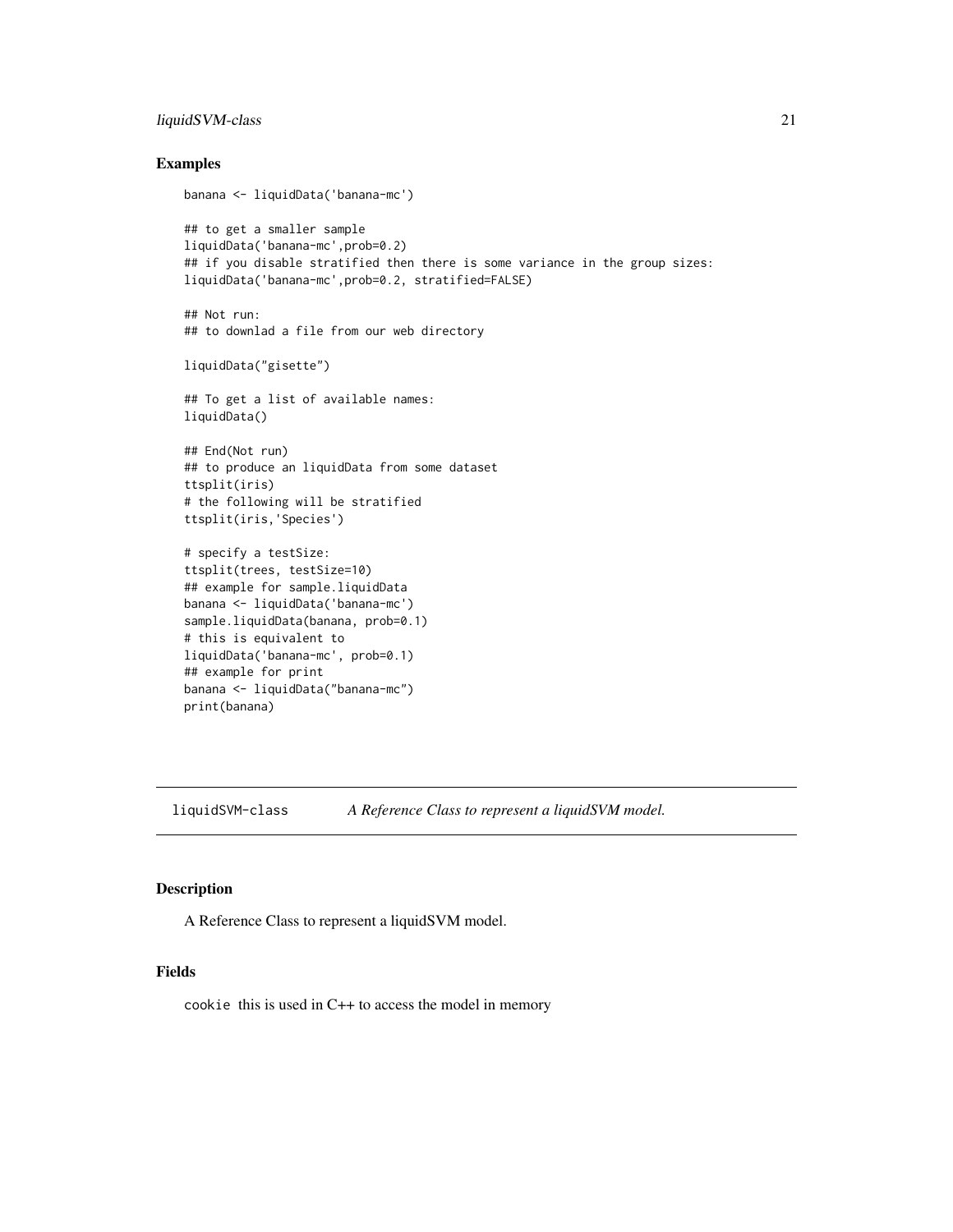#### <span id="page-21-1"></span><span id="page-21-0"></span>Description

This routine performs non-parametric least squares regression using SVMs. The tested estimators are therefore estimating the conditional means of Y given X. svmRegression is a simple alias of lsSVM.

#### Usage

```
lSSVM(x, y, ..., clipping = -1, do.sleepct = TRUE)svmRegression(x, y, ..., clipping = -1, do.sleepct = TRUE)
```
#### Arguments

| $\boldsymbol{\mathsf{x}}$ | either a formula or the features                                                                                                                                                                                                                                     |
|---------------------------|----------------------------------------------------------------------------------------------------------------------------------------------------------------------------------------------------------------------------------------------------------------------|
| У                         | either the data or the labels corresponding to the features x. It can be a character<br>in which case the data is loaded using liquidData. If it is of type liquidData<br>then after training and selection the model is tested using the testing data<br>(v\$test). |
| $\ddots$                  | configuration parameters, see Configuration. Can be threads=2, display=1, gpus=1,<br>etc.                                                                                                                                                                            |
| clipping                  | absolute value where the estimated labels will be clipped. $-1$ (the default) leads<br>to an adaptive clipping value, whereas 0 disables clipping.                                                                                                                   |
| do.select                 | if TRUE also does the whole selection for this model                                                                                                                                                                                                                 |
|                           |                                                                                                                                                                                                                                                                      |

#### Details

This is the default for sym if the labels are not a factor.

#### Value

an object of type svm. Depending on the usage this object has also \$train\_errors, \$select\_errors, and \$last\_result properties.

#### Examples

```
tt <- ttsplit(quakes)
model <- lsSVM(mag~., tt$train, display=1)
result <- test(model, tt$test)
errors(result) ## is the same as
mean( (tt$test$mag-result)^2 )
```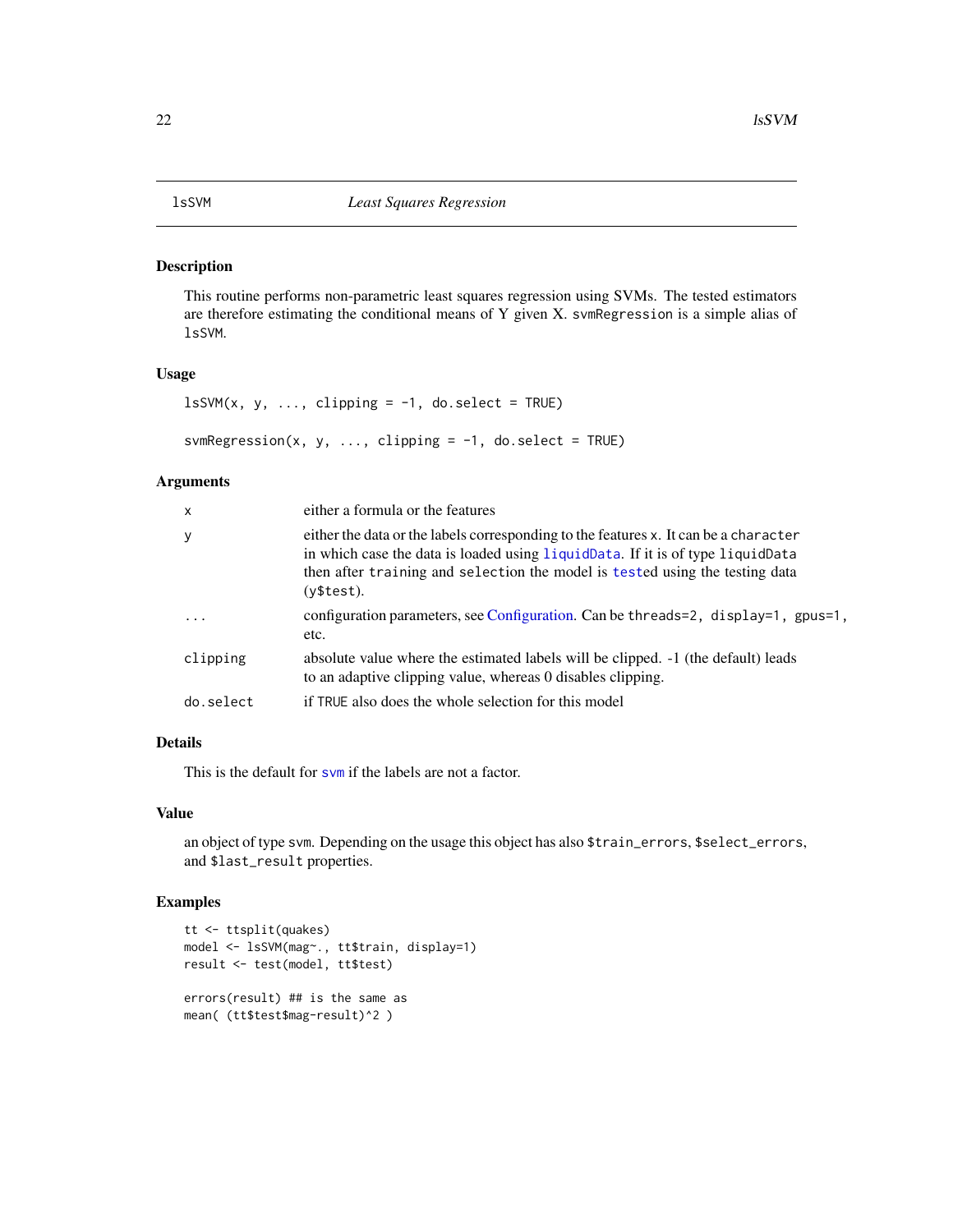<span id="page-22-1"></span><span id="page-22-0"></span>

#### Description

This routine is intended for both binary and multiclass classification. The binary classification is treated by an SVM solver for the classical hinge loss, and for the multiclass case, one-verus-all and all-versus-all reductions to binary classification for the hinge and the least squares loss are provided. The error of the very first task is the overall classification error. svmMulticlass is a simple alias of mcSVM

#### Usage

```
mcSVM(x, y, ..., predict.prob = FALSE, mc_type = c("AvA_hinge", "OvA_ls","OvA_hinge", "AvA_ls"), do.select = TRUE)
```

```
svmMulticlass(x, y, ..., predict.prob = FALSE, mc_type = c("AvA_hinge",
 "OvA_ls", "OvA_hinge", "AvA_ls"), do.select = TRUE)
```
#### Arguments

| $\mathsf{x}$      | either a formula or the features                                                                                                                                                                                                                                     |
|-------------------|----------------------------------------------------------------------------------------------------------------------------------------------------------------------------------------------------------------------------------------------------------------------|
| У                 | either the data or the labels corresponding to the features x. It can be a character<br>in which case the data is loaded using liquidData. If it is of type liquidData<br>then after training and selection the model is tested using the testing data<br>(v\$test). |
| $\cdot$           | configuration parameters, see Configuration. Can be threads=2, display=1, gpus=1,<br>etc.                                                                                                                                                                            |
| predict.prob      | If TRUE then a LS-sym will be trained and the conditional probabilities for the<br>binary classification problems will be estimated. This also restricts the choices<br>of $mc_{\perp}$ type to c("OvA $\perp$ ls", "AvA $\perp$ ls").                               |
| $mc_{\perp}$ type | configures the the multiclass variants for All-vs-All / One-vs-All and with hinge<br>or least squares loss.                                                                                                                                                          |
| do.select         | if TRUE also does the whole selection for this model                                                                                                                                                                                                                 |

#### Details

Please look at the demo-vignette (vignette ('demo')) for more examples.

mcSVM is best used with factor-labels. If there are just two levels in the factor, or just two unique values if it is numeric than a binary classification is performed. Else, by using the parameter mc\_type different combinations of all-vs-all (AvA) and one-vs-all (OvA) and hinge (hinge) and least squares loss (1s) can be used.

If a test is performed then not only the final decision is returned but also the results of the intermediate binary classifications. This is indicated in the column names. If the training labels are given by a factor then the final decision will be encoded in this factor. If this is the case and AvA\_hinge is used, then also the binary classification problems will receive the corresponding label...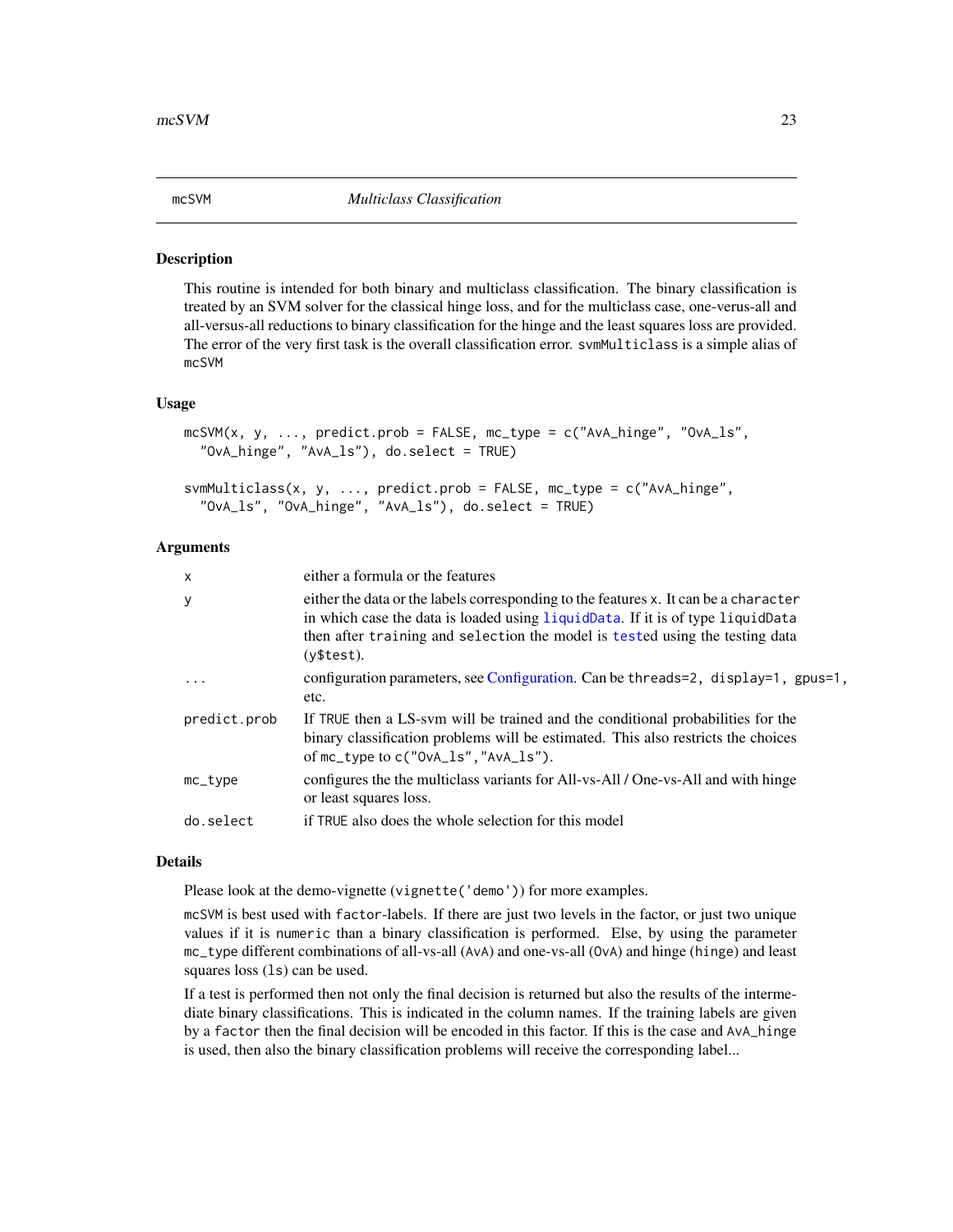#### <span id="page-23-0"></span>Value

an object of type svm. Depending on the usage this object has also \$train\_errors, \$select\_errors, and \$last\_result properties.

#### See Also

[Configuration](#page-7-1)

#### Examples

```
model <- mcSVM(Species ~ ., iris)
model <- mcSVM(Species ~ ., iris, mc_type="OvA")
model <- mcSVM(Species ~ ., iris, mc.type="AvA_hi")
model <- mcSVM(Species ~ ., iris, predict.prob=TRUE)
## Not run:
## a worked example can be seen at
vignette("demo",package="liquidSVM")
## End(Not run)
```
mlr-liquidSVM *liquidSVM functions for mlr*

#### **Description**

Allow for liquidSVM [lsSVM](#page-21-1) and [mcSVM](#page-22-1) to be used in the mlr framework.

#### Usage

```
makeRLearner.regr.liquidSVM()
trainLearner.regr.liquidSVM(.learner, .task, .subset, .weights = NULL,
 partition_choice = 0, partition_param = -1, ...)
predictLearner.regr.liquidSVM(.learner, .model, .newdata, ...)
makeRLearner.classif.liquidSVM()
trainLearner.classif.liquidSVM(.learner, .task, .subset, .weights = NULL,
 partition_choice = 0, partition_param = -1, ...)
predictLearner.classif.liquidSVM(.learner, .model, .newdata, ...)
```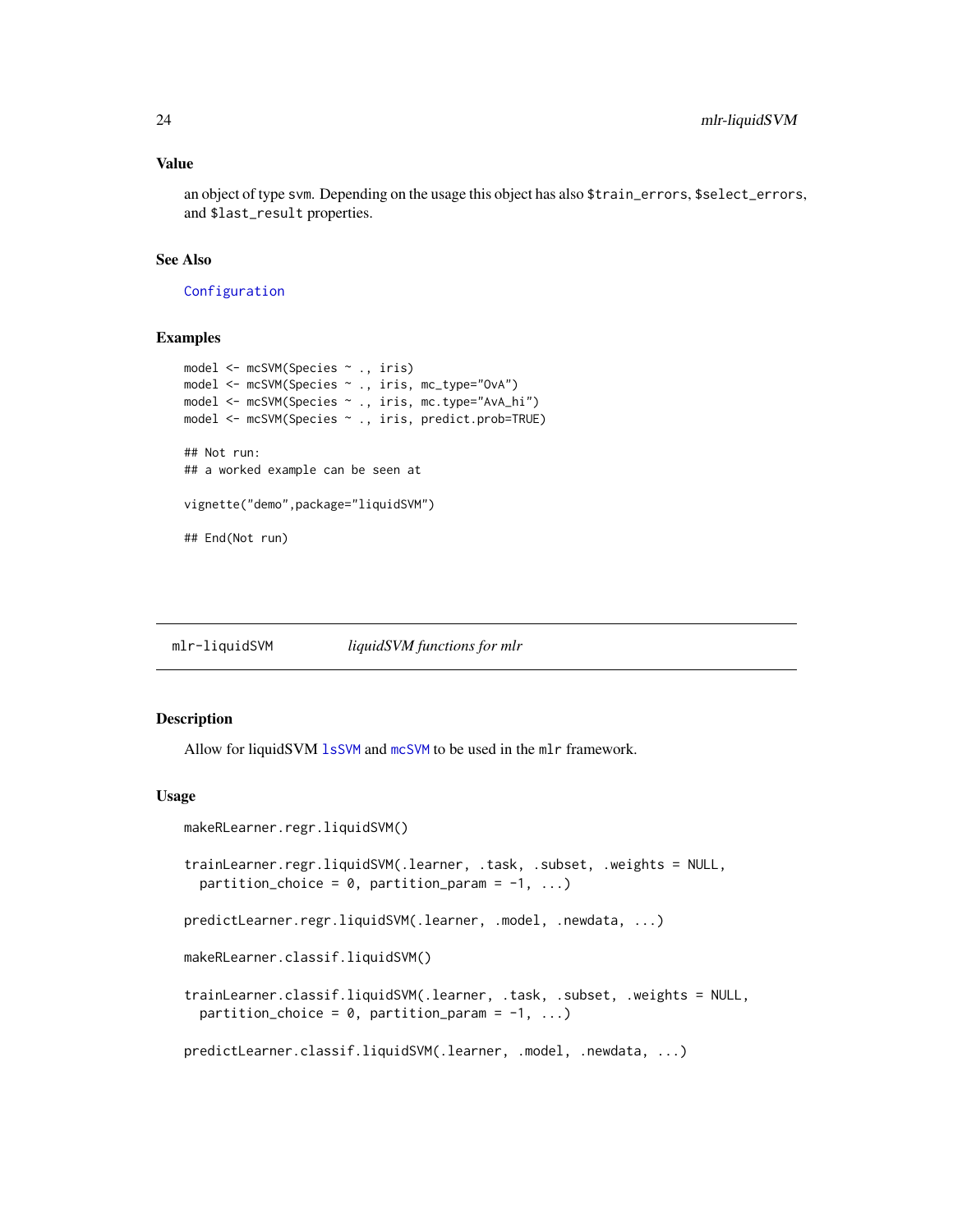#### mlr-liquidSVM 25

#### **Arguments**

| .learner         | see mlr-Documentation                                   |  |
|------------------|---------------------------------------------------------|--|
| .task            | see mlr-Documentation                                   |  |
| .subset          | see mlr-Documentation                                   |  |
| weights.         | see mlr-Documentation                                   |  |
| partition_choice |                                                         |  |
|                  | the partition choice, see Configuration                 |  |
| partition_param  |                                                         |  |
|                  | a further param for partition choice, see Configuration |  |
| .                | other parameters, see Configuration                     |  |
| .model           | the trained mlr-model, see mlr-Documentation            |  |
| .newdata         | the test features, see mlr-Documentation                |  |

#### Note

In order that mlr can find our learners liquidSVM has to be loaded using e.g. library(liquidSVM) model <- train(...)

#### Examples

```
## Not run:
if(require(mlr)){
library(liquidSVM)
## Define a regression task
task <- makeRegrTask(id = "trees", data = trees, target = "Volume")
## Define the learner
lrn <- makeLearner("regr.liquidSVM", display=1)
## Train the model use mlr::train to get the correct train function
model <- train(lrn,task)
pred <- predict(model, task=task)
performance(pred)
## Define a classification task
task <- makeClassifTask(id = "iris", data = iris, target = "Species")
## Define the learner
lrn <- makeLearner("classif.liquidSVM", display=1)
model <- train(lrn,task)
pred <- predict(model, task=task)
performance(pred)
## or for probabilities
lrn <- makeLearner("classif.liquidSVM", display=1, predict.type='prob')
model <- train(lrn,task)
pred <- predict(model, task=task)
performance(pred)
} # end if(require(mlr))
```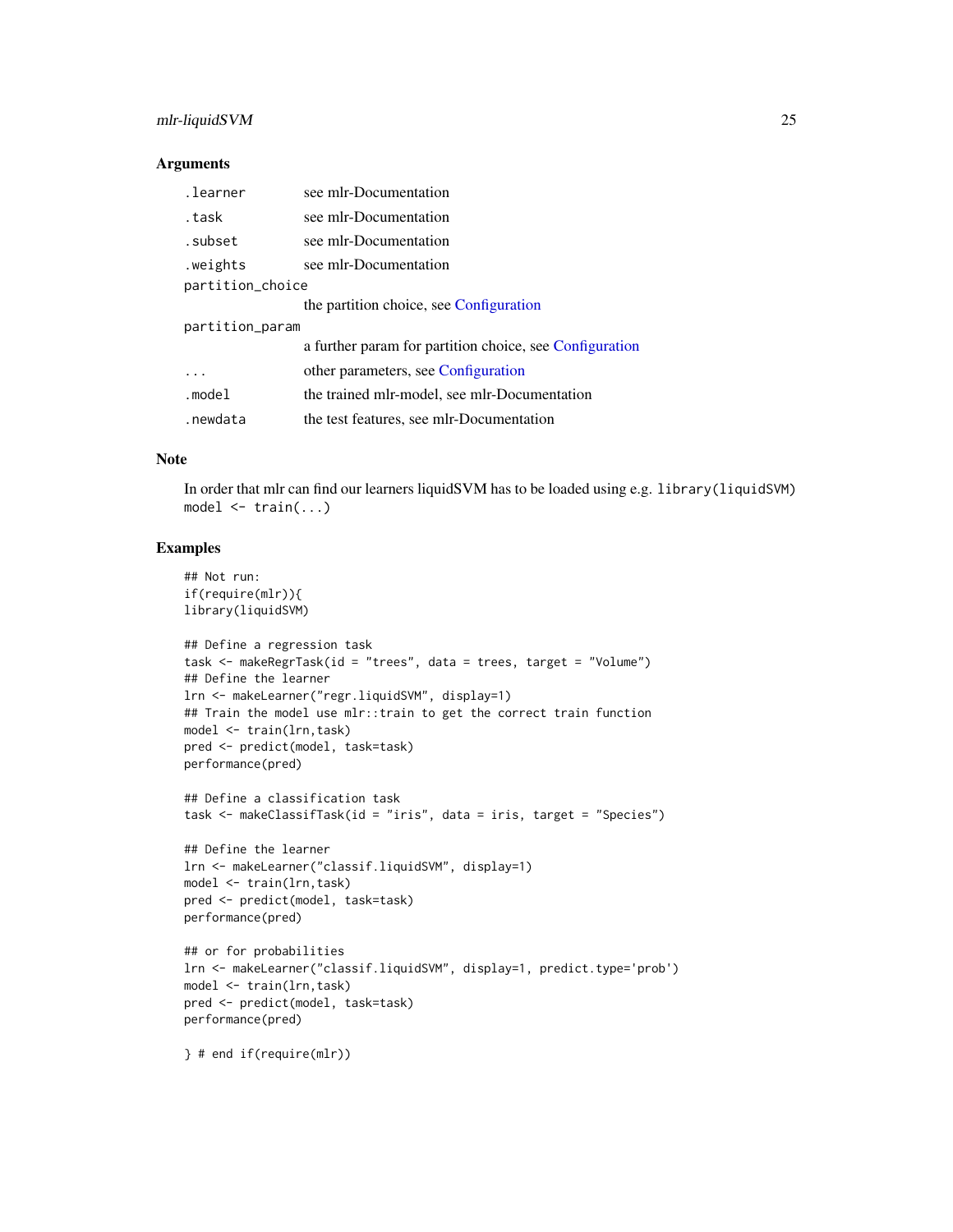<span id="page-25-0"></span>## End(Not run)

<span id="page-25-1"></span>nplSVM *Neyman-Pearson-Learning*

#### Description

This routine provides binary classifiers that satisfy a predefined error rate on one type of error and that simlutaneously minimize the other type of error. For convenience some points on the ROC curve around the predefined error rate are returned. nplNPL performs Neyman-Pearson-Learning for classification.

#### Usage

```
npISVM(x, y, ..., class = 1, constraint = 0.05, constraint.factors = c(3,4, 6, 9, 12)/6, do.select = TRUE)
```
### Arguments

| X                  | either a formula or the features                                                                                                                                                                                                                                     |  |
|--------------------|----------------------------------------------------------------------------------------------------------------------------------------------------------------------------------------------------------------------------------------------------------------------|--|
| У                  | either the data or the labels corresponding to the features x. It can be a character<br>in which case the data is loaded using liquidData. If it is of type liquidData<br>then after training and selection the model is tested using the testing data<br>(y\$test). |  |
| .                  | configuration parameters, see Configuration. Can be threads=2, display=1, gpus=1,<br>etc.                                                                                                                                                                            |  |
| class              | is the normal class (the other class becomes the alarm class)                                                                                                                                                                                                        |  |
| constraint         | gives the false alarm rate which should be achieved                                                                                                                                                                                                                  |  |
| constraint.factors |                                                                                                                                                                                                                                                                      |  |
|                    | specifies the factors around constraint                                                                                                                                                                                                                              |  |
| do.select          | if TRUE also does the whole selection for this model                                                                                                                                                                                                                 |  |
|                    |                                                                                                                                                                                                                                                                      |  |

### Details

Please look at the demo-vignette (vignette('demo')) for more examples. The labels should only have value  $c(1,-1)$ .

min\_weight, max\_weight, weight\_steps: you might have to define which weighted classification problems will be considered. The choice is usually a bit tricky. Good luck ...

#### Value

an object of type svm. Depending on the usage this object has also \$train\_errors, \$select\_errors, and \$last\_result properties.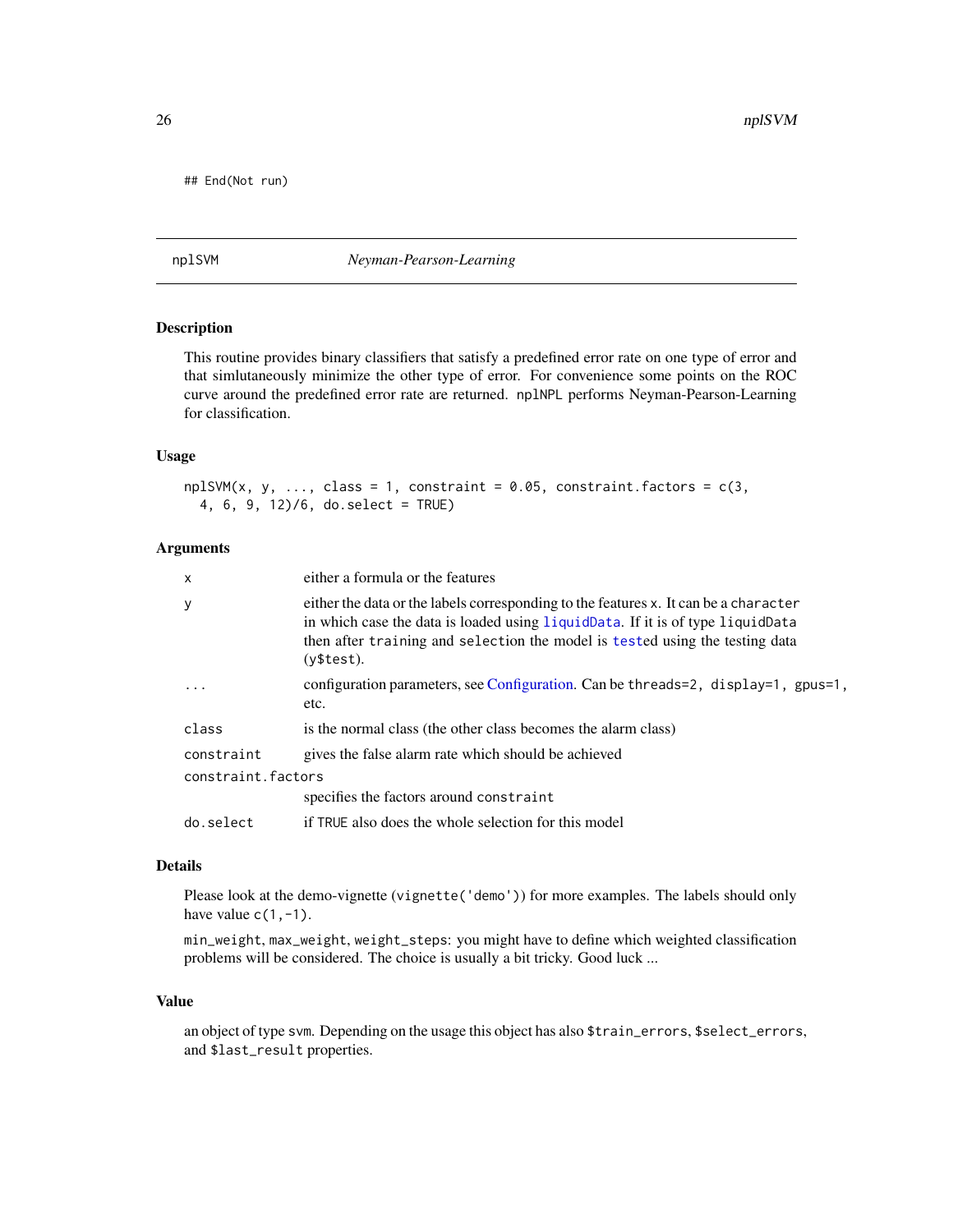#### <span id="page-26-0"></span>plotROC 27

### Examples

```
## Not run:
model <- nplSVM(Y ~ ., 'banana-bc', display=1)
## a worked example can be seen at
vignette("demo",package="liquidSVM")
## End(Not run)
```
#### <span id="page-26-1"></span>plotROC *Plots the ROC curve for a result or model*

#### Description

This can be used either using [rocSVM](#page-31-1) or [lsSVM](#page-21-1)

#### Usage

```
plotROC(x, correct, posValue = NULL, xlim = 0:1, ylim = 0:1, asp = 1,type = NULL, pch = "x", add = FALSE, ...)
```
#### Arguments

| $\mathsf{x}$ | either the result from a test or a model                                       |
|--------------|--------------------------------------------------------------------------------|
| correct      | either the true values or testing data for the model                           |
| posValue     | the label marking the positive value. If NULL (default) then the larger value. |
| xlim         | sets better defaults for plot. default                                         |
| ylim         | sets better defaults for plot. default                                         |
| asp          | sets better defaults for plot. default                                         |
| type         | sets better defaults for plot. default                                         |
| pch          | sets better defaults for plot. default                                         |
| add          | if 'FALSE' (default) produces a new plot and if 'TRUE' adds to existing plot.  |
| $\ddotsc$    | gets passed to plot. default                                                   |

#### See Also

rocSVM, lsSVM [rocSVM](#page-31-1)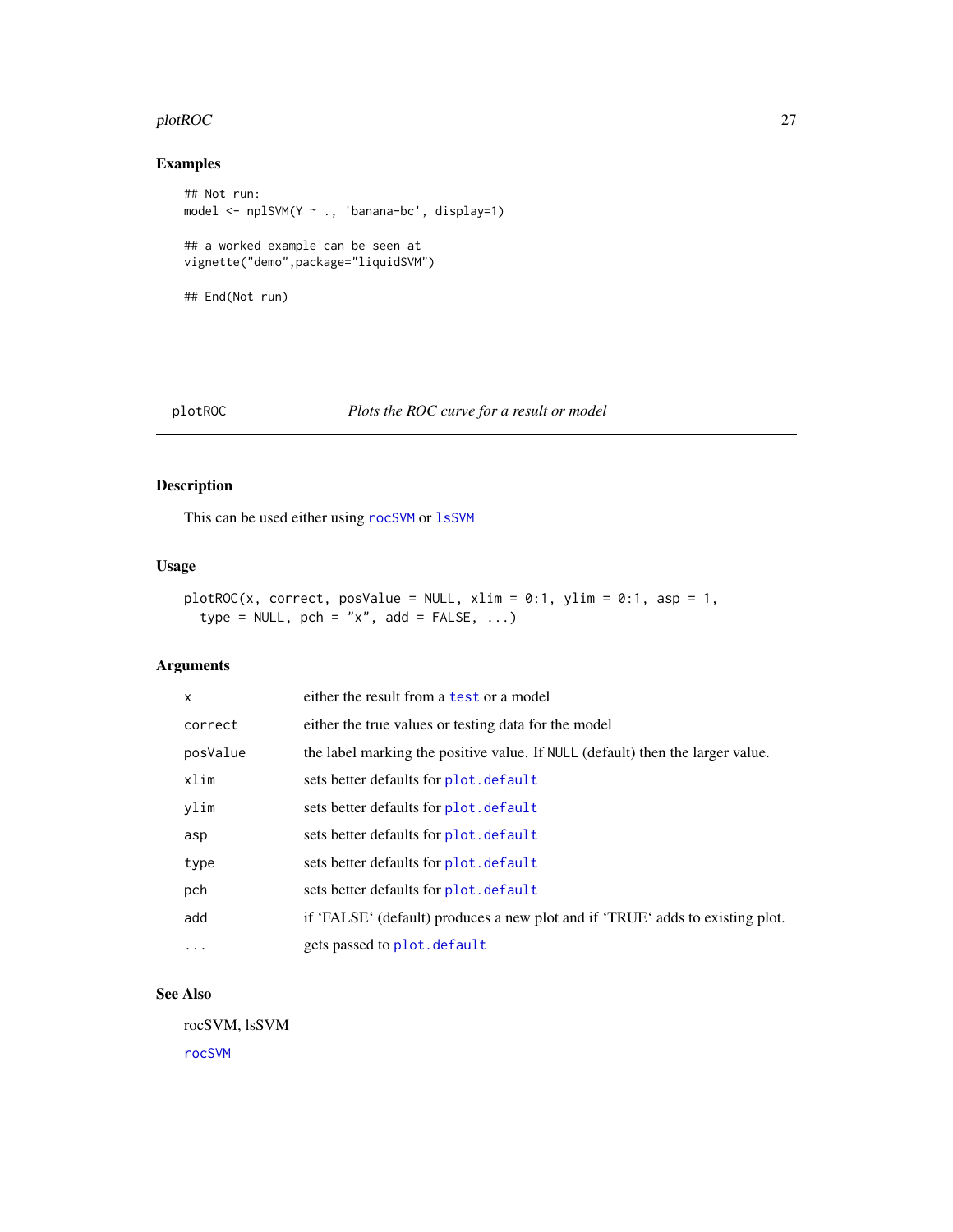#### <span id="page-27-0"></span>Examples

```
## Not run:
banana <- liquidData('banana-bc')
model <- rocSVM(Y~.,banana$train)
plotROC(model ,banana$test)
# or:
result <- test(model, banana$test)
plotROC(result, banana$test$Y)
model.ls <- lsSVM(Y~., banana$train)
result <- plotROC(model.ls, banana$test)
## End(Not run)
```
<span id="page-27-1"></span>predict.liquidSVM *Predicts labels of new data using the selected SVM.*

#### Description

After training and selection the SVM provides means to compute predictions for new input features. If you have also labels consider using [test.liquidSVM](#page-36-1).

#### Usage

## S3 method for class 'liquidSVM' predict(object, newdata, ...)

#### Arguments

| object                  | the SVM model as returned by init. liquidSVM                                                                                   |  |
|-------------------------|--------------------------------------------------------------------------------------------------------------------------------|--|
| newdata                 | data frame of features to predict. If it has all the explanatory variables of<br>formula, then the respective subset is taken. |  |
| $\cdot$ $\cdot$ $\cdot$ | other parameters passed to test. liquidSVM                                                                                     |  |

#### Details

In the multi-result learning scenarios this returns all the predictions corresponding to the different quantiles, expectiles, etc. For multi-class classification, if the model was setup with predict.prob=TRUE Then this will return only the probability columns and not the prediction.

#### Value

the predicted values of test

#### See Also

[init.liquidSVM](#page-16-1) and [test.liquidSVM](#page-36-1)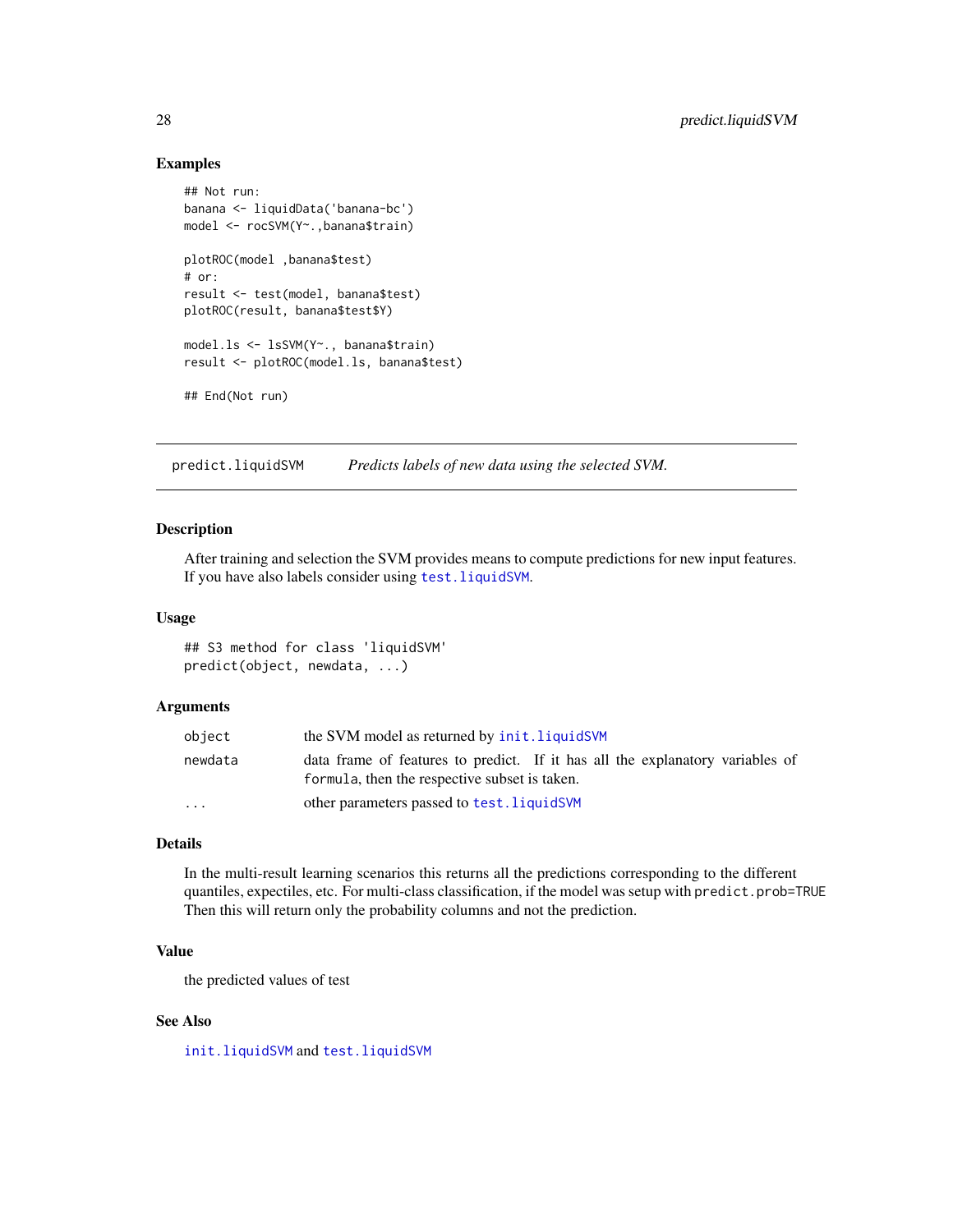### <span id="page-28-0"></span>print.liquidSVM 29

#### Examples

```
## Multiclass classification
modelIris <- svm(Species ~ ., iris)
y <- predict(modelIris, iris)
## Least Squares
modelTrees <- svm(Height ~ Girth + Volume, trees)
y <- predict(modelTrees, trees)
plot(trees$Height, y)
```
print.liquidSVM *Printing an SVM model.*

#### Description

Printing an SVM model.

#### Usage

## S3 method for class 'liquidSVM'  $print(x, \ldots)$ 

#### **Arguments**

|   | the model to print               |
|---|----------------------------------|
| . | other arguments to print.default |

#### Examples

```
s_iris <- svm(solver='hinge', Species ~ ., iris) # multiclass classification
print(s_iris)
```
<span id="page-28-1"></span>qtSVM *Quantile Regression*

#### Description

This routine performs non-parametric and quantile regression using SVMs. The tested estimators are therefore estimating the conditional tau-quantiles of Y given X. By default, estimators for five different tau values are computed. svmQuantileRegression is a simple alias of qtSVM.

#### Usage

```
qtSVM(x, y, ..., weights = c(0.05, 0.1, 0.5, 0.9, 0.95), clipping = -1,
 do.select = TRUE)
svmQuantileRegression(x, y, ..., weights = c(0.05, 0.1, 0.5, 0.9, 0.95),
 clipping = -1, do.select = TRUE)
```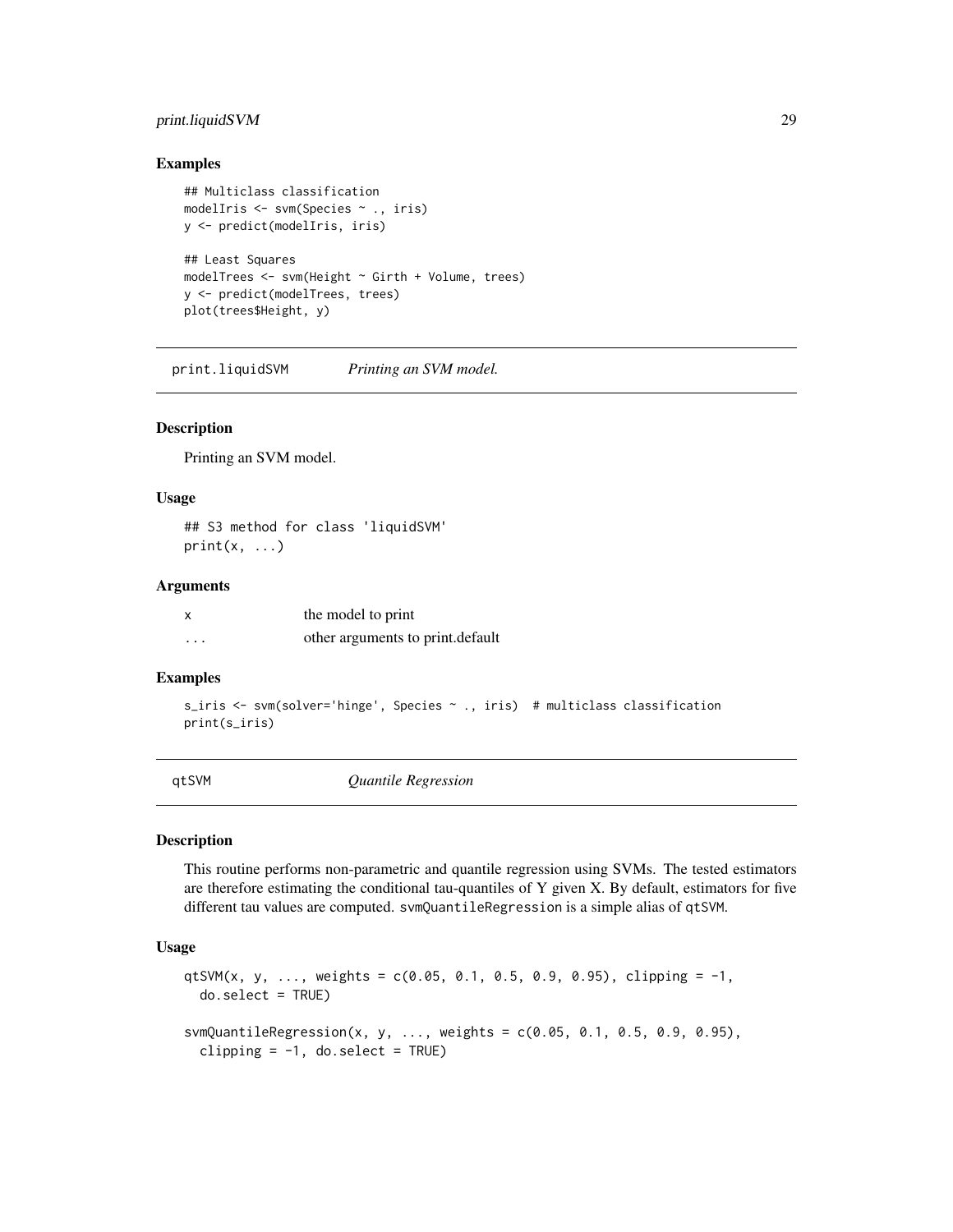#### <span id="page-29-0"></span>**Arguments**

| $\mathsf{x}$ | either a formula or the features                                                                                                                                                                                                                                     |
|--------------|----------------------------------------------------------------------------------------------------------------------------------------------------------------------------------------------------------------------------------------------------------------------|
| y            | either the data or the labels corresponding to the features x. It can be a character<br>in which case the data is loaded using liquidData. If it is of type liquidData<br>then after training and selection the model is tested using the testing data<br>(v\$test). |
| .            | configuration parameters, see Configuration. Can be threads=2, display=1, gpus=1,<br>etc.                                                                                                                                                                            |
| weights      | the quantiles that should be estimated                                                                                                                                                                                                                               |
| clipping     | absolute value where the estimated labels will be clipped. $-1$ (the default) leads<br>to an adaptive clipping value, whereas 0 disables clipping.                                                                                                                   |
| do.select    | if TRUE also does the whole selection for this model                                                                                                                                                                                                                 |
|              |                                                                                                                                                                                                                                                                      |

## Value

an object of type svm. Depending on the usage this object has also \$train\_errors, \$select\_errors, and \$last\_result properties.

#### Examples

```
## Not run:
tt <- ttsplit(quakes)
model <- qtSVM(mag~., tt$train, display=1)
result <- test(model, tt$test)
errors(result)[2] ## is the same as
mean(ifelse(result[,2]<tt$test$mag, -.1,.9) * (result[,2]-tt$test$mag))
```
## End(Not run)

read.liquidSVM *Read and Write Solution from and to File*

#### <span id="page-29-1"></span>Description

Reads or writes the solution from or to a file. The format of the solutions is the same as used in the command line version of liquidSVM. In addition also configuration data is written and by default also the training data. This can be interchanged also with the other bindings.

#### Usage

```
read.liquidSVM(filename, ...)
write.liquidSVM(model, filename)
serialize.liquidSVM(model, writeData = TRUE)
unserialize.liquidSVM(obj, ...)
```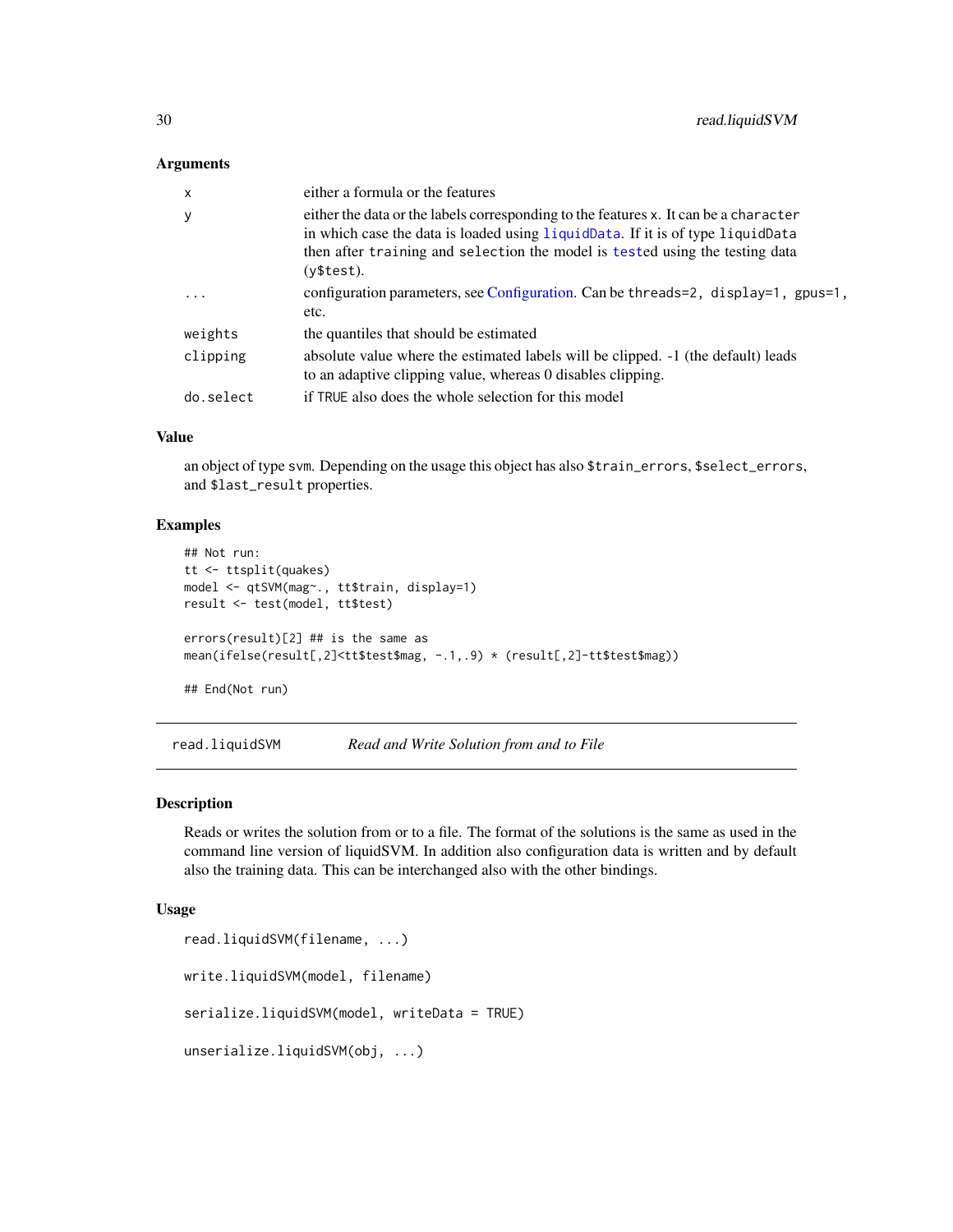#### <span id="page-30-0"></span>read.liquidSVM 31

#### **Arguments**

| filename  | the filename to read from/save to. Can be relative to the working directory. |
|-----------|------------------------------------------------------------------------------|
| $\cdots$  | passed to init.liquidSVM                                                     |
| model     | the model                                                                    |
| writeData | whether the training data should be serialized in the stream                 |
| obj       | the data to unserialize.                                                     |

#### **Details**

The command line version of liquidSVM saves solutions after select in files of the name *data*.sol or *data*.fsol and uses those in the test-phase. read.liquidSVM and write.liquidSVM read and write the same format at the specified path. If you give a filename using extension .fsol the training data is written to the file and read from it. On the other hand, if you use the .sol format, you need to be able to reproduce the same data again once you read the solution. readSolution creates a new svm object.

#### Note

This is not tested thoroughly so use in production is at your own risk. Furthermore the serialize/unserialize hooks write temporary files.

#### See Also

[init.liquidSVM](#page-16-1), [write.liquidSVM](#page-29-1)

#### Examples

```
## Not run:
banana <- liquidData('banana-bc')
modelOrig <- mcSVM(Y~., banana$train)
write.liquidSVM(modelOrig, "banana-bc.fsol")
write.liquidSVM(modelOrig, "banana-bc.sol")
clean(modelOrig) # delete the SVM object
```

```
# now we read it back from the file
modelRead <- read.liquidSVM("banana-bc.fsol")
# No need to train/select the data!
errors(test(modelRead, banana$test))
```

```
# to read the model where no data was saved we have to make sure, we get the same training data:
banana <- liquidData('banana-bc')
# then we can read it
modelDataExternal <- read.liquidSVM("banana-bc.sol", Y~., banana$train)
result <- test(modelDataExternal, banana$test)
```

```
# to serialize an object use:
banana <- liquidData('banana-bc')
modelOrig <- mcSVM(Y~., banana$train)
# we serialize it into a raw vector
```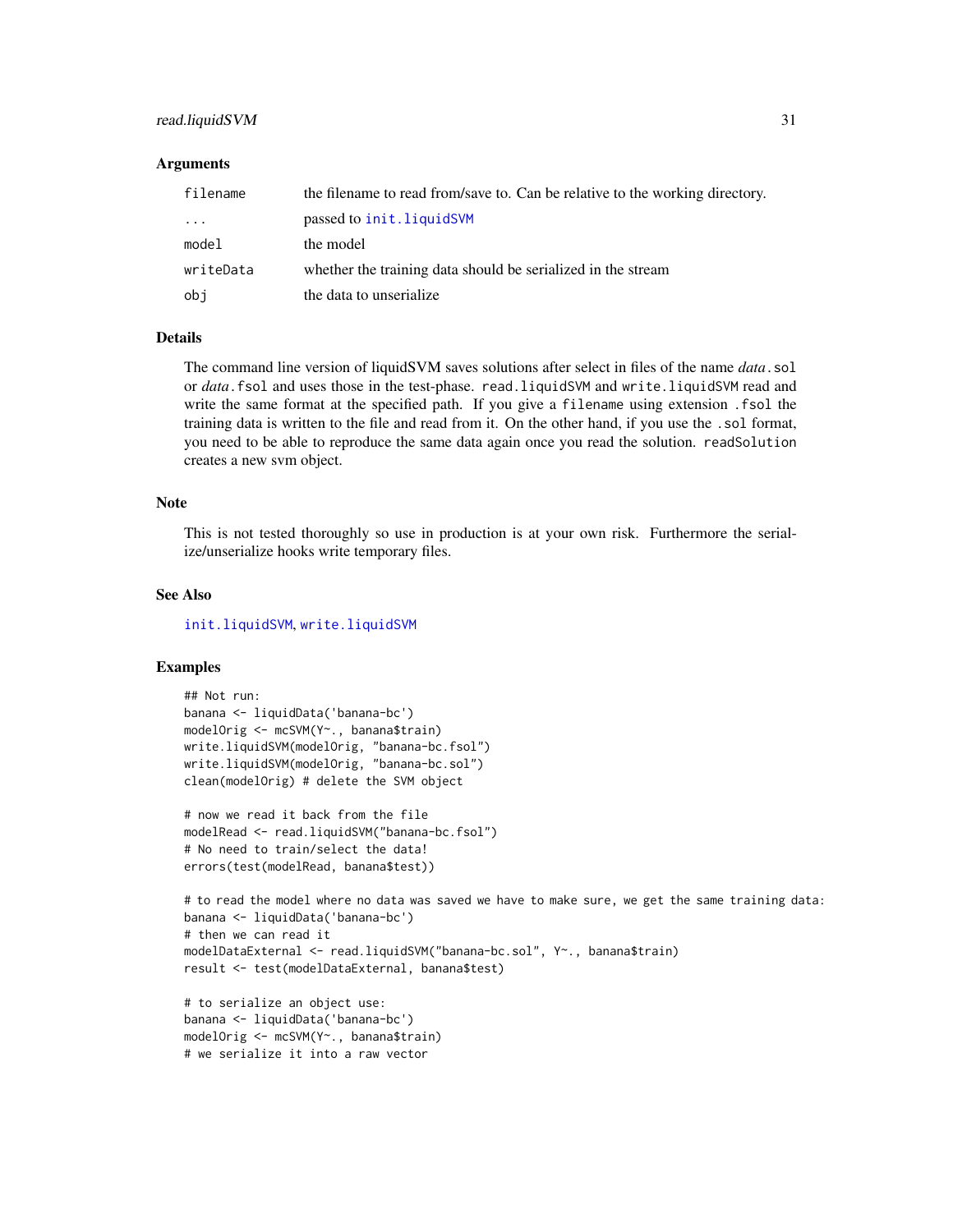```
obj <- serialize.liquidSVM(modelOrig)
clean(modelOrig) # delete the SVM object
# now we unserialize it from that raw vector
modelUnserialized <- unserialize.liquidSVM(obj)
errors(test(modelUnserialized, banana$test))
```
## End(Not run)

reg-1d reg-1d.train *and* reg-1d.test

#### Description

Generated data set having a continuous Y variable and a one-dimensional X variable.

#### Details

Both the train and the test set have 2000 samples. They were generated by the authors and their collaborators.

<span id="page-31-1"></span>rocSVM *Receiver Operating Characteristic curve (ROC curve)*

#### Description

This routine provides several points on the ROC curve by solving multiple weighted binary classification problems. It is only suitable to binary classification data.

#### Usage

 $rocSWM(x, y, ..., weight\_steps = 9, do.select = TRUE)$ 

#### Arguments

| $\boldsymbol{\mathsf{x}}$ | either a formula or the features                                                                                                                                                                                                                                     |
|---------------------------|----------------------------------------------------------------------------------------------------------------------------------------------------------------------------------------------------------------------------------------------------------------------|
| y                         | either the data or the labels corresponding to the features x. It can be a character<br>in which case the data is loaded using liquidData. If it is of type liquidData<br>then after training and selection the model is tested using the testing data<br>(y\$test). |
| $\cdots$                  | configuration parameters, see Configuration. Can be threads=2, display=1, gpus=1,<br>etc.                                                                                                                                                                            |
| weight_steps              | indicates how many weights between min_weight and max_weight will be used                                                                                                                                                                                            |
| do.select                 | if TRUE also does the whole selection for this model                                                                                                                                                                                                                 |

<span id="page-31-0"></span>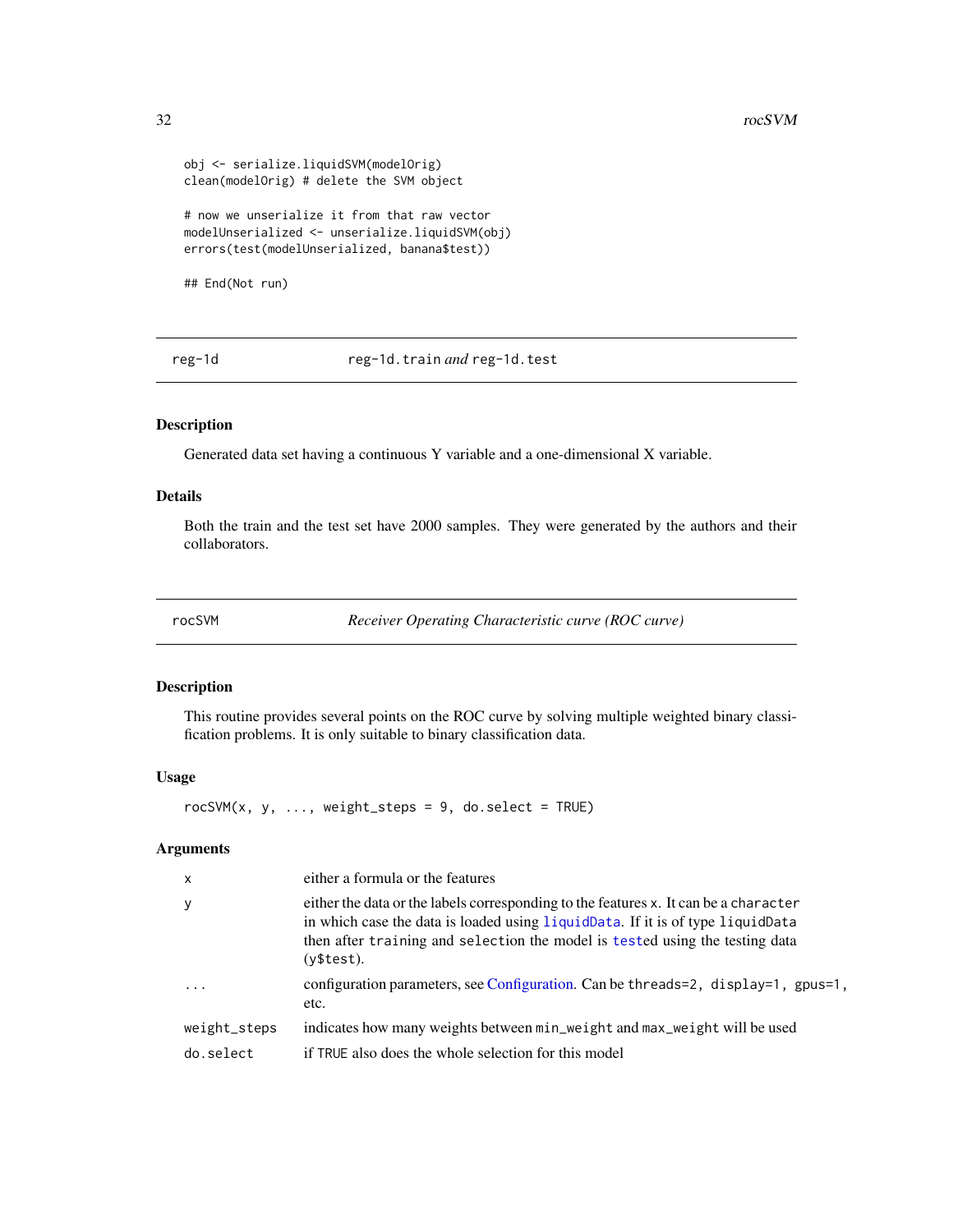#### <span id="page-32-0"></span> $s$ electSVMs  $33$

#### Details

Please look at the demo-vignette (vignette('demo')) for more examples. The labels should only have value  $c(1,-1)$ .

min\_weight, max\_weight, weight\_steps: you might have to define which weighted classification problems will be considered. The choice is usually a bit tricky. Good luck ...

#### Value

an object of type svm. Depending on the usage this object has also \$train\_errors, \$select\_errors, and \$last\_result properties.

#### See Also

[plotROC](#page-26-1)

#### Examples

```
## Not run:
banana <- liquidData('banana-bc')
model <- rocSVM(Y ~ ., banana$train, display=1)
plotROC(model,banana$test)
## a worked example can be seen at
vignette("demo",package="liquidSVM")
```

```
## End(Not run)
```
<span id="page-32-1"></span>selectSVMs *Selects the best hyper-parameters of all the trained SVMs.*

#### Description

Should only be used by experts! This selects for every task and cell the best hyper-parameter based on the validation errors in the folds. This is saved and will afterwards be used in the evaluation of the decision functions.

#### Usage

```
selectSVMs(model, command.args = NULL, ..., d = NULL,
 warn.suboptimal = getOption("liquidSVM.warn.suboptimal", TRUE))
```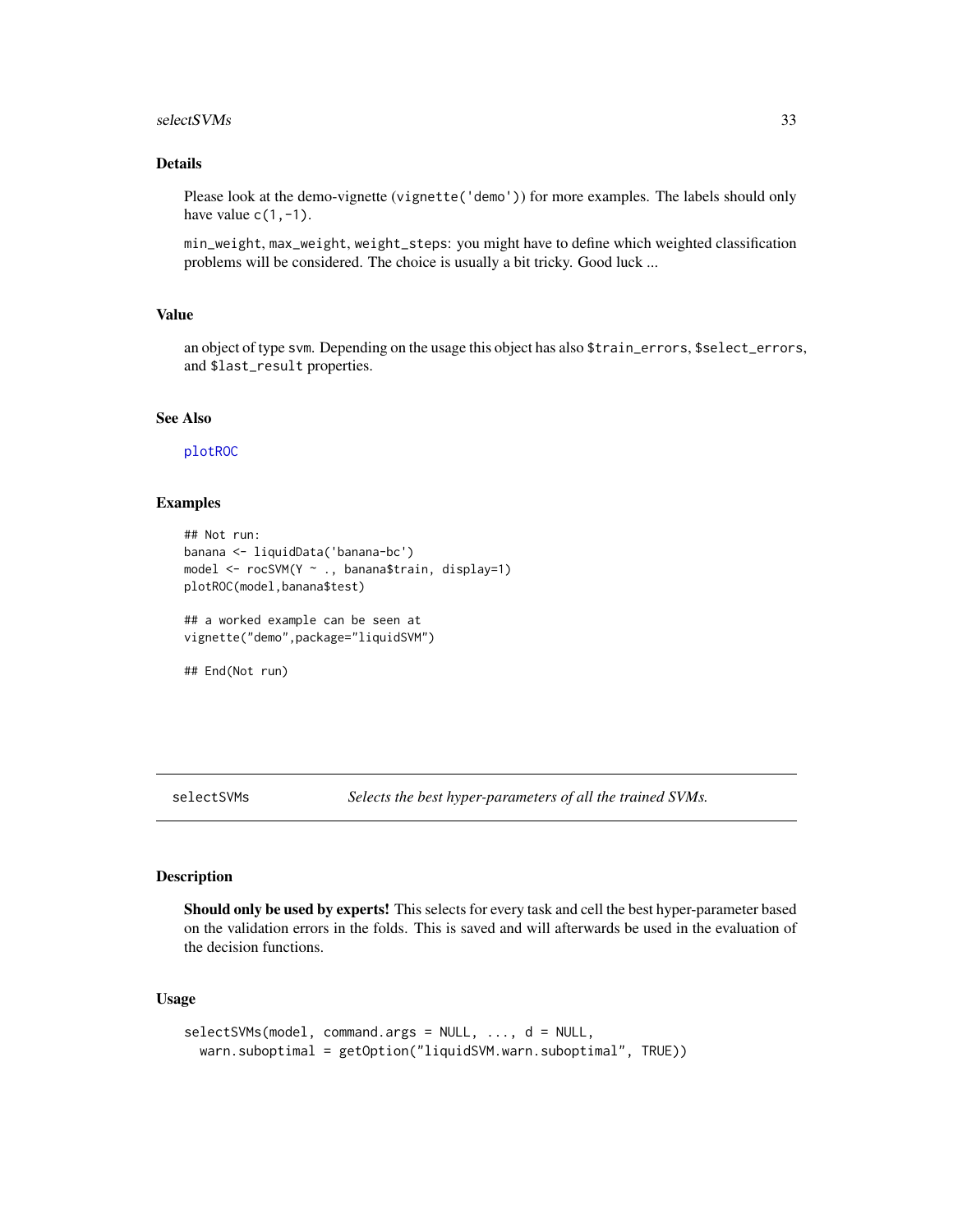#### <span id="page-33-0"></span>**Arguments**

| model           | the sym-model                                                                                                                                                                                                       |
|-----------------|---------------------------------------------------------------------------------------------------------------------------------------------------------------------------------------------------------------------|
| command.args    | further arguments aranged in a list, corresponding to the arguments of the com-<br>mand line interface to svm-select, e.g. $list(d=2, R=0)$ is equivalent to svm-select -d 2 -R 0.<br>See command-args for details. |
| $\ddotsc$       | parameters passed to selection phase e.g. retrain_method="select_on_entire_train_set"                                                                                                                               |
| d               | level of display information                                                                                                                                                                                        |
| warn.suboptimal |                                                                                                                                                                                                                     |
|                 | if TRUE this will issue a warning if the boundary of the hyper-parameter grid<br>was hit too many times. The default can be changed by setting options (liquidSVM. warn. suboptimal=1                               |

#### Details

Some learning scenarios have to perform several selection runs: for instance in quantile regression for every quantile. This is done by specifying weight\_number ranging from 1 to the number of quantiles.

See [command-args](#page-6-1) for details.

#### Value

a table giving training and validation errors and more internal statistic for all the SVMs that were selected. This is also recorded in model\$select\_errors.

#### Documentation for command-line parameters of svm-select

The following parameters can be used as well:

• h=[<level>] Displays all help messages.

Meaning of specific values:

 $\text{<}$ level $\text{>}$  = 0 =  $\text{>}$  short help messages  $\text{<}$ level $\text{>}$  = 1 =  $\text{=}$  detailed help messages Allowed values:

<level>: 0 or 1 Default values:

 $<$ level $>$  = 0

• N=c(<class>,<constraint>)

Replaces the best validation error in the search for the best hyper-parameter

combination by an NPL criterion, in which the best detection rate is searched for given the false alarm constraint <constraint> on class <class>. Allowed values:

<class>: -1 or 1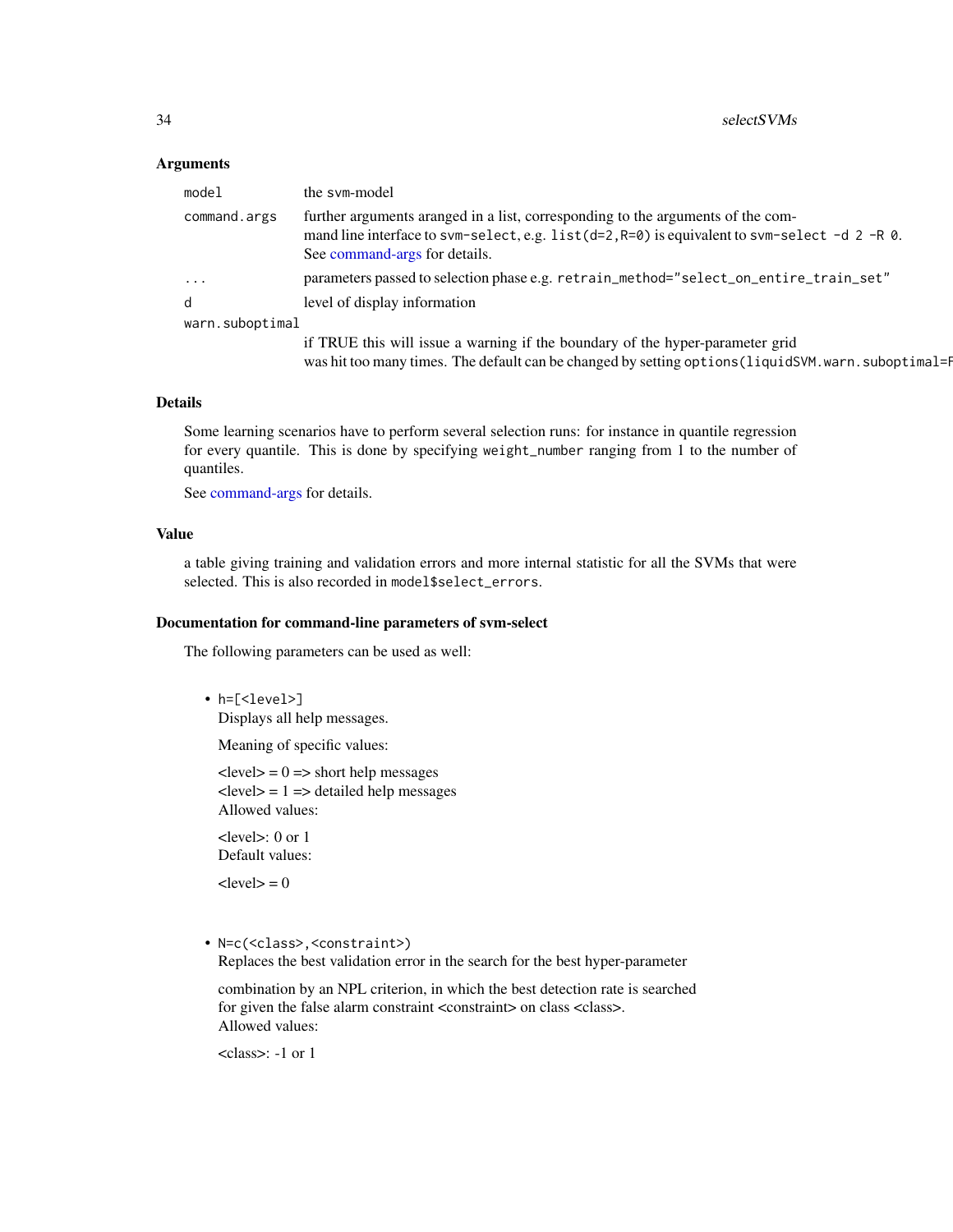#### <span id="page-34-0"></span>setDisplay 35

<constraint>: float between 0.0 and 1.0 Default values:

Option is deactivated.

• R=<method>

Selects the method that produces decision functions from the different folds.

Meaning of specific values:

 $\epsilon$  = 0 = > select for best average validation error  $\epsilon$  = 1 = > on each fold select for best validation error Allowed values:

<method>: integer between 0 and 1 Default values:

 $<$ method $>$  = 1

• W=<number>

Restrict the search for the best hyper-parameters to weights with the number

<number>. Meaning of specific values:

 $\langle$ number $\rangle$  = 0 = > all weights are considered. Default values:

 $\langle$ number $\rangle = 0$ 

#### See Also

[command-args,](#page-6-1) [svm](#page-35-1), [init.liquidSVM](#page-16-1), [selectSVMs](#page-32-1), [predict.liquidSVM](#page-27-1), [test.liquidSVM](#page-36-1) and [clean.liquidSVM](#page-5-2)

| setDisplay | Set display info mode that controls how much information is displayed |
|------------|-----------------------------------------------------------------------|
|            | by liquidSVM $C++$ routines. Usually you will use display=d in        |
|            | $\textsf{sym}(\dots)$ etc.                                            |

#### Description

Set display info mode that controls how much information is displayed by liquidSVM C++ routines. Usually you will use display=d in  $\text{swm}(\ldots)$  etc.

#### Usage

setDisplay(d = 1)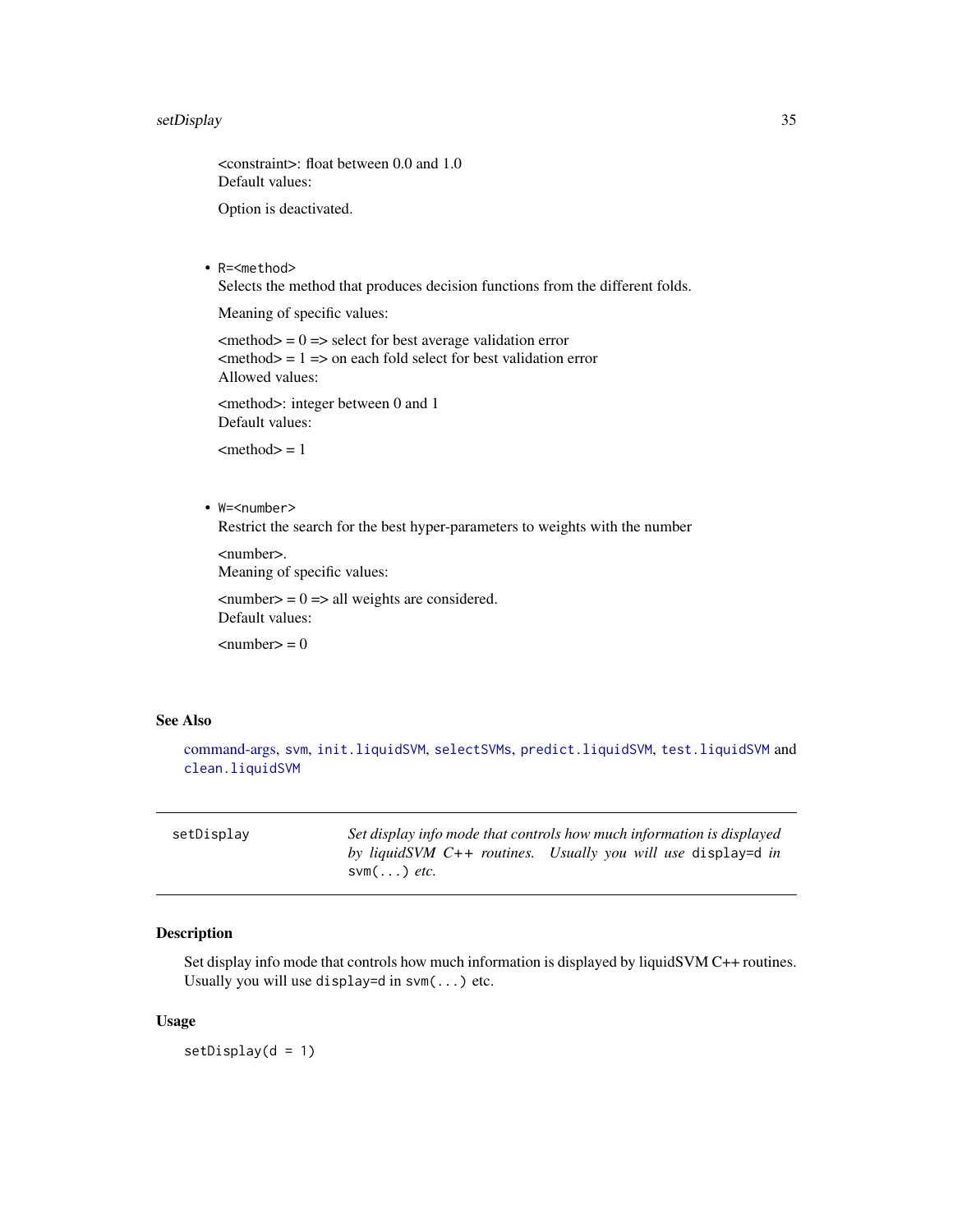#### <span id="page-35-0"></span>Arguments

d the display information

<span id="page-35-1"></span>svm *Convenience function to initialize, train, select, and optionally test an SVM.*

#### Description

The model is inited using the features and labels provided and training and selection is performed. If the labels are given as a factor classification is performed else least squares regression. If testing data is provided then this is used to calculate predictions and if test labels are provided also the test error and both are saved in \$last\_result of the returned svm object.

#### Usage

```
sum(x, y, ..., do.\text{select} = TRUE, \text{testdata} = NULL, \text{testdata\_labels} = NULL,scenario = NULL, d = NULL, scale = TRUE, predict.prob = FALSE)
```
#### Arguments

| $\times$        | either a formula or the features                                                                                                                                                                                                                                     |
|-----------------|----------------------------------------------------------------------------------------------------------------------------------------------------------------------------------------------------------------------------------------------------------------------|
| у               | either the data or the labels corresponding to the features x. It can be a character<br>in which case the data is loaded using liquidData. If it is of type liquidData<br>then after training and selection the model is tested using the testing data<br>(y\$test). |
|                 | configuration parameters, see Configuration. Can be threads=2, display=1, gpus=1,<br>etc.                                                                                                                                                                            |
| do.select       | can be set to a list to args to be passed to the select phase                                                                                                                                                                                                        |
| testdata        | if supplied then also testing is performed. If this is NULL but y is of type<br>liquidData then y\$test is used.                                                                                                                                                     |
| testdata_labels |                                                                                                                                                                                                                                                                      |
|                 | the labels used if testing is also perfomed.                                                                                                                                                                                                                         |
| scenario        | configures the model for a learning scenario: E.g. scenario='1s', scenario='mc', scenario='npl'<br>etc. Unlike the specialized functions qtSVM, exSVM, np1SVM etc. this does not<br>trigger the correct select                                                       |
| d               | level of display information                                                                                                                                                                                                                                         |
| scale           | if TRUE scales the features in the internal representation to values between 0 and<br>1.                                                                                                                                                                             |
| predict.prob    | If TRUE then a LS-svm will be trained and the conditional probabilities for the<br>binary classification problems will be estimated. This also restricts the choices<br>of mc_type to c("0vA_ls","AvA_ls").                                                          |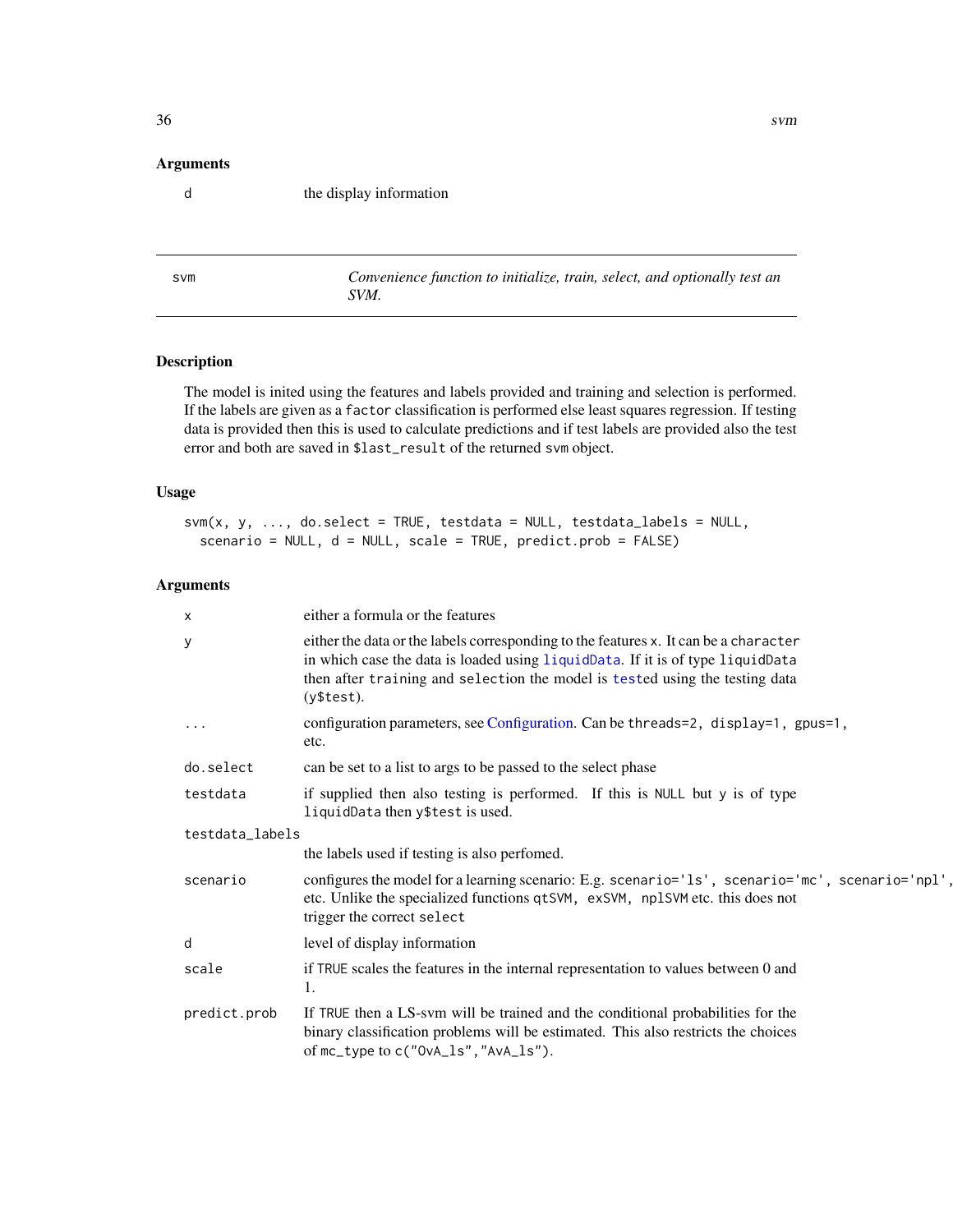#### <span id="page-36-0"></span>test.liquidSVM 37

#### Details

The training data can either be provided using a formula and a corresponding data.frame or the features and the labels are given directly.

svm has one more difference to [lsSVM](#page-21-1) and [mcSVM](#page-22-1) because it uses scale=TRUE by default and the others do not.

#### Value

an object of type svm. Depending on the usage this object has also \$train\_errors, \$select\_errors, and \$last\_result properties.

#### See Also

[lsSVM](#page-21-1), [mcSVM](#page-22-1), [init.liquidSVM](#page-16-1), [trainSVMs](#page-40-1), [selectSVMs](#page-32-1)

#### Examples

```
# since Species is a factor the following performs multiclass classification
modelIris <- svm(Species ~ ., iris)
# equivalently
modelIris <- svm(iris[,1:4], iris$Species)
# since Height is numeric the following performs least-squares regression
modelTrees <- svm(Height ~ Girth + Volume, trees)
# equivalently
```

```
modelTrees <- svm(trees[,c(1,3)],trees$Height)
```
<span id="page-36-1"></span>test.liquidSVM *Tests new data using the selected SVM.*

#### <span id="page-36-2"></span>**Description**

After training and selection the SVM provides means to evaluate labels for new input features. If you do not have labels consider using [predict.liquidSVM](#page-27-1). The errors for all tasks and cells are returned attached to the result (see [errors](#page-12-1)).

#### Usage

```
## S3 method for class 'liquidSVM'
test(model, newdata, labels = NULL, command.args = NULL,
  \ldots, d = NULL)
```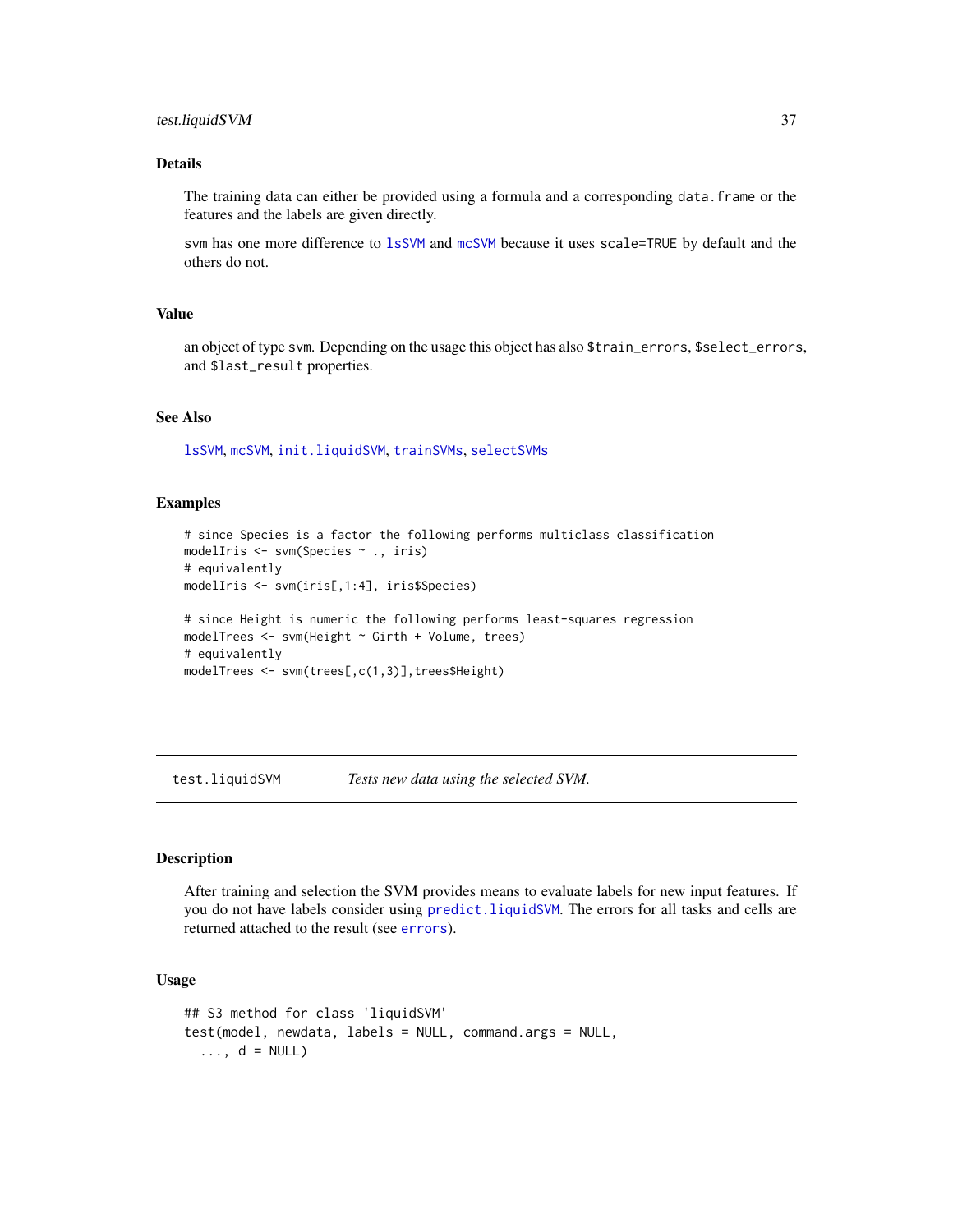#### <span id="page-37-0"></span>**Arguments**

| model               | the SVM model as returned by init. liquidSVM                                                                                                                                                                        |
|---------------------|---------------------------------------------------------------------------------------------------------------------------------------------------------------------------------------------------------------------|
| newdata             | data frame of features to predict. If it has all the explanatory variables of<br>formula, then the respective subset is taken. NAs will be removed.                                                                 |
| labels              | the known labels to test against. If NULL then they are retrieved from newdata<br>using the original formula.                                                                                                       |
| command.args        | further arguments aranged in a list, corresponding to the arguments of the com-<br>mand line interface to svm-select, e.g. $list(d=2, R=0)$ is equivalent to svm-select -d 2 -R 0.<br>See command-args for details. |
| $\cdot \cdot \cdot$ | other configuration parameters passed to testing phase                                                                                                                                                              |
| d                   | level of display information                                                                                                                                                                                        |

#### Details

If the SVM has multiple tasks the result will have corresponding columns. For [mcSVM](#page-22-1) the first column gives the global vote and the other columns give the result for the corresponding binary classification problem indicated by the column name.

For convenience the latest result is always saved in model\$last\_result.

#### Value

predictions for all tasks together with errors (see [errors](#page-12-1)). This is also recorded in model\$last\_result.

#### Documentation for command-line parameters of svm-test

The following parameters can be used as well:

• GPU=c(<use\_gpus>,[<GPU\_offset>]) Flag controlling whether the GPU support is used. If  $\langle$ use\_gpus $\rangle$  = 1, then each

CPU thread gets a thread on a GPU. In the case of multiple GPUs, these threads are uniformly distributed among the available GPUs. The optional <GPU\_offset> is added to the CPU thread number before the GPU is added before distributing the threads to the GPUs. This makes it possible to avoid that two or more independent processes use the same GPU, if more than one GPU is available. Allowed values:

<use\_gpus>: bool <use\_offset>: non-negative integer. Default values:

 $<$ gpus $>$  = 0  $<$ gpu\_offset $>$  = 0 Unfortunately, this option is not activated for the binaries you are currently

using. Install CUDA and recompile to activate this option.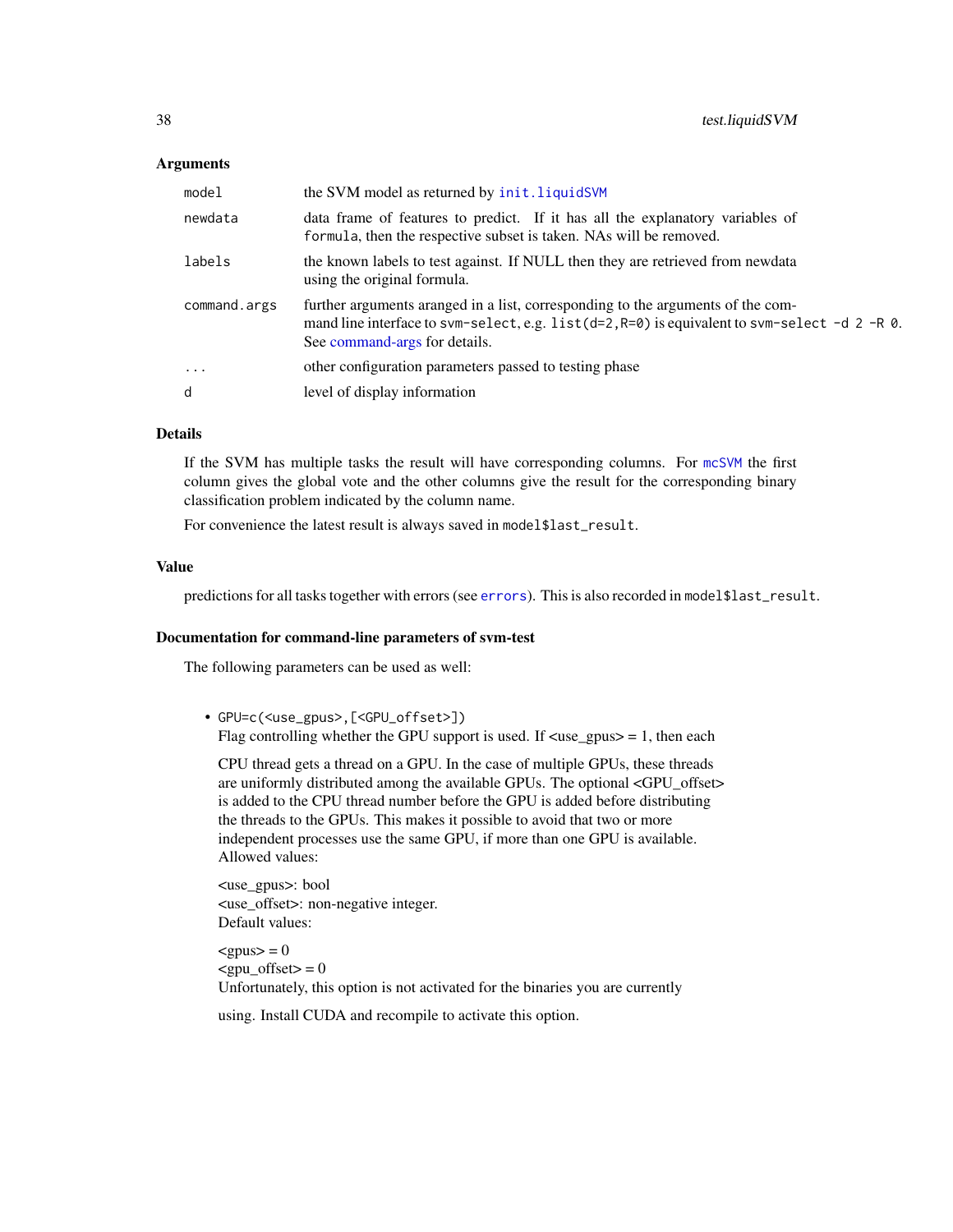#### test.liquidSVM 39

• h=[<level>] Displays all help messages.

Meaning of specific values:

 $\langle$  = 0 = > short help messages  $\langle$  level $\rangle$  = 1 =  $\rangle$  detailed help messages Allowed values:

<level>: 0 or 1 Default values:

 $<sub>level</sub> = 0$ </sub>

• L=c(<loss>,[<neg\_weight>,<pos\_weight>]) Sets the loss that is used to compute empirical errors. The optional weights can

only be set, if <loss> specifies a loss that has weights. Meaning of specific values:

```
\langleloss\rangle = 0 = \langlebinary classification loss
<loss> = 1 = > multiclass class
\langleloss\rangle = 2 = \rangle least squares loss
\langleloss\rangle = 3 = \rangle weighted least squares loss
\langleloss\rangle = 6 = >your own template loss
Allowed values:
```
<loss>: integer between 0 and 2  $\leq$ neg weight $>$ : float  $> 0.0$  $<$ pos\_weight>: float > 0.0 Default values:

 $\langle \text{loss} \rangle = 0$  $\langle$ neg weight $>$  = 1.0  $<$ pos\_weight $>$  = 1.0

• T=c(<threads>,[<thread\_id\_offset>]) Sets the number of threads that are going to be used. Each thread is

assigned to a logical processor on the system, so that the number of allowed threads is bounded by the number of logical processors. On systems with activated hyperthreading each physical core runs one thread, if <threads> does not exceed the number of physical cores. Since hyperthreads on the same core share resources, using more threads than cores does usually not increase the performance significantly, and may even decrease it. The optional <thread\_id\_offset> is added before distributing the threads to the cores. This makes it possible to avoid that two or more independent processes use the same physical cores. Example: To run 2 processes with 3 threads each on a 6-core system call the first process with -T 3 0 and the second one with -T 3 3 . Meaning of specific values: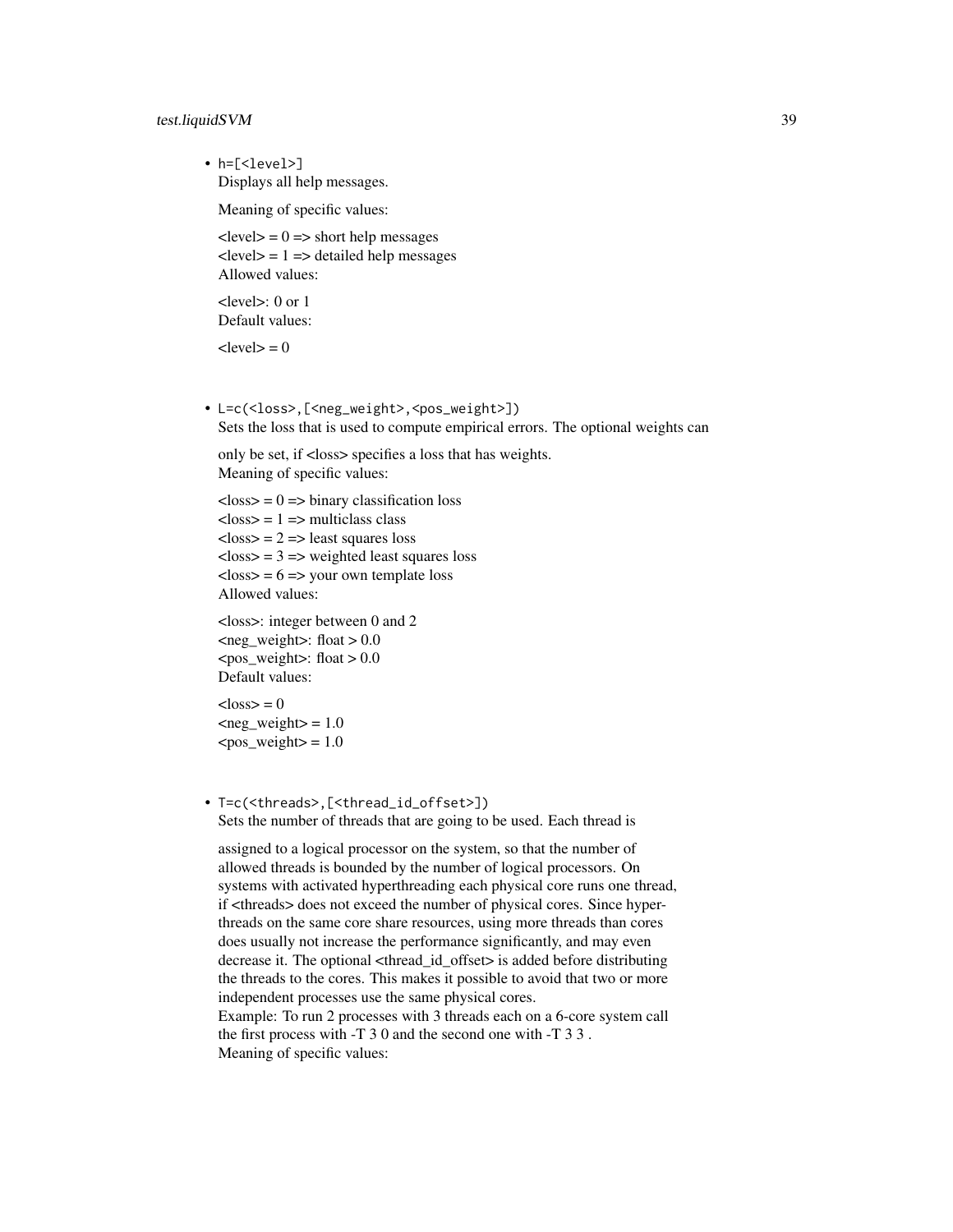#### 40 test.liquidSVM

```
\langlethreads\rangle = 0 = > 4 threads are used (all physical cores run one thread)
\langlethreads\rangle = -1 = > 3 threads are used (all but one of the physical cores
run one thread)
Allowed values:
```
<threads>: integer between -1 and 4 <thread\_id\_offset>: integer between 0 and 4 Default values:

 $\langle$ threads $\rangle$  = 0  $\langle$ thread\_id\_offset $> = 0$ 

• v=c(<weighted>,<scenario>,[<npl\_class>]) Sets the weighted vote method to combine decision functions from different

folds. If  $\langle$ weighted $\rangle$  = 1, then weights are computed with the help of the validation error, otherwise, equal weights are used. In the classification scenario, the decision function values are first transformed to -1 and +1, before a weighted vote is performed, in the regression scenario, the bare function values are used in the vote. In the weighted NPL scenario, the weights are computed according to the validation error on the samples with label <npl\_class>, the rest is like in the classification scenario. <npl\_class> can only be set for the NPL scenario. Meaning of specific values:

```
\alpha <scenario > = 0 = \alpha classification
\alpha \alpha = 1 = \alpha regression
\leqscenario> = 2 = \text{NPL}Allowed values:
```
<weighted>: 0 or 1 <scenario>: integer between 0 and 2 <npl\_class>: -1 or 1 Default values:

 $\langle$ weighted $\rangle$  = 1  $\alpha$  <scenario  $>$  = 0  $\text{supl} \text{ class} = 1$ 

• o=<display\_roc\_style> Sets a flag that decides, wheather classification errors are displayed by

true positive and false positives. Allowed values:

<display\_roc\_style>: 0 or 1 Default values:

<display\_roc\_style>: Depends on option -v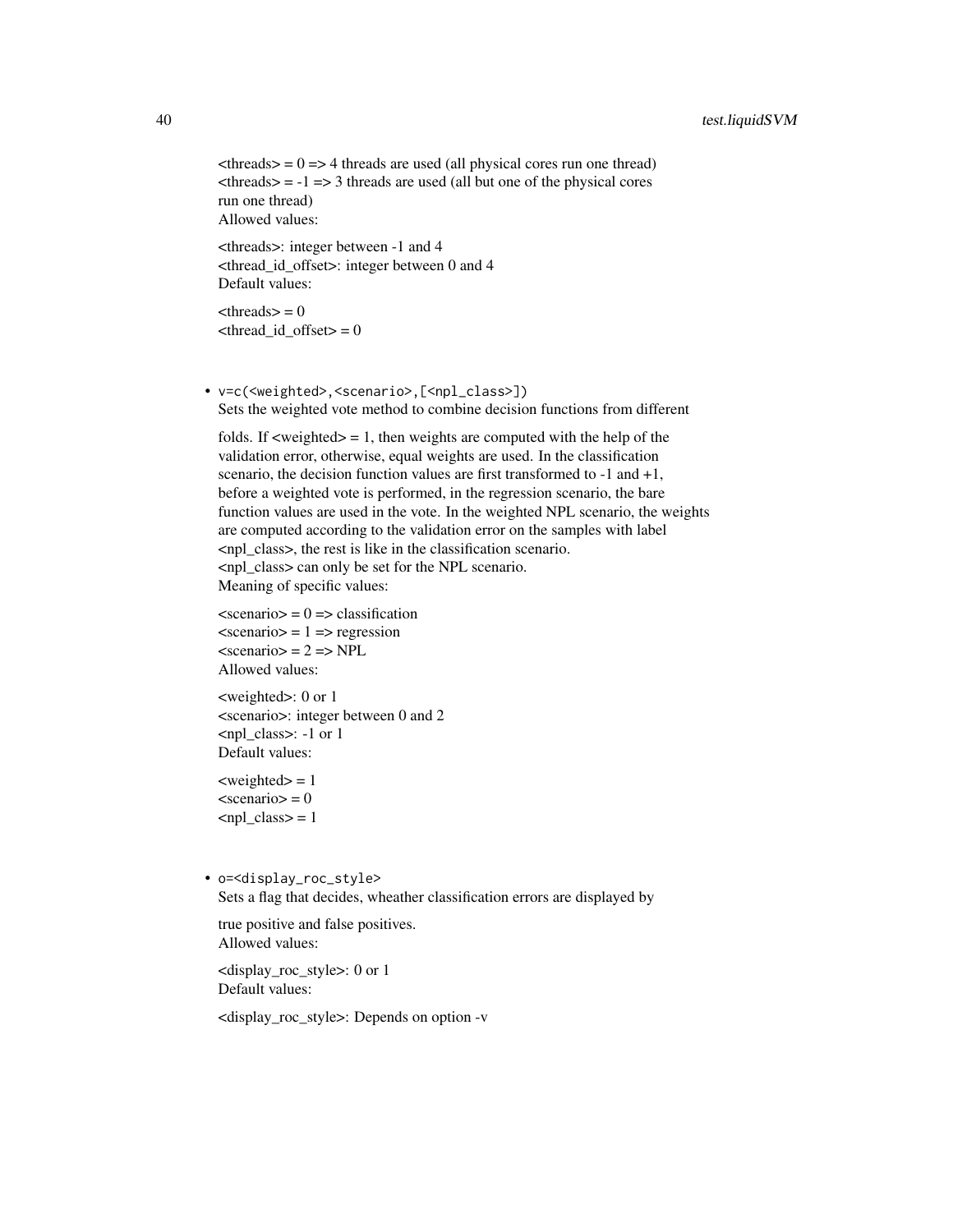#### <span id="page-40-0"></span>trainSVMs  $41$

#### See Also

[command-args,](#page-6-1) [init.liquidSVM](#page-16-1), [errors](#page-12-1)

#### Examples

```
modelTrees <- svm(Height ~ Girth + Volume, trees[1:10, ]) # least squares
result <- test(modelTrees, trees[11:31, ], trees$Height[11:31])
errors(result)
```
<span id="page-40-1"></span>

trainSVMs *Trains an SVM object.*

#### Description

Should only be used by experts! This uses the liquidSVM C++ implementation to solve all SVMs on the hyper-parameter grid.

#### Usage

```
trainSVMs(model, ..., solver = c("kernel.rule", "ls", "hinge", "quantile"),
 command.args = NULL, do.select = FALSE, useCells = FALSE, d = NULL)
```
#### Arguments

| model        | the sym-model                                                                                                                                                                                                     |
|--------------|-------------------------------------------------------------------------------------------------------------------------------------------------------------------------------------------------------------------|
| $\ddots$     | configuration parameters set before training                                                                                                                                                                      |
| solver       | solver to use: one of "kernel.rule","ls","hinge","quantile","expectile"                                                                                                                                           |
| command.args | further arguments aranged in a list, corresponding to the arguments of the com-<br>mand line interface to svm-train, e.g. $list(d=2, W=2)$ is equivalent to svm-train -d 2 -W 2.<br>See command-args for details. |
| do.select    | if not FALSE then the model is selected. This parameter can be used as a list of<br>named arguments to be passed to the select phase                                                                              |
| useCells     | if TRUE partitions the problem (equivalent to partition_choice=6)                                                                                                                                                 |
| d            | level of display information                                                                                                                                                                                      |
|              |                                                                                                                                                                                                                   |

#### Details

SVMs are solved for all tasks/cells/folds and entries in the hyper-parameter grid and can afterwards be selected using [selectSVMs](#page-32-1). A model even can be retrained using other parameters, reusing the training data. The training phase is usually the most time-consuming phase, and therefore for bigger problems it is recommended to use display=1 to get some progress information.

See [command-args](#page-6-1) for details.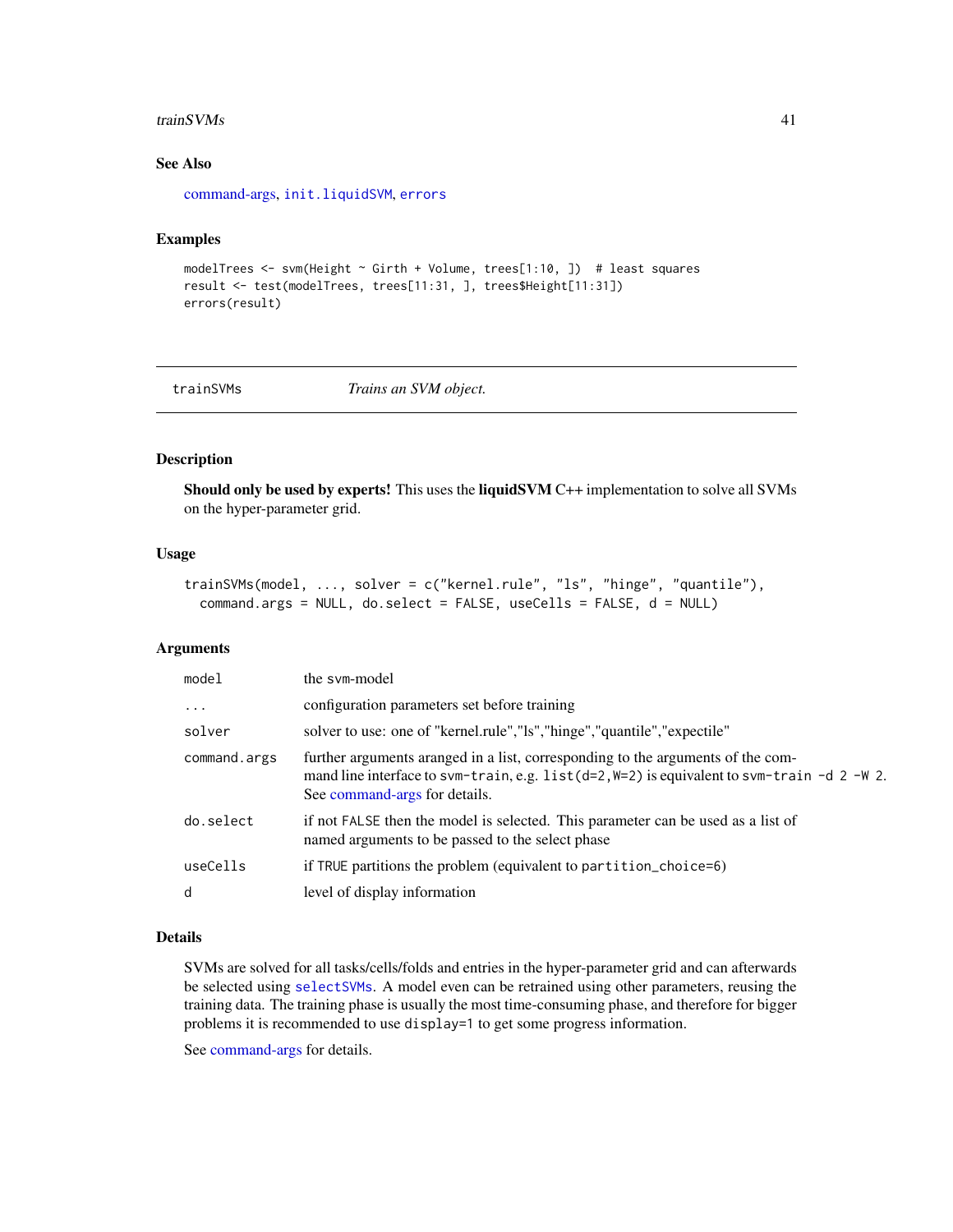a table giving training and validation errors and more internal statistic for every SVM that was trained. This is also recorded in model\$train\_errors.

#### Documentation for command-line parameters of svm-train

The following parameters can be used as well:

• f=c(<kind>,<number>,[<train\_fraction>],[<neg\_fraction>]) Selects the fold generation method and the number of folds. If <train\_fraction>

< 1.0, then the folds for training are generated from a subset with the specified size and the remaining samples are used for validation. Meaning of specific values:  $\langle$ kind $\rangle$  = 1 =  $\rangle$  each fold is a contiguous block  $\langle$ kind $\rangle$  = 2 = > alternating fold assignmend  $\langle$ kind $\rangle$  = 3 =  $\rangle$  random  $\langle$ kind $\rangle$  = 4 =  $\rangle$  stratified random  $\langle$ kind $\rangle$  = 5 =  $>$  random respecting group information of samples  $\langle$ kind $\rangle$  = 6 =  $\rangle$  random subset ( $\langle$ train\_fraction $\rangle$  and  $\langle$ neg\_fraction $\rangle$  required) Allowed values:

```
<kind>: integer between 1 and 6
<number>: integer >= 1
\epsilontrain_fraction>: float > 0.0 and \epsilon= 1.0
\text{Im}(t) = fraction>: float > 0.0 and < 1.0
Default values:
```
 $\langle$ kind $\rangle$  = 3  $\langle$ number $\rangle$  = 5  $\langle \text{train\_fraction} \rangle = 1.00$ 

- g=c(<size>,<min\_gamma>,<max\_gamma>,[<scale>])
- g=<gamma\_list>

The first variant sets the size <size> of the gamma grid and its endpoints

<min\_gamma> and <max\_gamma>. The second variant uses <gamma\_list> for the gamma grid. Meaning of specific values:

<scale> Flag indicating whether <min\_gamma> and <max\_gamma> are scaled based on the sample size, the dimension, and the diameter. Allowed values:

 $\langle$ size $\rangle$ : integer  $\geq$ = 1  $\text{cmin\_gamma}$ : float  $> 0.0$  $\langle \text{max} \rangle$  gamma $\langle \text{float} \rangle > 0.0$ <scale>: bool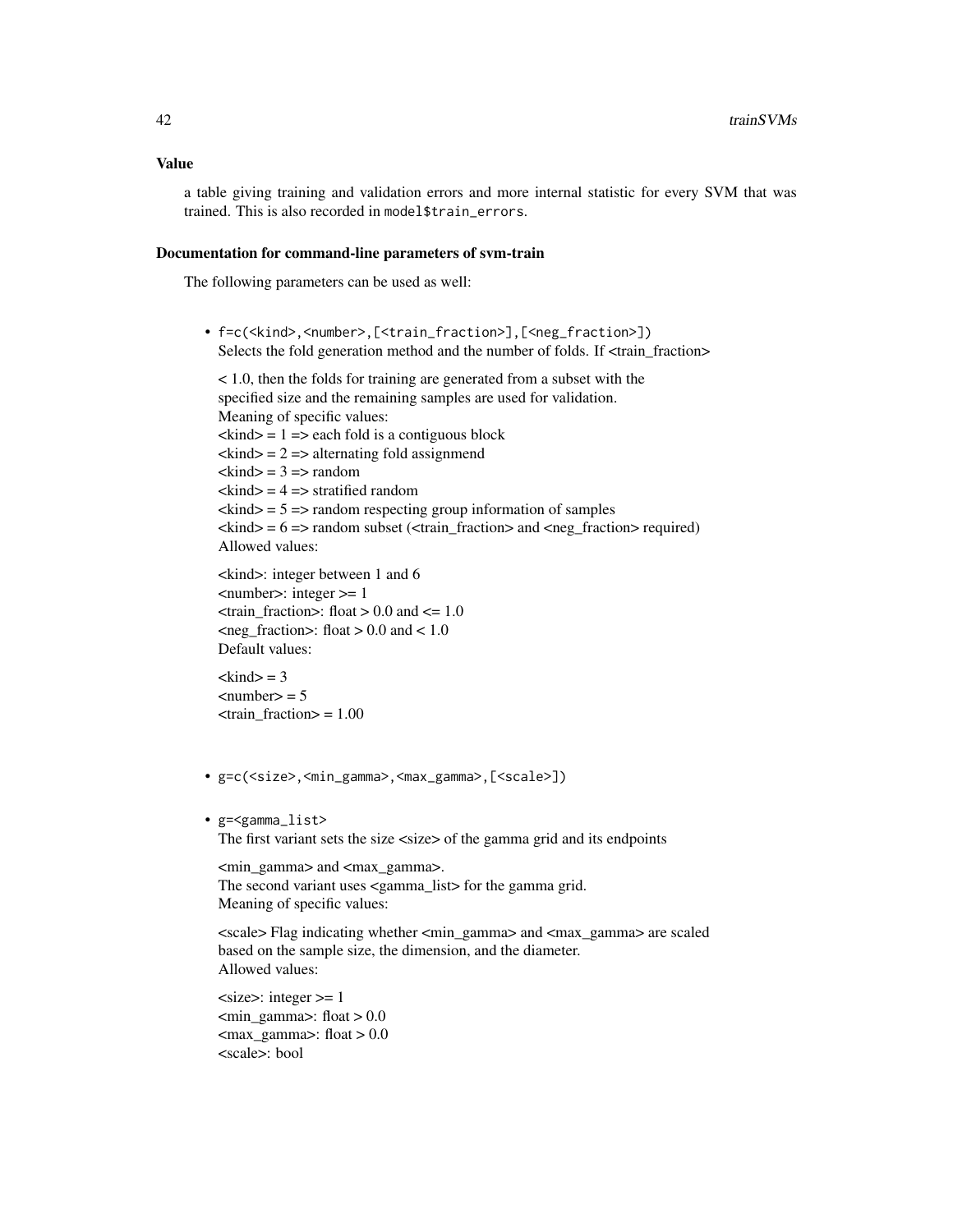Default values:

 $<$ size $>$  = 10  $\text{cmin\_gamma} = 0.200$  $\langle \text{max\_gamma} \rangle = 5.000$  $\langle \text{scale}\rangle = 1$ 

• GPU=c(<use\_gpus>,[<GPU\_offset>]) Flag controlling whether the GPU support is used. If  $\langle$ use\_gpus $\rangle = 1$ , then each

CPU thread gets a thread on a GPU. In the case of multiple GPUs, these threads are uniformly distributed among the available GPUs. The optional <GPU\_offset> is added to the CPU thread number before the GPU is added before distributing the threads to the GPUs. This makes it possible to avoid that two or more independent processes use the same GPU, if more than one GPU is available. Allowed values:

<use\_gpus>: bool <use\_offset>: non-negative integer. Default values:

 $<$ gpus $>$  = 0  $<$ gpu offset $>$  = 0 Unfortunately, this option is not activated for the binaries you are currently

using. Install CUDA and recompile to activate this option.

• h=[<level>] Displays all help messages.

Meaning of specific values:

 $\langle$  level $>$  = 0 =  $\rangle$  short help messages  $\langle$  level $\rangle$  = 1 =  $\rangle$  detailed help messages Allowed values:

<level>: 0 or 1 Default values:

 $<$ level $>$  = 0

• i=c(<cold>,<warm>)

Selects the cold and warm start initialization methods of the solver. In

general, this option should only be used in particular situations such as the implementation and testing of a new solver or when using the kernel cache. Meaning of specific values:

For values between 0 and 6, both <cold> and <warm> have the same meaning as in Steinwart et al, 'Training SVMs without offset', JMLR 2011. These are: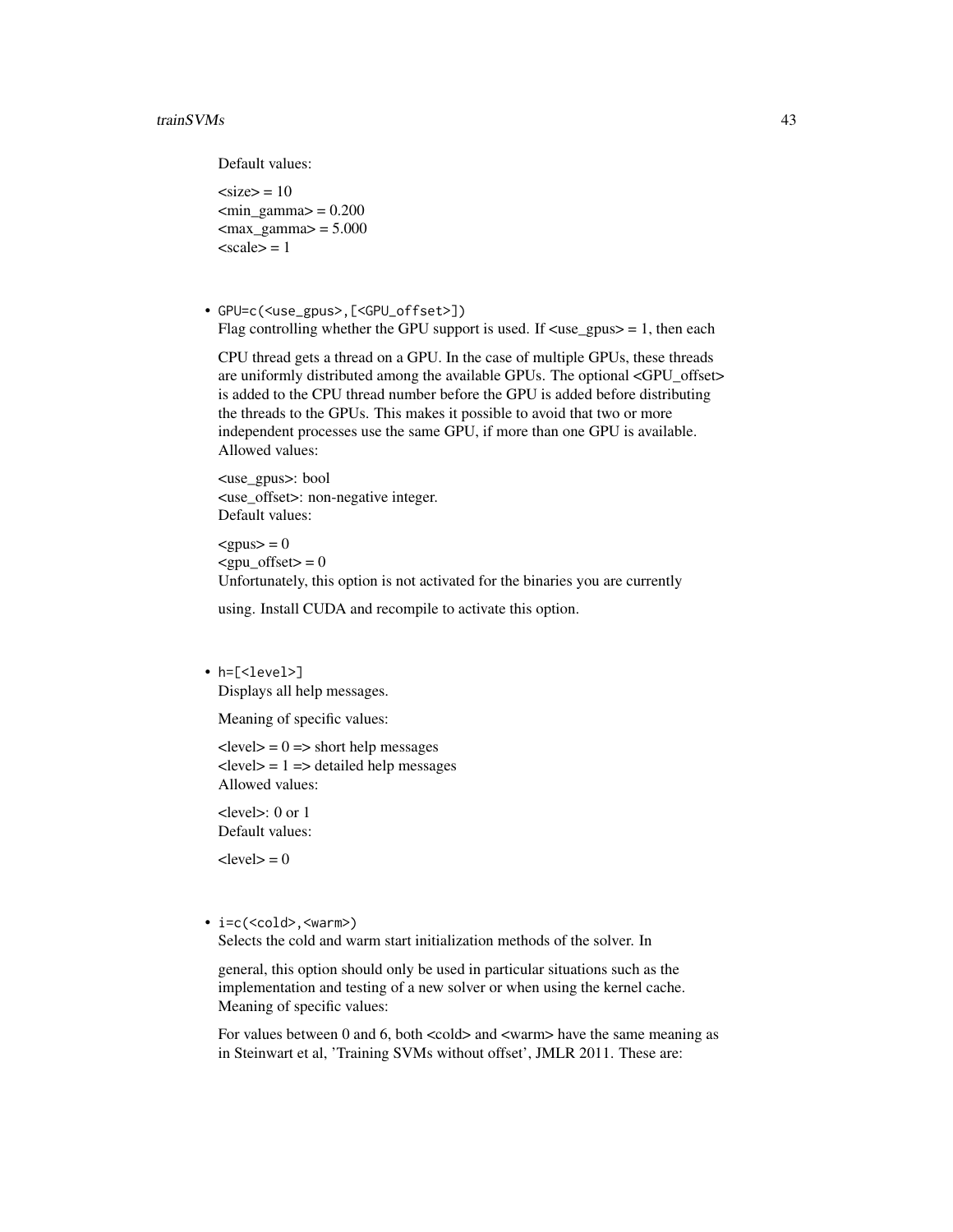0 Sets all coefficients to zero. 1 Sets all coefficients to C. 2 Uses the coefficients of the previous solution. 3 Multiplies all coefficients by C\_new/C\_old. 4 Multiplies all unbounded SVs by C\_new/C\_old. 5 Multiplies all coefficients by C\_old/C\_new. 6 Multiplies all unbounded SVs by C\_old/C\_new. Allowed values:

Depends on the solver, but the range of <cold> is always a subset of the range of <warm>. Default values:

Depending on the solver, the (hopefully) most efficient method is chosen.

• k=c(<type>,[aux-file],[<Tr\_mm\_Pr>,[<size\_P>],<Tr\_mm>,[<size>],<Va\_mm\_Pr>,<Va\_mm>]) Selects the type of kernel and optionally the memory model for the kernel matrices.

Meaning of specific values:

 $lt$ type $> = 0 \Rightarrow$  Gaussian RBF  $<$ type $>$  = 1 = > Poisson  $ext{type}$  = 3 = Experimental hierarchical Gauss kernel  $\langle \text{aux}_\text{min} | \text{false} \rangle$  = Name of the file that contains additional information for the hierarchical Gauss kernel. Only this kernel type requires this option.  $\langle X \text{ mm } Y \rangle = 0 \implies$  not contiguously stored matrix  $\langle X \rangle$  mm  $Y> = 1$  => contiguously stored matrix  $\langle X \text{ mm } Y \rangle = 2 \Rightarrow$  cached matrix  $<$ X\_mm\_Y $>$  = 3 = > no matrix stored  $\langle$ size\_Y $>$  =  $>$ size of kernel cache in MB Here, X=Tr stands for the training matrix and X=Va for the validation matrix. In both cases, Y=Pr stands for the pre-kernel matrix, which stores the distances between the samples. If <Tr\_mm\_Pr> is set, then the other three flags <X\_mm\_Y> need to be set, too. The values <sizeY> must only be set if a cache is chosen. NOTICE: Not all possible combinations are allowed. Allowed values:

<type>: integer between 0 and 3 <X\_mm\_Y>: integer between 0 and 3 <size\_Y>: integer not smaller than 1 Default values:

 $ltvpe$  = 0  $<$ X mm Y> = 1  $<$ size Y $>$  = 1024  $<$ size $>$  = 512

• l=c(<size>,<min\_lambda>,<max\_lambda>,[<scale>])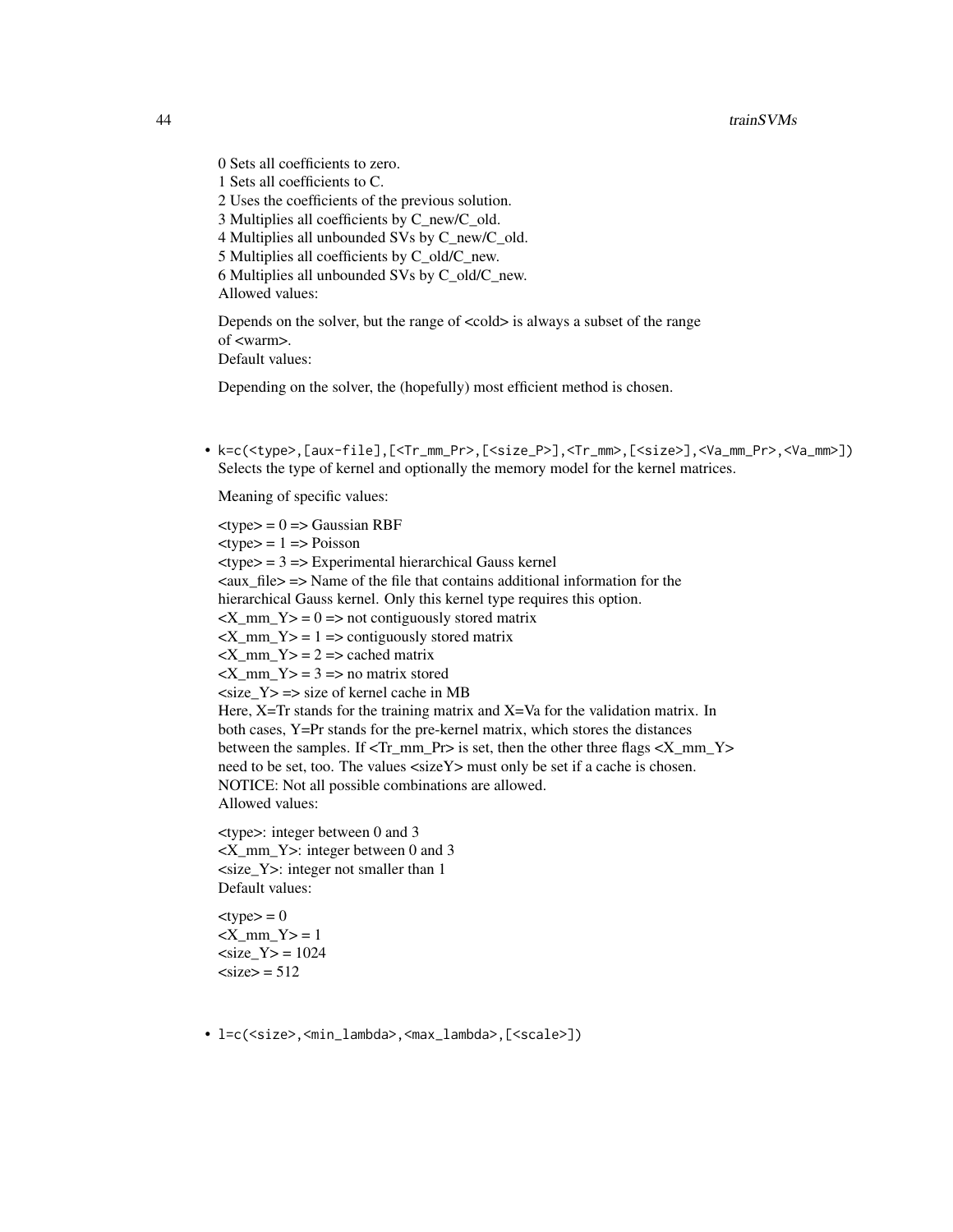#### trainSVMs 45

- l=c(<lambda\_list>,[<interpret\_as\_C>]) The first variant sets the size <size> of the lambda grid and its endpoints <min\_lambda> and <max\_lambda>. The second variant uses <lambda\_list>, after ordering, for the lambda grid. Meaning of specific values: <scale> Flag indicating whether <min\_lambda> is internally devided by the average number of samples per fold. <interpret\_as\_C> Flag indicating whether the lambda list should be interpreted as a list of C values Allowed values:  $<$ size $>$ : integer  $>=$  1  $\text{cmin\_lambda}$ : float  $> 0.0$  $\text{max\_lambda}:$  float  $> 0.0$ <scale>: bool <interpret\_as\_C>: bool Default values:  $<$ size $>$  = 10  $\text{cmin lambda} = 0.001$  $\langle \text{max\_lambda} = 0.100 \rangle$  $<$ scale $>$  = 1
	- $\langle scale \rangle = 0$
- L=c(<loss>,[<clipp>],[<neg\_weight>,<pos\_weight>]) Sets the loss that is used to compute empirical errors. The optional <clipp> value

specifies where the predictions are clipped during validation. The optional weights can only be set if <loss> specifies a loss that has weights. Meaning of specific values:

```
\langleloss\rangle = 0 = \langlebinary classification loss
\langleloss\rangle = 2 = least squares loss
\langleloss\rangle = 3 = \rangle weighted least squares loss
<loss> = 4 => pinball loss
<loss> = 5 = >hinge loss
\langleloss\rangle = 6 = >your own template loss
\langleclipp\rangle = -1.0 = \langleclipp at smallest possible value (depends on labels)
\langleclipp\rangle = 0.0 = > no clipping is applied
Allowed values:
<loss>: values listed above
\text{<}neg_weight\text{>}: float \text{>}= -1.0
\leqneg weight\geq: float > 0.0<pos weight>: float > 0.0Default values:
\langleloss\rangle = native loss of solver chosen by option -S
\langleclipp\rangle = -1.000
\langleneg_weight\rangle = \langleweight1\rangle set by option -W
```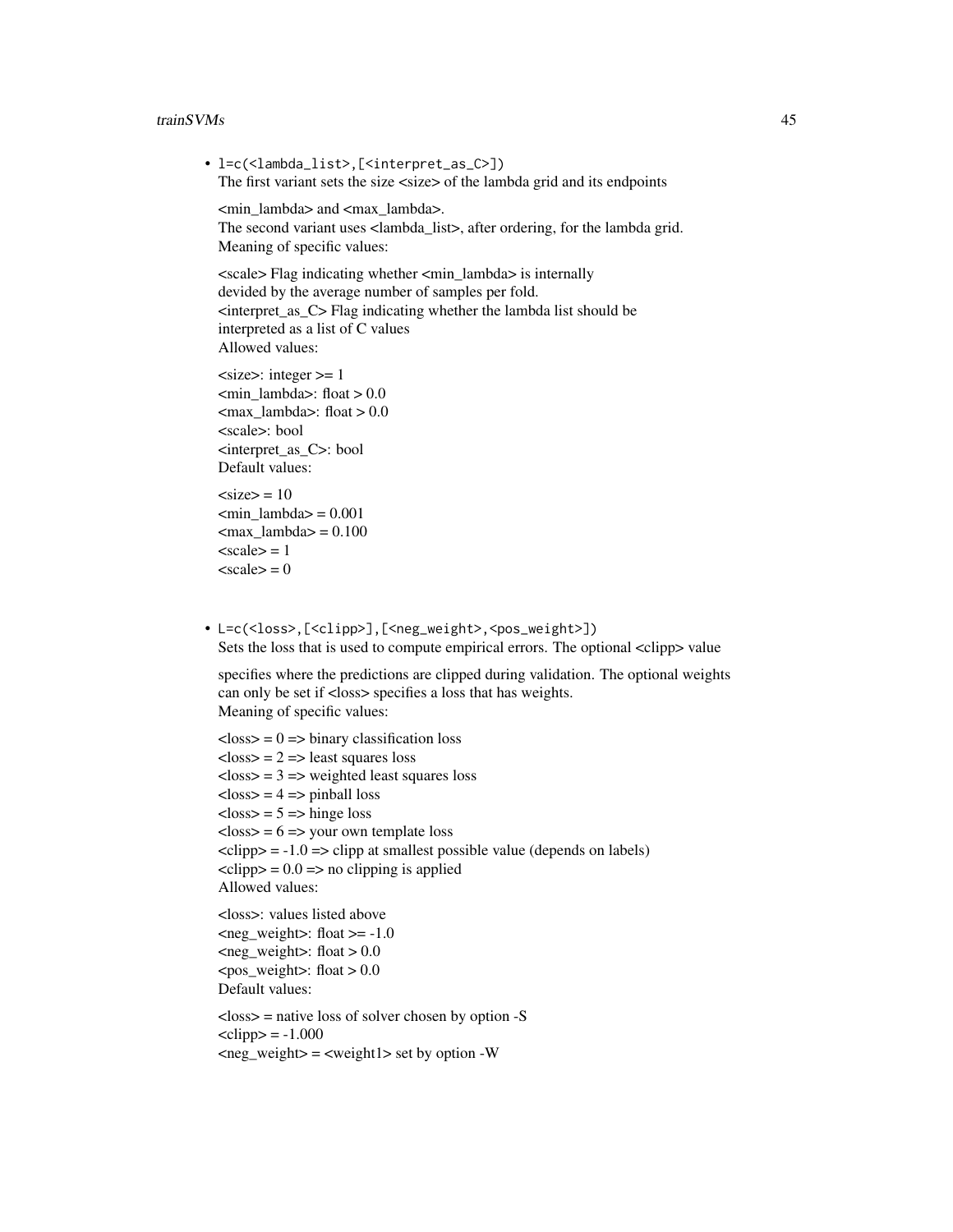- $P = c(1, [ssize >])$
- $P=c(2, [\text{}]$
- P=c(3,[<radius>],[<subset\_size>])
- P=c(4,[<size>],[<reduce>],[<subset\_size>])
- P=c(5,[<size>],[<ignore\_fraction>],[<subset\_size>],[<covers>])
- P=c(6,[<size>],[<reduce>],[<subset\_size>],[<covers>],[<shrink\_factor>]) [<max\_width>] [<max\_depth>] Selects the working set partition method.

Meaning of specific values:

 $\langle \text{type} \rangle = 0 \implies \text{do not split the working sets}$  $\langle$  = 1 = > split the working sets in random chunks using maximum  $\langle$  size > of each chunk. Default values are:  $<$ size $>$  = 2000  $\langle$ type $\rangle$  = 2 =  $>$  split the working sets in random chunks using  $\langle$  number  $\rangle$  of chunks. Default values are:  $<$ size $>$  = 10  $\langle$  = 3 = > split the working sets into Voronoi subsets of radius  $\langle$  radius  $\rangle$ . If [subset size] is set, a subset of this size is used to faster create the Voronoi partition. If subset  $size == 0$ , the entire data set is used, otherwise, the radius is only approximately ensured. Default values are:  $\langle \text{radius} \rangle = 1.000$  $\text{zubset}\$ size $> = 0$  $\langle \text{type} \rangle = 4 \implies \text{split}$  the working sets into Voronoi subsets of maximal size <size>. The optional flag <reduce> controls whether a heuristic to reduce the number of cells is used. If [subset\_size] is set, a subset of this size is used to faster create the Voronoi partition. If subset\_size  $== 0$ , the entire data set is used, otherwise, the maximal size is only approximately ensured. Default values are:  $\langle$ size $\rangle$  = 2000  $<$ reduce $>$  = 1  $\langle$ subset\_size $>$  = 50000  $\langle$ type $\rangle$  = 5 =  $\rangle$  devide the working sets into overlapping regions of maximal size <size>. The process of creating regions is stopped when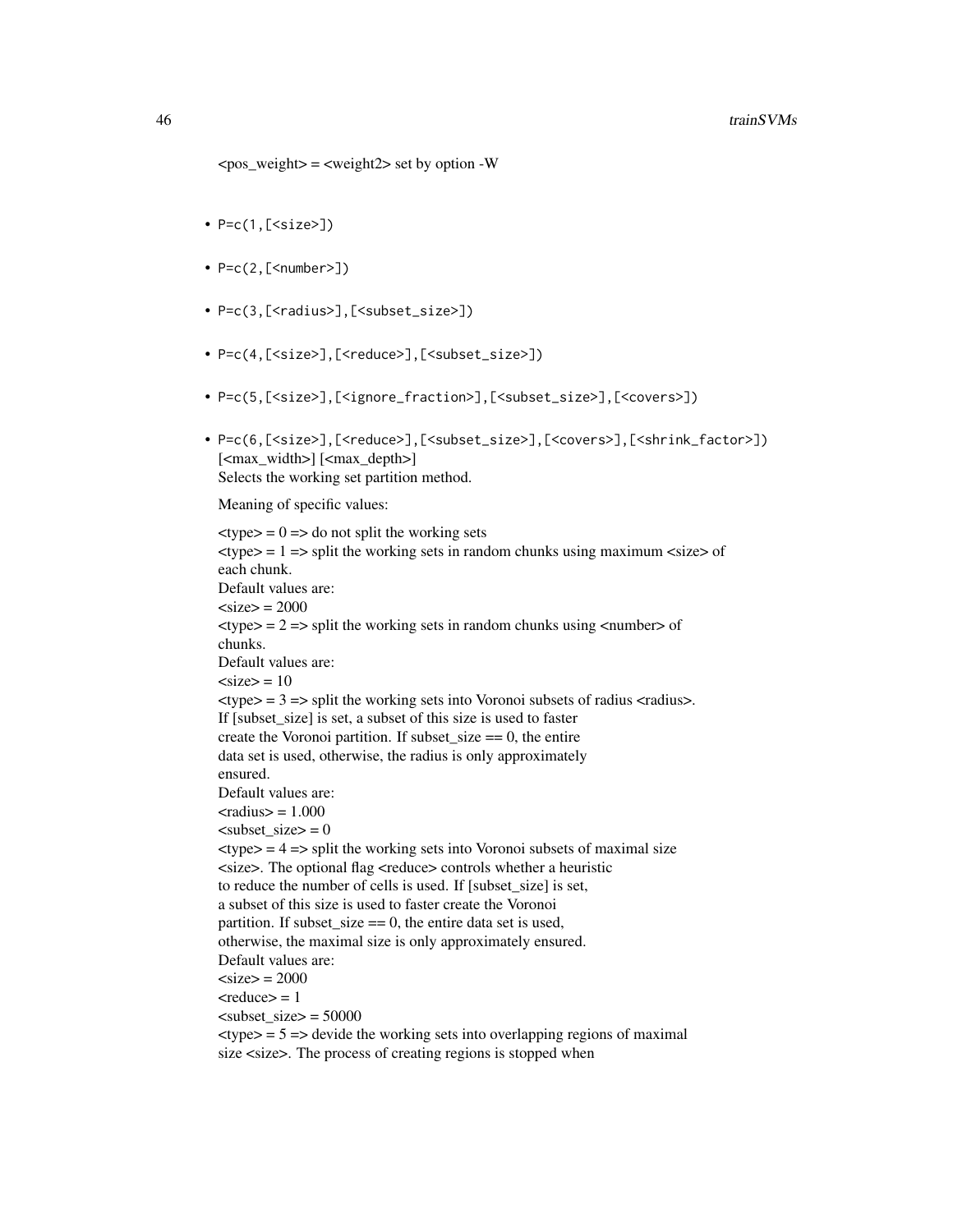```
<size> * <ignore_fraction> samples have not been assigned to
a region. These samples will then be assigned to the closest
region. If \langle subset size\rangle is set, a subset of this size is
used to find the regions. If subset size == 0, the entire
data set is used. Finally, <covers> controls the number of
times the process of finding regions is repeated.
Default values are:.
<size> = 2000
\epsilonignore fraction> = 0.5\langlesubset size> = 50000<covers> = 1
\langletype\rangle = 6 = > split the working sets into Voronoi subsets of maximal size
<size>. The optional flag <reduce> controls whether a heuristic
to reduce the number of cells is used. If [subset_size] is set,
a subset of this size is used to faster create the Voronoi
partition. If subset_size == 0, the entire data set is used,
otherwise, the maximal size is only approximately ensured.
Unlike for \langle \text{type} \rangle = 4, the centers for the Voronoi partition are
found by a recursive tree approach, which in many cases may be
faster. <shrink factor> describes by which factor the number of
samples should at least be decreased. The recursion is stoppend
when either \langle \text{max} \rangle width> * \langle \text{size} \rangle is greater than the current
working subset or the <max_tree_depth> is reached. For both
parameters, a value of 0 means that the corresponding condition
above is ignored.
Default values (so far, they are only a brave guess) are:
\langlesize\rangle = 2000
<reduce> = 1
\langlesubset size> = 50000
\langleshrink_factor> = 2.0000
\text{max}\width> = 20
\text{max\_tree\_depth} = 4Allowed values:
<type>: integer between 0 and 6
<size>: positive integer
<number>: positive integer
<radius>: positive real
<subset_size>: non-negative integer
<reduce>: bool
```
<covers>: positive integer  $\epsilon$ shrink factor>: real > 1.0 <max\_width>: non-negative integer <max\_tree\_depth>: non-negative integer Default values:

 $ltvpe$  = 0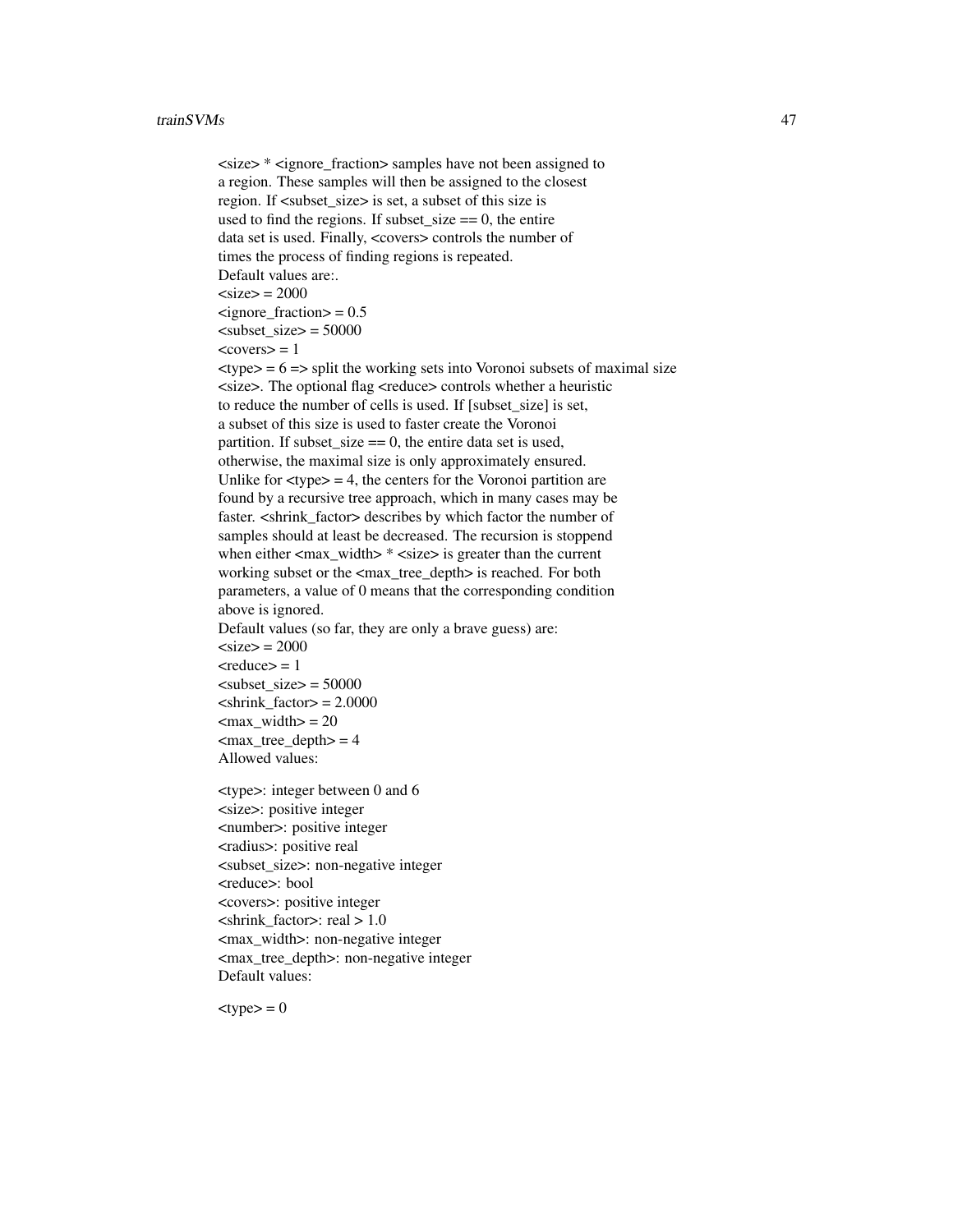• r=<seed> Initializes the random number generator with <seed>.

Meaning of specific values:

 $\langle \text{seed} \rangle = -1 \implies$  a random seed based on the internal timer is used Allowed values:

<seed>: integer between -1 and 2147483647 Default values:

 $<$ seed $>$  = -1

• s=c(<clipp>,[<stop\_eps>]) Sets the value at which the loss is clipped in the solver to <value>. The

optional parameter <stop\_eps> sets the threshold in the stopping criterion of the solver. Meaning of specific values:

 $\langle$ clipp $\rangle$  = -1.0 = > Depending on the solver type clipp either at the smallest possible value (depends on labels), or do not clipp.  $\langle$ clipp $\rangle$  = 0.0 =  $>$  no clipping is applied

Allowed values:

```
\langleclipp>: -1.0 or float \langle = 0.0.
In addition, if \langleclipp\rangle > 0.0, then \langleclipp\rangle must not be smaller
than the largest absolute value of the samples.
<stop_eps>: float > 0.0
Default values:
```
 $\langle$ clipp $\rangle$  = -1.0  $<$ stop\_eps $>$  = 0.0010

#### • S=c(<solver>,[<NNs>]) Selects the SVM solver <solver> and the number <NNs> of nearest neighbors used

in the working set selection strategy (2D-solvers only). Meaning of specific values:

```
\langle \text{solver} \rangle = 0 \Rightarrow \text{kernel rule for classification}\langle \text{solver} \rangle = 1 \implies \text{LS-SVM} with 2D-solver
\langlesolver\rangle = 2 = HINGE-SVM with 2D-solver
\langlesolver\rangle = 3 = \langleQUANTILE-SVM with 2D-solver
\langlesolver\rangle = 4 = \angle EXPECTILE-SVM with 2D-solver
\langlesolver\rangle = 5 = > Your SVM solver implemented in template_svm.*
Allowed values:
```
<solver>: integer between 0 and 5 <NNs>: integer between 0 and 100 Default values: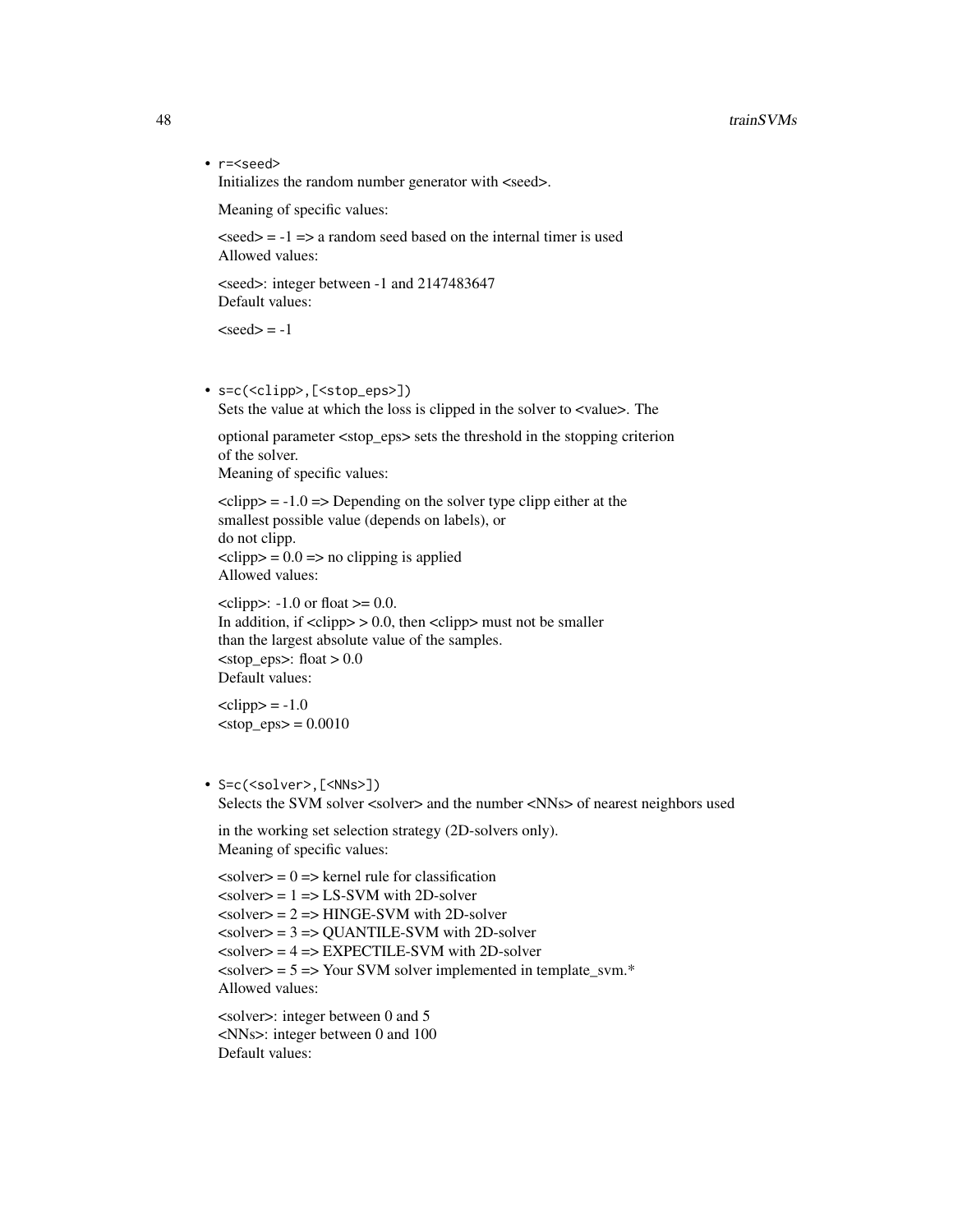#### trainSVMs 49

 $\langle \text{solver} \rangle = 2$  $<$ NNs $>$  = depends on the solver

• T=c(<threads>,[<thread\_id\_offset>]) Sets the number of threads that are going to be used. Each thread is

assigned to a logical processor on the system, so that the number of allowed threads is bounded by the number of logical processors. On systems with activated hyperthreading each physical core runs one thread, if <threads> does not exceed the number of physical cores. Since hyperthreads on the same core share resources, using more threads than cores does usually not increase the performance significantly, and may even decrease it. The optional <thread\_id\_offset> is added before distributing the threads to the cores. This makes it possible to avoid that two or more independent processes use the same physical cores.

Example: To run 2 processes with 3 threads each on a 6-core system call the first process with -T 3 0 and the second one with -T 3 3 . Meaning of specific values:

 $\langle$ threads $\rangle$  = 0 = > 4 threads are used (all physical cores run one thread)  $\langle$ threads $\rangle$  = -1 = > 3 threads are used (all but one of the physical cores run one thread) Allowed values:

<threads>: integer between -1 and 4 <thread\_id\_offset>: integer between 0 and 4 Default values:

 $\langle$ threads $\rangle$  = 0  $\langle$  thread id offset $> = 0$ 

- w=c(<neg\_weight>,<pos\_weight>)
- w=c(<min\_weight>,<max\_weight>,<size>,[<geometric>,<swap>])
- w=c(<weight\_list>,[<swap>]) Sets values for the weights, solvers should be trained with. For solvers

that do not have weights this option is ignored. The first variants sets a pair of values. The second variant computes a sequence of weights of length <size>. The third variant takes the list of weights. Meaning of specific values:

 $size = 1 \Rightarrow$  <weight1> is the negative weight and <weight2> is the positive weight.

 $\langle$ size $\rangle$  > 1 =  $\langle$ size $\rangle$  many pairs are computed, where the positive weights are between <min\_weight> and <max\_weight> and the negative weights are 1 - pos\_weight.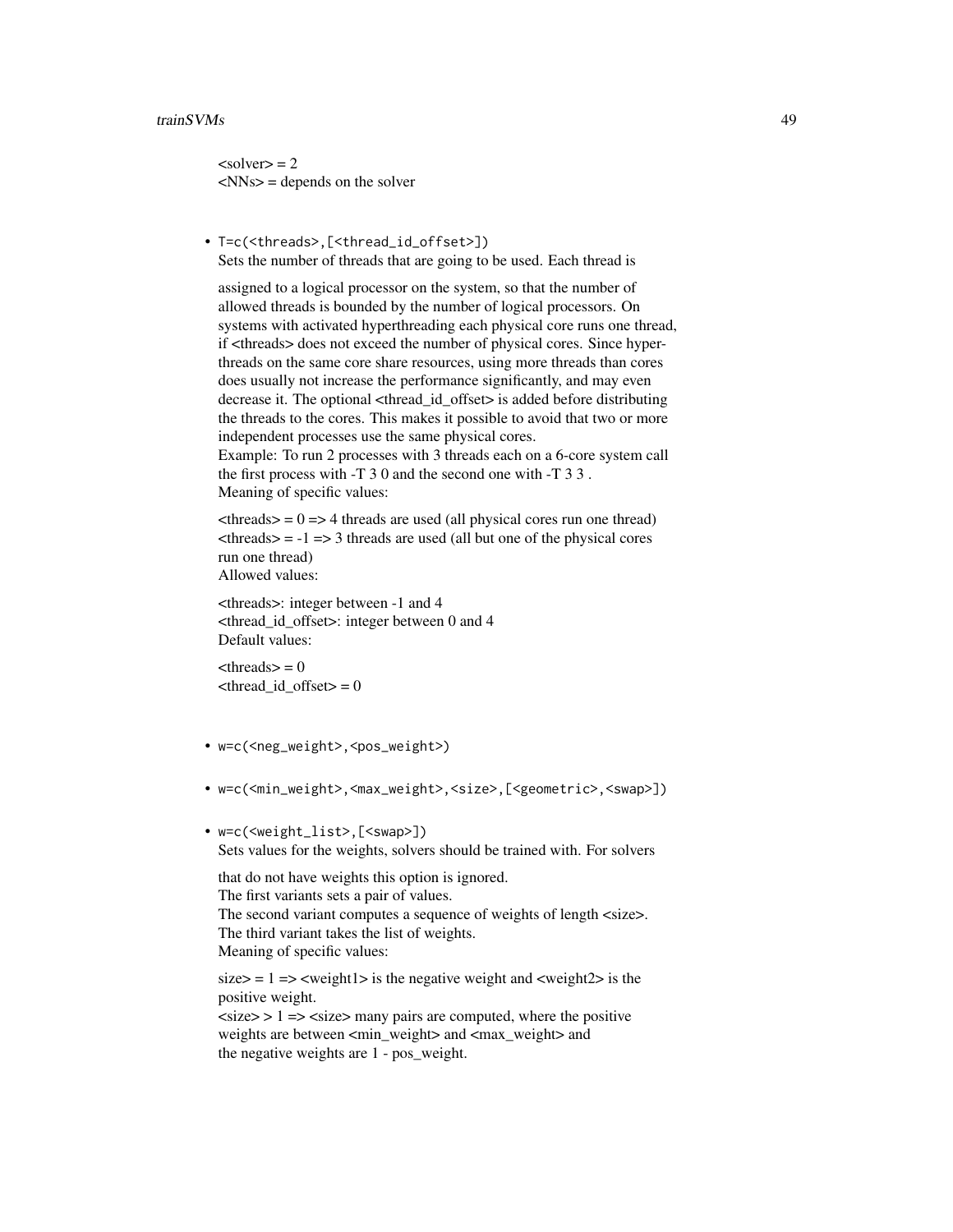<span id="page-49-0"></span><geometric> Flag indicating whether the intermediate positive weights are geometrically or arithmetically distributed. <swap> Flag indicating whether the role of the positive and negative weights are interchanged. Allowed values:

```
\text{1.0} \text{1.0} \text{1.0} \text{1.0} \text{1.0}<size>: integer > 0<geometric>: bool
<swap>: bool
Default values:
```

```
\langle \text{weight1} \rangle = 1.0\langle \text{weight2} \rangle = 1.0<size> = 1
<geometric> = 0
<swap> = 0
```
• W=<type> Selects the working set selection method.

Meaning of specific values:

 $lt$ type $> = 0 \Rightarrow$  take the entire data set  $$\langle$type>=1$ =$ multiplications' all versus all'$  $ext{type}$  = 2 => multiclass 'one versus all'  $lt; type$  = 3 = > bootstrap with  $lt; number$  resamples of size  $lt; size$ Allowed values:

<type>: integer between 0 and 3 Default values:

 $<$ type $>$  = 0

#### See Also

```
command-args, svm, init.liquidSVM, selectSVMs, predict.liquidSVM, test.liquidSVM and
clean.liquidSVM
```
write.liquidData *Write Smldata*

#### Description

Write liquidData in such a way that it is understood by liquidSVM command line utilities.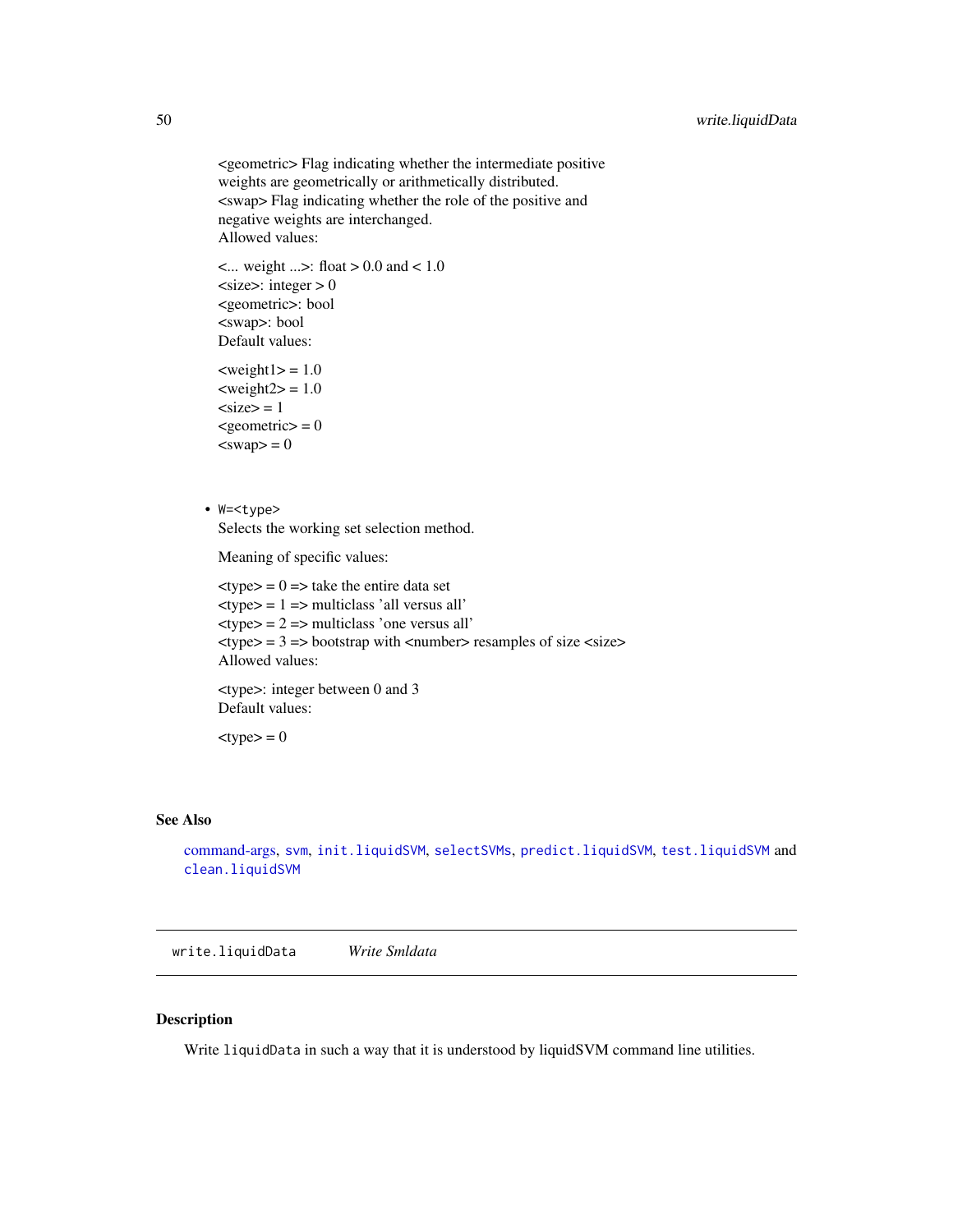# write.liquidData 51

# Usage

```
write.liquidData(data, location = ".", label = 1, name = NULL,
  type = ^{\prime\prime}csv")
```
# Arguments

| data     | the liquidData to write                                                                                      |
|----------|--------------------------------------------------------------------------------------------------------------|
| location | the location to write name.train.csv and name.test.csv                                                       |
| label    | the column with this index or this name will become the label column, and be<br>written as the first column. |
| name     | the name of the file. If NULL (default) then takes the data\$name                                            |
| type     | the format of output. At the moment only "csv" is supported.                                                 |
|          |                                                                                                              |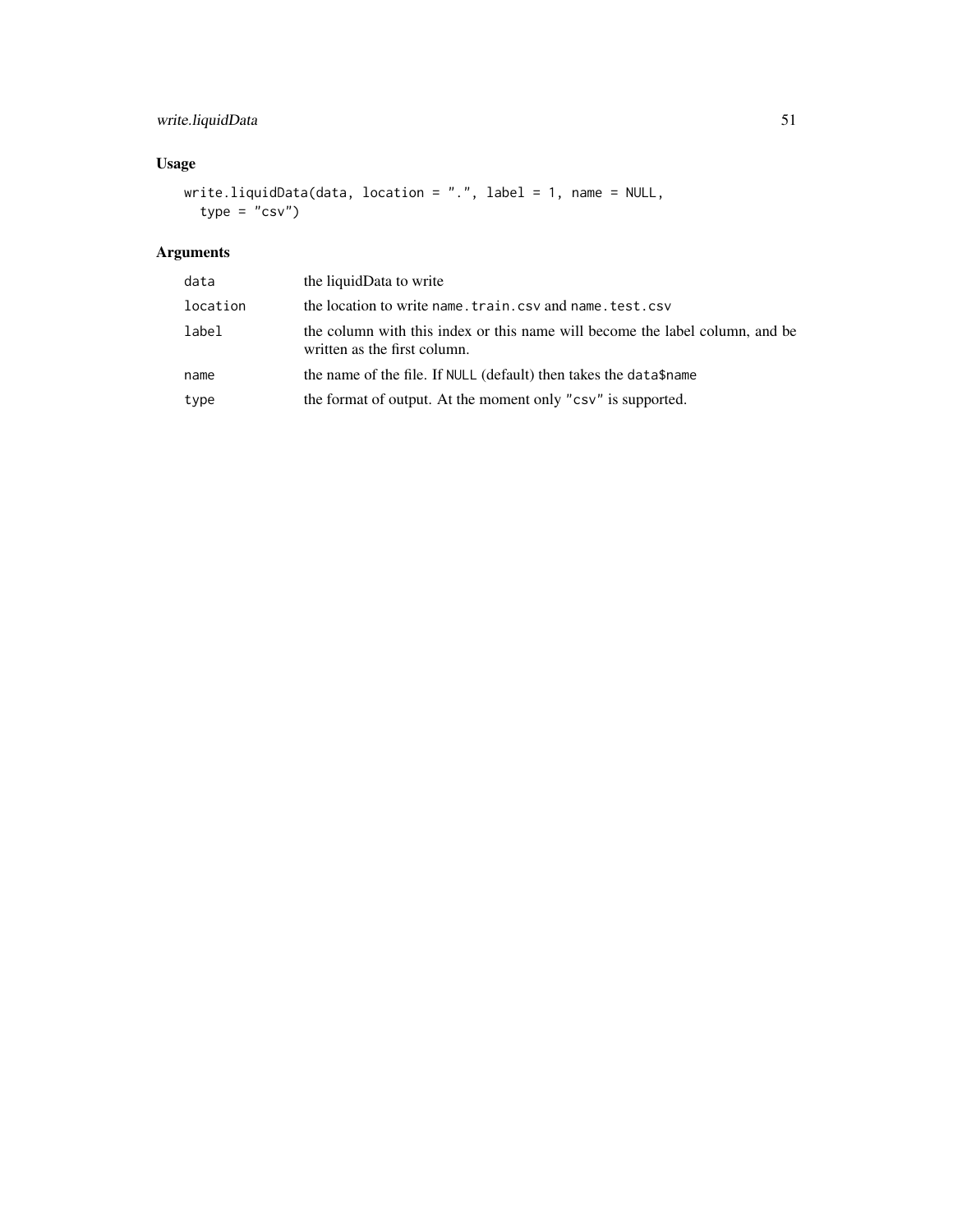# <span id="page-51-0"></span>**Index**

∗Topic SVM liquidSVM-package, [2](#page-1-0) banana, [5](#page-4-0) banana-bc.test *(*banana*)*, [5](#page-4-0) banana-bc.train *(*banana*)*, [5](#page-4-0) banana-mc.test *(*banana*)*, [5](#page-4-0) banana-mc.train *(*banana*)*, [5](#page-4-0) bsSVM, *[4](#page-3-0)*, [6](#page-5-0) clean *(*clean.liquidSVM*)*, [6](#page-5-0) clean.liquidSVM, *[5](#page-4-0)*, [6,](#page-5-0) *[18](#page-17-0)*, *[35](#page-34-0)*, *[50](#page-49-0)* command-args, [7,](#page-6-0) *[34,](#page-33-0) [35](#page-34-0)*, *[38](#page-37-0)*, *[41](#page-40-0)*, *[50](#page-49-0)* compilationInfo, [8](#page-7-0) Configuration, *[4](#page-3-0)[–6](#page-5-0)*, [8,](#page-7-0) *[14](#page-13-0)*, *[18](#page-17-0)*, *[22–](#page-21-0)[26](#page-25-0)*, *[30](#page-29-0)*, *[32](#page-31-0)*, *[36](#page-35-0)* errors, [13,](#page-12-0) *[37,](#page-36-0) [38](#page-37-0)*, *[41](#page-40-0)* exSVM, *[4](#page-3-0)*, [14](#page-13-0) getConfig *(*Configuration*)*, [8](#page-7-0) getCover, [15](#page-14-0) getSolution, [16](#page-15-0) init.liquidSVM, *[5](#page-4-0)*, *[7](#page-6-0)*, [17,](#page-16-0) *[28](#page-27-0)*, *[31](#page-30-0)*, *[35](#page-34-0)*, *[37,](#page-36-0) [38](#page-37-0)*, *[41](#page-40-0)*, *[50](#page-49-0)* kern, *[4](#page-3-0)*, [19](#page-18-0) liquidData, *[6](#page-5-0)*, *[14](#page-13-0)*, *[18](#page-17-0)*, [19,](#page-18-0) *[22,](#page-21-0) [23](#page-22-0)*, *[26](#page-25-0)*, *[30](#page-29-0)*, *[32](#page-31-0)*, *[36](#page-35-0)* liquidSVM *(*liquidSVM-package*)*, [2](#page-1-0) liquidSVM-class, [21](#page-20-0) liquidSVM-package, [2](#page-1-0) liquidSVMclass *(*liquidSVM-class*)*, [21](#page-20-0) lsSVM, *[4](#page-3-0)*, [22,](#page-21-0) *[24](#page-23-0)*, *[27](#page-26-0)*, *[37](#page-36-0)* makeRLearner.classif.liquidSVM *(*mlr-liquidSVM*)*, [24](#page-23-0)

makeRLearner.regr.liquidSVM *(*mlr-liquidSVM*)*, [24](#page-23-0)

mcSVM, *[4](#page-3-0)*, *[13](#page-12-0)*, [23,](#page-22-0) *[24](#page-23-0)*, *[37,](#page-36-0) [38](#page-37-0)* mlr-liquidSVM, [24](#page-23-0)

#### nplSVM, *[4](#page-3-0)*, [26](#page-25-0)

plot.default, *[27](#page-26-0)* plotROC, [27,](#page-26-0) *[33](#page-32-0)* predict *(*predict.liquidSVM*)*, [28](#page-27-0) predict.liquidSVM, *[5](#page-4-0)*, *[18](#page-17-0)*, [28,](#page-27-0) *[35](#page-34-0)*, *[37](#page-36-0)*, *[50](#page-49-0)* predictLearner.classif.liquidSVM *(*mlr-liquidSVM*)*, [24](#page-23-0) predictLearner.regr.liquidSVM *(*mlr-liquidSVM*)*, [24](#page-23-0) print.liquidData *(*liquidData*)*, [19](#page-18-0) print.liquidSVM, [29](#page-28-0)

qtSVM, *[4](#page-3-0)*, [29](#page-28-0)

read.liquidSVM, [30](#page-29-0) reg-1d, [32](#page-31-0) rocSVM, *[4](#page-3-0)*, *[13](#page-12-0)*, *[27](#page-26-0)*, [32](#page-31-0)

sample.liquidData *(*liquidData*)*, [19](#page-18-0) select *(*selectSVMs*)*, [33](#page-32-0) selectSVMs, [33,](#page-32-0) *[35](#page-34-0)*, *[37](#page-36-0)*, *[41](#page-40-0)*, *[50](#page-49-0)* serialize.liquidSVM *(*read.liquidSVM*)*, [30](#page-29-0) setConfig *(*Configuration*)*, [8](#page-7-0) setDisplay, [35](#page-34-0) svm, *[18](#page-17-0)*, *[22](#page-21-0)*, *[35](#page-34-0)*, [36,](#page-35-0) *[50](#page-49-0)* svmExpectileRegression *(*exSVM*)*, [14](#page-13-0) svmMulticlass *(*mcSVM*)*, [23](#page-22-0) svmQuantileRegression *(*qtSVM*)*, [29](#page-28-0) svmRegression *(*lsSVM*)*, [22](#page-21-0)

test, *[6](#page-5-0)*, *[14](#page-13-0)*, *[18](#page-17-0)*, *[22,](#page-21-0) [23](#page-22-0)*, *[26,](#page-25-0) [27](#page-26-0)*, *[30](#page-29-0)*, *[32](#page-31-0)*, *[36](#page-35-0)* test *(*test.liquidSVM*)*, [37](#page-36-0) test.liquidSVM, *[5](#page-4-0)*, *[13](#page-12-0)*, *[18](#page-17-0)*, *[28](#page-27-0)*, *[35](#page-34-0)*, [37,](#page-36-0) *[50](#page-49-0)* train *(*trainSVMs*)*, [41](#page-40-0) trainLearner.classif.liquidSVM *(*mlr-liquidSVM*)*, [24](#page-23-0)